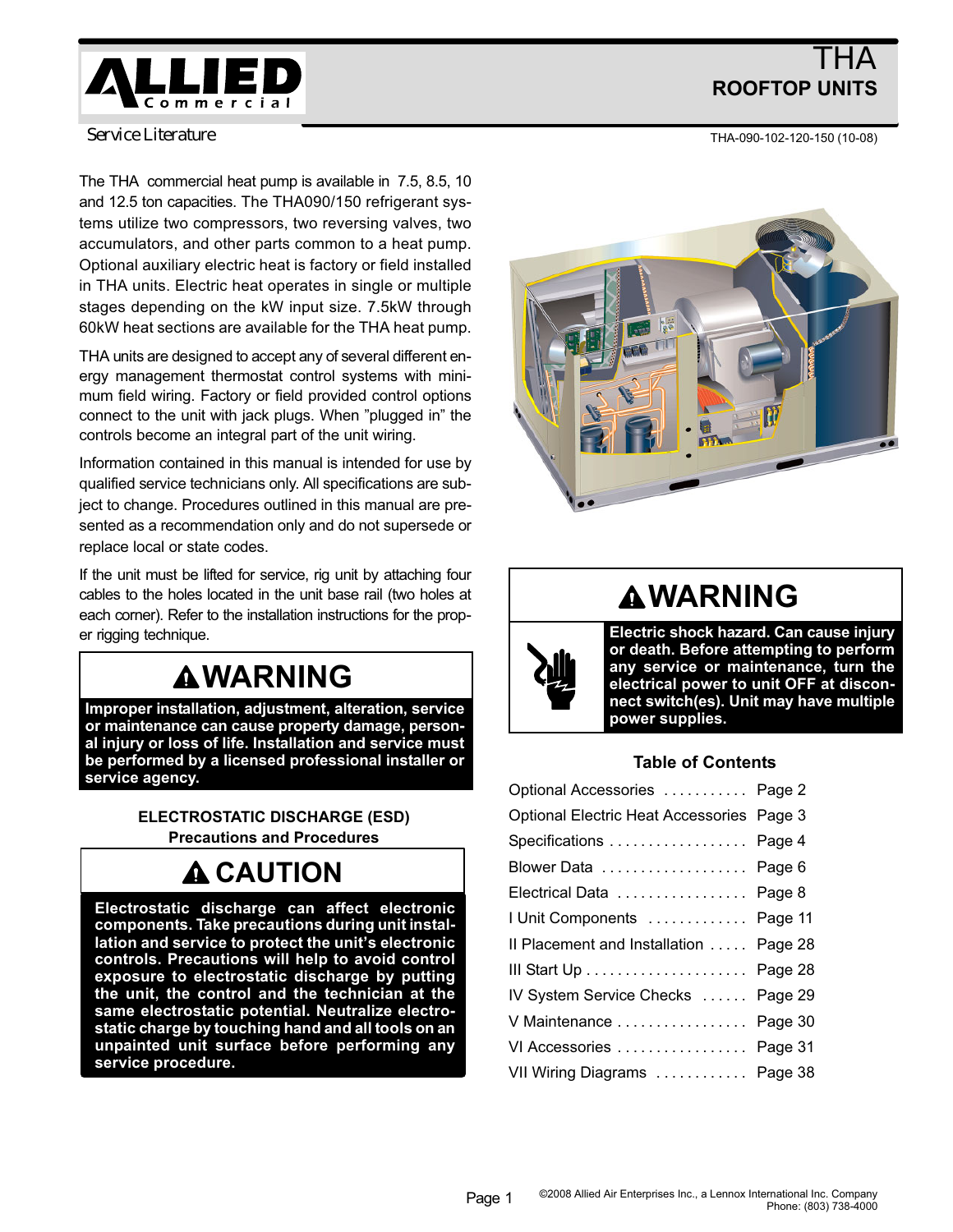#### OPTIONAL ACCESSORIES

<span id="page-1-0"></span>

|                                         | Item                                                                   | 7.5 ton<br>090                                             | 8.5 ton<br>102                                                                        | 10 ton<br>120 | 12.5 ton<br>150                |  |  |  |
|-----------------------------------------|------------------------------------------------------------------------|------------------------------------------------------------|---------------------------------------------------------------------------------------|---------------|--------------------------------|--|--|--|
| Cabinet                                 | Coil Guards                                                            |                                                            | TACGKGC10/15                                                                          |               |                                |  |  |  |
| Accessories                             | <b>Hail Guards</b>                                                     |                                                            | TAHGKGC10/15                                                                          |               |                                |  |  |  |
|                                         | Horizontal Discharge Conversion Kit                                    |                                                            | LTHSDKGC10/15                                                                         |               |                                |  |  |  |
| Ceiling<br><b>Diffusers</b>             | Step-Down - Net Weight                                                 | RTD11-95<br>88 lbs. (40 kg)                                | RTD11-135<br>205 lbs. (93 kg)                                                         |               | RTD11-185<br>392 lbs. (178 kg) |  |  |  |
|                                         | Flush - Net Weight                                                     | FD11-95<br>75 lbs. (34 kg)                                 | FD11-135<br>174 lbs. (79 kg)                                                          |               | FD11-185<br>289 lbs. (131 kg)  |  |  |  |
|                                         | Transitions (Supply and Return) - Net Weight                           | <b>LASRT08/10</b><br>30 lbs (14 kg)                        | <b>LASRT10/12</b><br>32 lbs (15 kg)                                                   |               | LASRT15<br>36 lbs. (16 kg)     |  |  |  |
| <b>Controls</b>                         | <b>Blower Proving Switch</b>                                           |                                                            | <b>LTABPSK</b>                                                                        |               |                                |  |  |  |
|                                         | Dirty Filter Switch                                                    |                                                            | <b>LTADFSK</b>                                                                        |               |                                |  |  |  |
|                                         | L Connection <sup>®</sup> Network                                      |                                                            | See Engineering Handbook                                                              |               |                                |  |  |  |
|                                         | Smoke Detector - Supply                                                |                                                            | LTASASDK10/36                                                                         |               |                                |  |  |  |
|                                         | Smoke Detector - Return                                                |                                                            | LTRASDK-10/30                                                                         |               |                                |  |  |  |
| Cooling                                 | <b>PVC Condensate Drain Trap</b>                                       |                                                            | LTACDKP03/36                                                                          |               |                                |  |  |  |
| Accessories                             | <b>Compressor Crankcase Heater</b>                                     |                                                            | TACCHK10/15                                                                           |               |                                |  |  |  |
|                                         | Copper Condensate Drain Trap                                           |                                                            | LTACDKC03/36                                                                          |               |                                |  |  |  |
| Economizer                              | Economizer - Net Weight                                                |                                                            | TAREMD10/15 - 47 lbs. (21 kg)                                                         |               |                                |  |  |  |
|                                         | Economizer Outdoor Air Hood - Net Weight<br>Number and Size of Filters |                                                            | LAOAH10/15 - 11 lbs. (5 kg)<br>(2) $16 \times 25 \times 1$ in. (406 x 635 x 25 mm)    |               |                                |  |  |  |
|                                         | Economizer Enthalpy Control - Differential                             |                                                            | LTADEK03/36                                                                           |               |                                |  |  |  |
|                                         | Economizer Enthalpy Control - Outdoor                                  |                                                            | LTASEK03/36                                                                           |               |                                |  |  |  |
|                                         | Economizer Modulating Sensor Kit                                       |                                                            | <b>TAMEK03/36</b>                                                                     |               |                                |  |  |  |
| <b>Barometric</b><br>Relief             | Down-Flow Barometric Relief Dampers - Net Weight                       |                                                            | LAGED10/15 - 8 lbs. (4 kg)                                                            |               |                                |  |  |  |
|                                         | Hood for Down-Flow LAGED                                               |                                                            | LAGEH09/15                                                                            |               |                                |  |  |  |
|                                         | Horizontal Barometric Relief Dampers - Net Weight                      |                                                            | LAGEDH03/15 - 8 lbs. (4 kg)                                                           |               |                                |  |  |  |
| Outdoor<br>Air                          | Damper Section (down-flow) - Automatic - Net Weight                    |                                                            | TAOADM10/15 - 31 lbs. (14 kg)                                                         |               |                                |  |  |  |
| <b>Dampers</b>                          | Damper Section (down-flow) - Manual - Net Weight                       |                                                            | LAOAD10/15 - 26 lbs. (12 kg)                                                          |               |                                |  |  |  |
|                                         | Outdoor Air Hood (down-flow) Net Weight<br>Number and Size of Filters  |                                                            | LAOAH10/15 - 11 lbs. (5 kg)<br>(2) $16 \times 25 \times 1$ in. (406 x 635 x 25 mm)    |               |                                |  |  |  |
| <b>Power Exhaust</b>                    | Power Exhaust Fan - Net Weight                                         |                                                            | LAPEF10/15 - 28 lbs. (13 kg)                                                          |               |                                |  |  |  |
| <b>Electrical</b><br><b>Accessories</b> | <b>HACR Circuit Breaker</b>                                            |                                                            | TAHBK10/15-* (indicate size)                                                          |               |                                |  |  |  |
|                                         | <b>Disconnect Switch</b>                                               |                                                            | TADK10/15-80 (80A) TADK10/15-150 (150A)                                               |               |                                |  |  |  |
|                                         | <b>GFI Service Outlets</b>                                             |                                                            | LTAGFIK10/15                                                                          |               |                                |  |  |  |
| <b>Electric Heat</b>                    | <b>Electric Heat</b>                                                   |                                                            | See Electric Heat Data Tables                                                         |               |                                |  |  |  |
|                                         | <b>Electric Heat Control Kit</b><br>Electric Heat LTB2 Terminal Block  |                                                            | <b>TAEHK10/15</b>                                                                     |               |                                |  |  |  |
|                                         | Unit/Electric Heat Fuse Block                                          |                                                            | See Optional Electric Heat Accessories<br>See Optional Electric Heat Accessories Page |               |                                |  |  |  |
| <b>Filters</b>                          | MERV 11 High Efficiency                                                |                                                            | AFK-11 (18 x 24 x 2 specify four per unit)                                            |               |                                |  |  |  |
| <b>Indoor Air</b>                       | CO <sub>2</sub> Sensor Duct Mounting Kit                               |                                                            | LTIAQSDMK03/36                                                                        |               |                                |  |  |  |
| Quality (CO <sub>2</sub> )<br>Sensors   | Sensor - white case CO <sub>2</sub> display                            |                                                            | LTAIAQSWDK03/36                                                                       |               |                                |  |  |  |
|                                         | Sensor - white case no display                                         |                                                            |                                                                                       |               |                                |  |  |  |
|                                         | LTAIAQSWN03/36<br>LTAIAQSND03/36<br>Sensor - black case $CO2$ display  |                                                            |                                                                                       |               |                                |  |  |  |
|                                         |                                                                        | LTAIAQSDMBN03/36<br>Sensor - duct mount, black, no display |                                                                                       |               |                                |  |  |  |
|                                         | Aspiration Box for duct mounting                                       |                                                            | LTIAQABD03/36                                                                         |               |                                |  |  |  |
|                                         | Handheld CO <sub>2</sub> Monitor                                       |                                                            | LTAIAQSHM03/36                                                                        |               |                                |  |  |  |
| <b>Standard</b>                         | 14 in. (356 mm) height - Net Weight                                    |                                                            | LARMF10/15-14 - 126 lbs. (57 kg)                                                      |               |                                |  |  |  |
| <b>Roof Curbs</b>                       | 24 in. (610 mm) height - Net Weight                                    |                                                            | LARMF10/15-24 - 174 lbs. (79 kg)                                                      |               |                                |  |  |  |
| Cliplock 1000                           | 14 in. (356 mm) height - Net Weight                                    |                                                            | LARMF10/15S-14 - 126 lbs. (57 kg)                                                     |               |                                |  |  |  |
| <b>Roof Curbs</b>                       | 18 in. (457 mm) height - Net Weight                                    |                                                            | LARMF10/15S-18 - 156 lbs. (71 kg)                                                     |               |                                |  |  |  |
|                                         | 24 in. (610 mm) height - Net Weight                                    |                                                            | LARMF10/15S-24 - 174 lbs. (79 kg)                                                     |               |                                |  |  |  |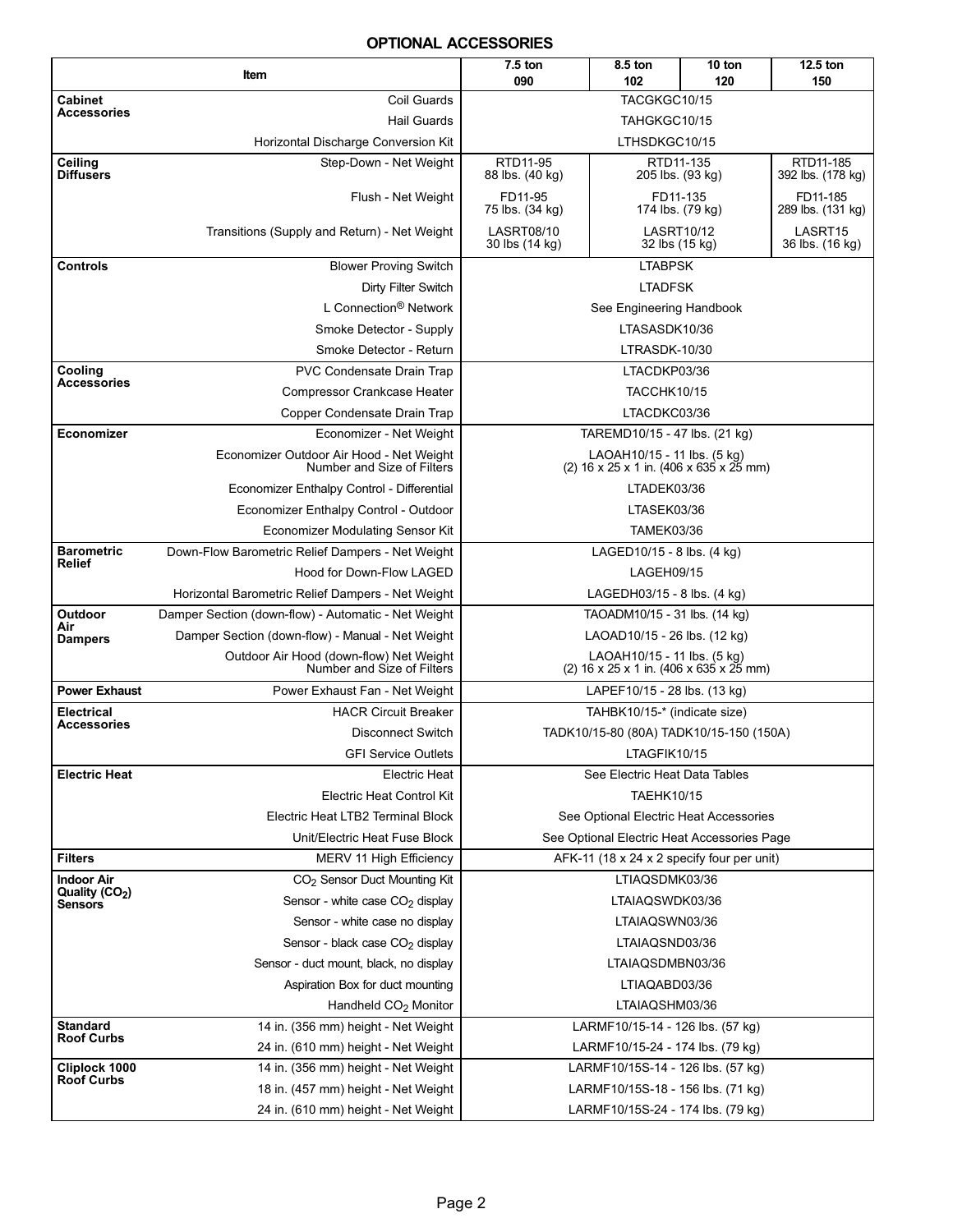| <b>OPTIONAL ELECTRIC HEAT ACCESSORIES</b> |  |
|-------------------------------------------|--|
|-------------------------------------------|--|

<span id="page-2-0"></span>

|                      |                                     | UNIT FUSE BLOCKS WITH ELECTRIC HEAT |                |                   |                                                                |                   |                            |  |
|----------------------|-------------------------------------|-------------------------------------|----------------|-------------------|----------------------------------------------------------------|-------------------|----------------------------|--|
|                      |                                     | Unit Model No.                      |                | <b>THA090S</b>    | <b>THA102S</b>                                                 | <b>THA120S</b>    | <b>THA150S</b>             |  |
| <b>Electric Heat</b> |                                     |                                     | Model No.      |                   | EHA (see Electric Heat Data tables for additional information) |                   |                            |  |
|                      |                                     |                                     | kW Input Range | 7.5-15-22.5-30-45 |                                                                | 15-22.5-30-45-60  |                            |  |
|                      | <b>Electric Heat Control Module</b> |                                     |                | <b>TAEHK10/15</b> | <b>TAEHK10/15</b>                                              | <b>TAEHK10/15</b> | <b>TAEHK10/15</b>          |  |
| Unit<br><b>Fuse</b>  | With<br>Power                       | 2 hp (1.5 kW)                       | 208/230V       | 56K93             | 56K94                                                          | 56K94             | 56K95                      |  |
| <b>Block</b>         | Exhaust                             |                                     | 460V           | 56K52             | 25K08                                                          | 25K08             | 25K09                      |  |
| (3 phase)            | Fans                                |                                     | 575V           | 56K51             | 56K51                                                          | 56K51             | 25K08                      |  |
|                      |                                     | 3 hp (2.2 kW)                       | 208/230V       | 56K93             | 56K94                                                          | 56K94             | 56K95<br>150-3 units 56K96 |  |
|                      |                                     |                                     | 460V           | 56K52             | 25K08                                                          | 25K08             | 25K09                      |  |
|                      |                                     |                                     | 575V           | 56K51             | 56K52                                                          | 56K52             | 25K08                      |  |
|                      |                                     | 5 hp (3.7 kW)                       | 208/230V       | 56K95             | 56K95                                                          | 56K95             | 56K96                      |  |
|                      |                                     |                                     | 460V           | 25K08             | 25K09                                                          | 25K09             | 25K10                      |  |
|                      |                                     |                                     | 575V           | 56K52             | 56K52                                                          | 56K52             | 25K08                      |  |
|                      | Without<br>Power                    | 2 hp (1.5 kW)                       | 208/230V       | 56K93             | 56K94                                                          | 56K94             | 56K95                      |  |
|                      | Exhaust                             |                                     | 460V           | 56K52             | 56K52                                                          | 25K08             | 25K09                      |  |
|                      | Fans                                |                                     | 575V           | 56K51             | 56K51                                                          | 56K51             | 56K52<br>150-3 units       |  |
|                      |                                     | 3 hp (2.2 kW)                       | 208/230V       | 56K93             | 56K94                                                          | 56K94             | 56K95<br>150-3 units       |  |
|                      |                                     |                                     | 460V           | 56K52             | 25K08                                                          | 25K08             | 25K09                      |  |
|                      | 5 hp (3.7 kW)                       |                                     | 575V           | 56K51             | 56K51                                                          | 56K52             | 25K08                      |  |
|                      |                                     |                                     | 208/230V       | 56K94             | 56K95                                                          | 56K95             | 56K96                      |  |
|                      |                                     |                                     | 460V           | 25K08             | 25K08                                                          | 25K08             | 25K09<br>150-3 units       |  |
|                      |                                     |                                     | 575V           | 56K52             | 56K52                                                          | 56K52             | 25K08                      |  |

|                  | LTB2 ELECTRIC HEAT TERMINAL BLOCK - LTB2-175 (30K75) 175 amps, LTB2-335 (30K76) 335 amps<br>(Required For Units Without Disconnect/Circuit Breaker But With Single Point Power Source) |        |          |       |       |       |       |       |       |                         |                         |  |  |  |  |
|------------------|----------------------------------------------------------------------------------------------------------------------------------------------------------------------------------------|--------|----------|-------|-------|-------|-------|-------|-------|-------------------------|-------------------------|--|--|--|--|
| LTB <sub>2</sub> | 30K75<br>30K75<br>208/230V<br>30K75<br>30K75<br>30K75<br>30K75<br>30K75<br>30K75<br>7.5 kW<br>All hp<br><b>Terminal</b>                                                                |        |          |       |       |       |       |       |       |                         |                         |  |  |  |  |
| <b>Block</b>     | <b>15 kW</b>                                                                                                                                                                           | All hp | 208/230V | 30K75 | 30K75 | 30K75 | 30K75 | 30K75 | 30K75 | 30K75                   | 30K75                   |  |  |  |  |
|                  | 22.5 kW                                                                                                                                                                                | All hp | 208/230V | 30K75 | 30K75 | 30K75 | 30K75 | 30K75 | 30K75 | 30K75                   | 30K75                   |  |  |  |  |
|                  | 30 kW                                                                                                                                                                                  | All hp | 208/230V | 30K75 | 30K75 | 30K75 | 30K75 | 30K75 | 30K75 | 30K75                   | 30K75                   |  |  |  |  |
|                  | 45 kW                                                                                                                                                                                  | All hp | 208/230V | 30K75 | 30K75 | 30K75 | 30K75 | 30K75 | 30K75 | 30K75<br>150-3<br>30K76 | 30K75<br>150-3<br>30K76 |  |  |  |  |
|                  | 60 kW                                                                                                                                                                                  | All hp | 208/230V |       |       |       |       | 30K76 | 30K76 | 30K76                   | 30K76                   |  |  |  |  |

NOTE − All 460v and 575v models use 30K75 terminal block.

NOTE - Terminal Block is factory installed in units with factory installed electric heat <u>without</u> disconnect/circuit breaker but <u>with</u> single point power source.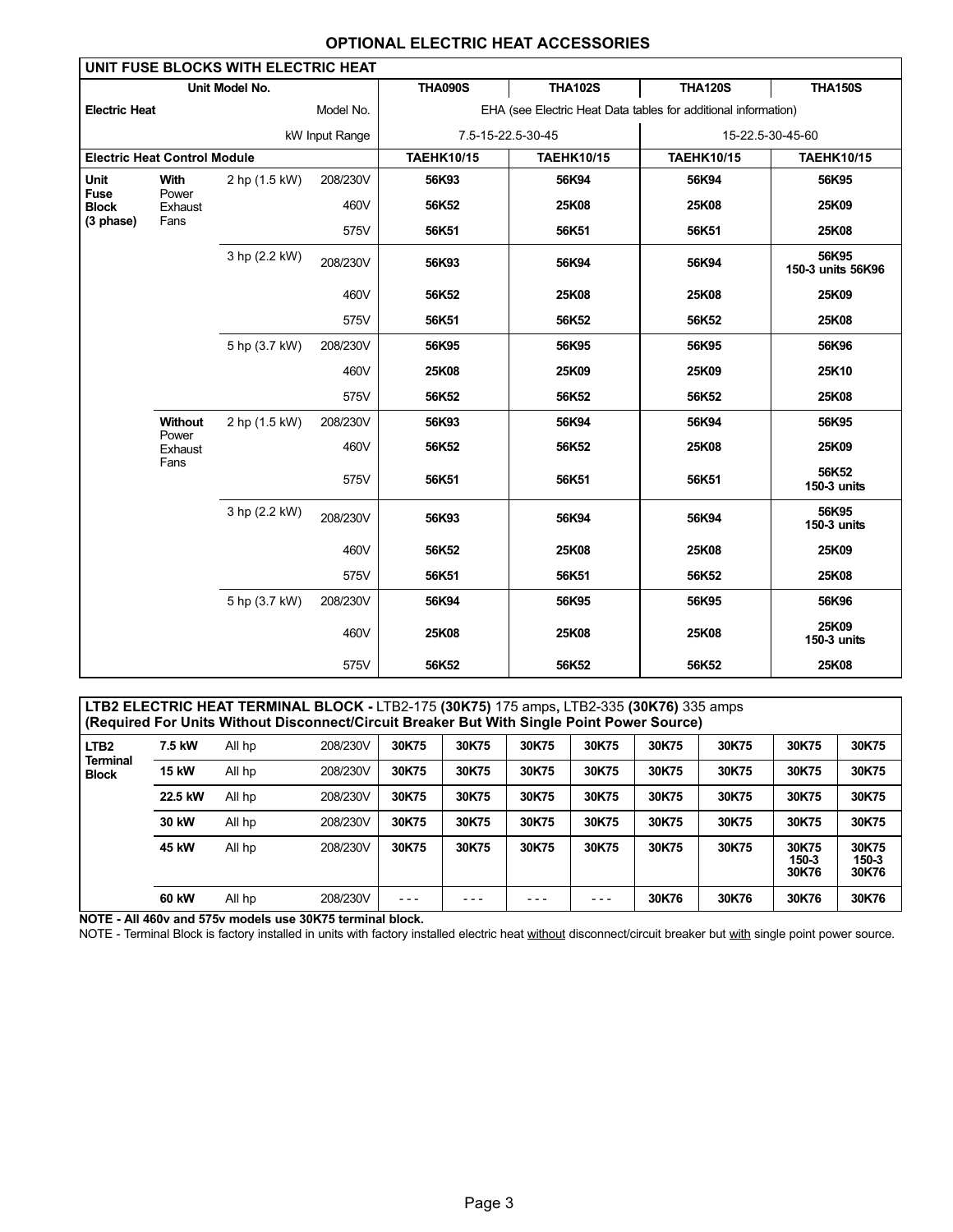#### **SPECIFICATIONS**

<span id="page-3-0"></span>

| General<br>Data                    | Nominal Tonnage                                      | <b>7.5 Ton</b>                                    | 8.5 Ton                                                           | 10 Ton                                            |
|------------------------------------|------------------------------------------------------|---------------------------------------------------|-------------------------------------------------------------------|---------------------------------------------------|
|                                    | Model No.                                            | <b>THA090S2B</b>                                  | <b>THA102S2B</b>                                                  | <b>THA120S2B</b>                                  |
|                                    | <b>Efficiency Type</b>                               | <b>Standard</b>                                   | <b>Standard</b>                                                   | <b>Standard</b>                                   |
| Cooling                            | Gross Cooling Capacity - Btuh (kW)                   | 93,000 (27.2)                                     | 104,000 (30.5)                                                    | 126,000 (36.6)                                    |
| Performance                        | <sup>1</sup> Net Cooling Capacity - Btuh (kW)        | 89,000 (26.1)                                     | 100,000 (29.3)                                                    | 118,000 (34.6)                                    |
|                                    | ARI Rated Airflow - cfm (L/s)                        | 3000 (1415)                                       | 3500 (1650)                                                       | 4200 (1980)                                       |
|                                    | Total Unit Power (kW)                                | 8.8                                               | 9.9                                                               | 11.8                                              |
|                                    | <sup>1</sup> EER (Btuh/Watt)                         | 10.1                                              | 10.1                                                              | 10.1                                              |
|                                    | <sup>2</sup> Integrated Part Load Value (Btuh/Watt)  | 10.5                                              | 10.5                                                              | 10.5                                              |
|                                    | Refrigerant Charge<br>Circuit 1                      | 12 lbs. 0 oz. (5.44 kg)                           | 11 lbs. 0 oz. (4.99 kg)                                           | 12 lbs. 8 oz. (5.67 kg)                           |
|                                    | Furnished (HCFC-22)<br>Circuit 2                     | 10 lbs. 10 oz. (4.82 kg)                          | 11 lbs. 0 oz. (4.99 kg)                                           | 12 lbs. 8 oz. (5.67 kg)                           |
|                                    | <sup>3</sup> Sound Rating Number (dB)                | 88                                                | 88                                                                | 88                                                |
| <b>Heating</b>                     | <sup>1</sup> Total High Heating Capacity - Btuh (kW) | 90,000(26.4)                                      | 102,000 (29.9)                                                    | 120,000 (35.2)                                    |
| Performance                        | Total Unit Power (kW)                                | 8.3                                               | 9.3                                                               | 11.0                                              |
|                                    | $1$ C.O.P.                                           | 3.2                                               | 3.2                                                               | 3.2                                               |
|                                    | <sup>1</sup> Total Low Heating Capacity - Btuh (kW)  | 52,000 (15.2)                                     | 56,000 (16.4)                                                     | 72,000 (21.1)                                     |
|                                    | Total Unit Power (kW)<br>$1$ C.O.P.                  | 7.1<br>2.2                                        | 7.5<br>2.2                                                        | 9.5<br>2.2                                        |
|                                    | Compressor - Number & Type                           | (2) Scroll                                        | (2) Scroll                                                        | (2) Scroll                                        |
| <b>Outdoor Coil</b>                | Net face area - sq. ft. $(m2)$                       | 29.3 (2.72) total                                 | 29.3 (2.72) total                                                 | 29.3 (2.72) total                                 |
|                                    | Tube diameter - in. (mm)                             | 3/8(9.5)                                          | 3/8(9.5)                                                          | 3/8(9.5)                                          |
|                                    | Number of rows                                       | $\overline{2}$                                    | 2                                                                 | 2                                                 |
|                                    |                                                      |                                                   |                                                                   |                                                   |
|                                    | Fins per inch (m)                                    | 20 (787)                                          | 20 (787)                                                          | 20 (787)                                          |
| <b>Outdoor Coil</b><br>Fans        | Motor horsepower (W)                                 | $(2)$ 1/3 $(249)$                                 | $(2)$ 1/3 $(249)$                                                 | $(2)$ 1/3 $(249)$                                 |
|                                    | Motor rpm                                            | 1075                                              | 1075                                                              | 1075                                              |
|                                    | <b>Total Motor watts</b>                             | 700                                               | 700                                                               | 700                                               |
|                                    | Diameter - in. (mm) - no. of blades                  | $(2)$ 24 $(610) - 3$                              | $(2)$ 24 $(610) - 3$                                              | $(2)$ 24 $(610) - 3$                              |
|                                    | Total air volume - cfm (L/s)                         | 8,000 (3775)                                      | 8,000 (3775)                                                      | 8,000 (3775)                                      |
| <b>Indoor Coil</b>                 | Net face area - sq. ft. $(m2)$                       | 10.5 (0.98) total                                 | 10.5 (0.98) total                                                 | 10.5 (0.98) total                                 |
|                                    | Tube diameter - in. (mm)                             | 3/8(9.5)                                          | 3/8(9.5)                                                          | 3/8(9.5)                                          |
|                                    | Number of rows                                       | 3                                                 | 3                                                                 | 4                                                 |
|                                    | Fins per inch (m)                                    | 14 (551)                                          | 14 (551)                                                          | 14 (551)                                          |
|                                    | Drain Connection - no. & size                        | (1) 1 in. NPT coupling                            | (1) 1 in. NPT coupling                                            | (1) 1 in. NPT coupling                            |
|                                    | Expansion device type                                |                                                   | Balanced Port Thermostatic Expansion Valve, removeable power head |                                                   |
| <b>Standard</b>                    | <sup>4</sup> Belt Drive - Nominal motor output       | 2 hp (1.5 kW)                                     | 2 hp (1.5 kW)                                                     | 3 hp (2.2 kW)                                     |
| <b>Indoor</b><br><b>Blower and</b> | Maximum usable output (US Only)                      | 2.3 hp (1.7 kW)                                   | 2.3 hp (1.7 kW)                                                   | 3.45 hp (2.6 kW)                                  |
| <b>Drive</b>                       | Drive kit                                            | kit #1                                            | kit #1                                                            | kit #3                                            |
|                                    |                                                      | 680 - 925 rpm                                     | 680 - 925 rpm                                                     | 895 - 1120 rpm                                    |
|                                    | Wheel nominal diameter x width - in. (mm)            | $(1)$ 15 x 15<br>$(381 \times 381)$               | $(1)$ 15 x 15<br>(381 x 381)                                      | $(1)$ 15 x 15<br>$(381 \times 381)$               |
| <b>Filters</b>                     | Type of filter                                       |                                                   | Disposable, pleated MERV 7 (standard) or MERV 11 (optional)       |                                                   |
|                                    | Number and size - in. (mm)                           | $(4)$ 18 x 24 x 2<br>$(457 \times 610 \times 51)$ | $(4)$ 18 x 24 x 2<br>(457 x 610 x 51)                             | $(4)$ 18 x 24 x 2<br>$(457 \times 610 \times 51)$ |
| <b>Electrical characteristics</b>  |                                                      |                                                   | 208/230V, 460V or 575V - 60 hertz - 3 phase                       |                                                   |

NOTE − Net capacity includes evaporator blower motor heat deduction. Gross capacity does not include evaporator blower motor heat deduction.

1 Certified in accordance with the ULE certification program, which is based on ARI Standard 340/360.<br>Cooling Ratings - 95°F (35°C) outdoor air temperature and 80°F (27°C) db/67°F (19°C) wb entering indoor coil air.

High Temperature Heating Ratings − 47°F (8°C) db/43°F (6°C) wb outdoor air temperature and 70°F (21°C) entering indoor coil air.

**Low Temperature Heating Ratings -** 17°F (-8°C) db/15°F (-9°C) wb outdoor air temperature and 70°F (21°C) entering indoor coil air.<br>^ Integrated Part Load Value rated at 80°F (27°C) outdoor air temperature, 80°F (27°C) db

3 Sound Rating Number rated in accordance with test conditions included in ARI Standard 270.

4 Maximum usable output of motors are shown. In Canada, nominal motor output is also maximum usable motor output. If motors of comparable output are used, be sure to keep within the service factor limitations outlined on the motor nameplate.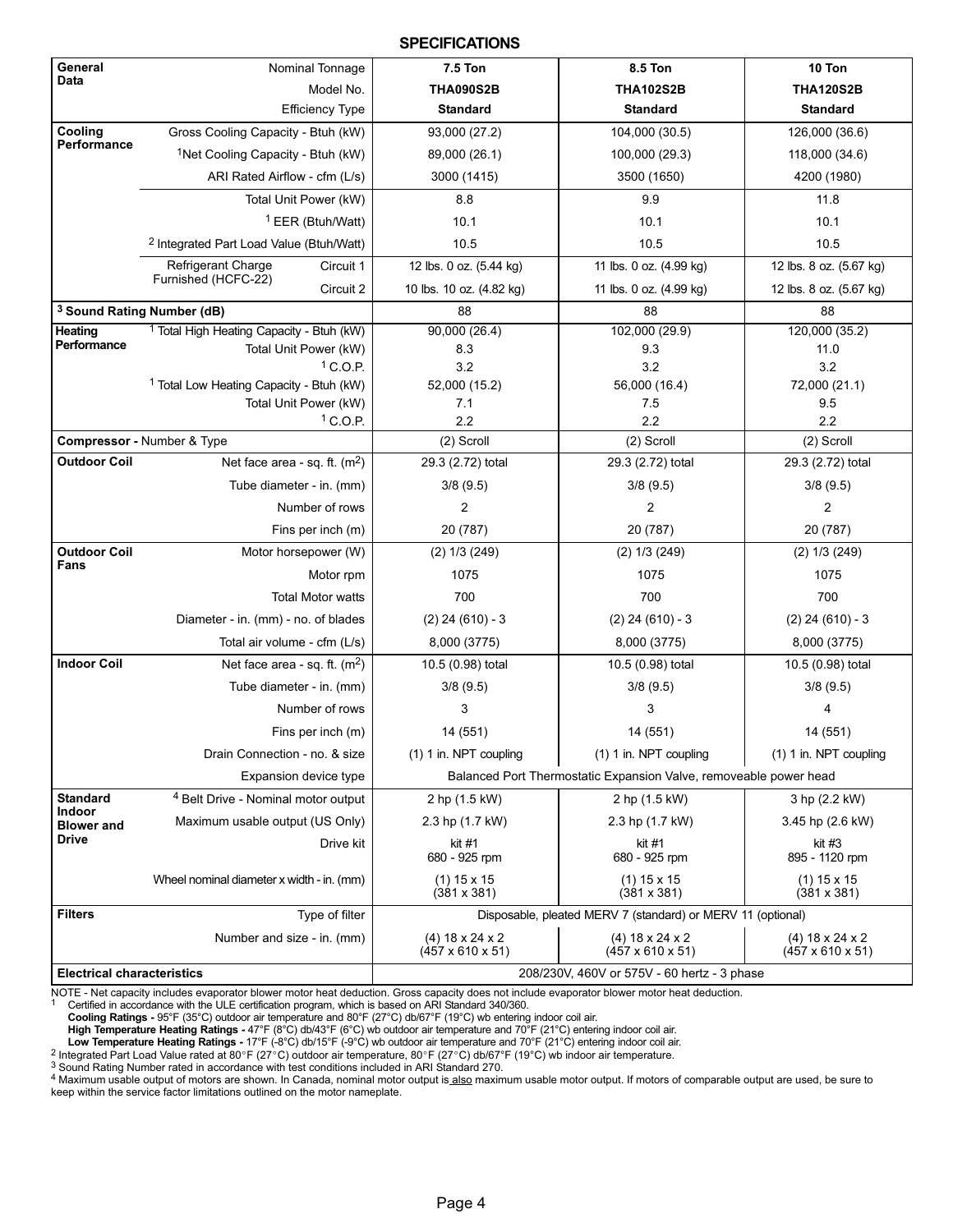#### **SPECIFICATIONS**

| General                            | Nominal Tonnage                                      | <b>12.5 Ton</b>                                                             | <b>12.5 Ton</b>                                                             |
|------------------------------------|------------------------------------------------------|-----------------------------------------------------------------------------|-----------------------------------------------------------------------------|
| Data                               | Model No.                                            | <b>THA150S2B</b>                                                            | THA150S2B-3                                                                 |
|                                    | <b>Efficiency Type</b>                               | <b>Standard</b>                                                             | <b>Standard</b>                                                             |
| Cooling                            | Gross Cooling Capacity - Btuh (kW)                   | 144,000 (42.2)                                                              | 145,000 (42.6)                                                              |
| Performance                        | <sup>1</sup> Net Cooling Capacity - Btuh (kW)        | 138,000 (40.4)                                                              | 138,000 (40.4)                                                              |
|                                    | ARI Rated Airflow - cfm (L/s)                        | 4400 (2075)                                                                 | 4400 (2075)                                                                 |
|                                    | Total Unit Power (kW)                                | 14.8                                                                        | 14.8                                                                        |
|                                    | <sup>1</sup> EER (Btuh/Watt)                         | 9.3                                                                         | 9.3                                                                         |
|                                    | <sup>2</sup> Integrated Part Load Value (Btuh/Watt)  | 9.7                                                                         | 10.5                                                                        |
|                                    | <b>Refrigerant Charge</b><br>Circuit 1               | 12 lbs. 0 oz. (5.44 kg)                                                     | 11 lbs. 8 oz. (5.2 kg)                                                      |
|                                    | Furnished (HCFC-22)<br>Circuit 2                     | 12 lbs. 0 oz. (5.44 kg)                                                     | 11 lbs. 8 oz. (5.2 kg)                                                      |
|                                    | <sup>3</sup> Sound Rating Number (dB)                | 88                                                                          | 88                                                                          |
| Heating                            | <sup>1</sup> Total High Heating Capacity - Btuh (kW) | 140,000(41.0)                                                               | 136,000 (39.9)                                                              |
| Performance                        | Total Unit Power (kW)                                | 13.2                                                                        | 12.9                                                                        |
|                                    | $1$ C.O.P.                                           | 3.1                                                                         | 3.1                                                                         |
|                                    | <sup>1</sup> Total Low Heating Capacity - Btuh (kW)  | 80,000 (23.4)                                                               | 80,000 (23.4)                                                               |
|                                    | Total Unit Power (kW)                                | 11.7                                                                        | 11.7                                                                        |
|                                    | $1$ C.O.P.                                           | 2.0                                                                         | 2.0                                                                         |
|                                    | Compressor - Number & Type                           | (2) Scroll                                                                  | (2) Scroll                                                                  |
| <b>Outdoor Coil</b>                | Net face area - sq. ft. $(m2)$                       | 29.3 (2.72) total                                                           | 29.3 (2.72) total                                                           |
|                                    | Tube diameter - in. (mm)                             | 3/8(9.5)                                                                    | 3/8(9.5)                                                                    |
|                                    | Number of rows                                       | 2                                                                           | 2                                                                           |
|                                    | Fins per inch (m)                                    | 20 (787)                                                                    | 20 (787)                                                                    |
| <b>Outdoor Coil</b><br>Fans        | Motor horsepower (W)                                 | $(2)$ 1/3 $(249)$                                                           | $(2)$ 1/2 $(373)$                                                           |
|                                    | Motor rpm                                            | 1075                                                                        | 1075                                                                        |
|                                    | <b>Total Motor watts</b>                             | 700                                                                         | 700                                                                         |
|                                    | Diameter - in. (mm) - no. of blades                  | $(2)$ 24 $(610) - 3$                                                        | $(2)$ 24 $(610) - 3$                                                        |
|                                    | Total air volume - cfm (L/s)                         | 8,000 (3775)                                                                | 10,000 (4719)                                                               |
| <b>Indoor Coil</b>                 | Net face area - sq. ft. $(m2)$                       | 10.5 (0.98) total                                                           | 10.5 (0.98) total                                                           |
|                                    | Tube diameter - in. (mm)                             | 3/8(9.5)                                                                    | 3/8(9.5)                                                                    |
|                                    | Number of rows                                       | 4                                                                           | 4                                                                           |
|                                    | Fins per inch (m)                                    | 14 (551)                                                                    | 14 (551)                                                                    |
|                                    | Drain Connection - no. & size                        | (1) 1 in. NPT coupling                                                      | (1) 1 in. NPT coupling                                                      |
|                                    | Expansion device type                                | <b>Balanced Port Thermostatic Expansion</b><br>Valve, removeable power head | <b>Balanced Port Thermostatic Expansion</b><br>Valve, removeable power head |
| <b>Standard</b>                    | <sup>4</sup> Belt Drive - Nominal motor output       | 5 hp (3.7 kW)                                                               | 5 hp (3.7 kW)                                                               |
| <b>Indoor</b><br><b>Blower</b> and | Maximum usable output (US Only)                      | 5.75 hp (4.3 kW)                                                            | 5.75 hp (4.3 kW)                                                            |
| <b>Drive</b>                       | Drive kit                                            | kit #6<br>1100 - 1395 rpm                                                   | kit #6<br>1100 - 1395 rpm                                                   |
|                                    | Wheel nominal diameter x width - in. (mm)            | $(1)$ 15 x 15<br>$(381 \times 381)$                                         | $(1)$ 15 x 15<br>$(381 \times 381)$                                         |
| <b>Filters</b>                     | Type of filter                                       | Disposable, pleated MERV 7 (standard) or<br>MERV 11 (optional)              | Disposable, pleated MERV 7 (standard) or<br>MERV 11 (optional)              |
|                                    | Number and size - in. (mm)                           | $(4)$ 18 x 24 x 2<br>$(457 \times 610 \times 51)$                           | $(4)$ 18 x 24 x 2<br>$(457 \times 610 \times 51)$                           |
| <b>Electrical characteristics</b>  |                                                      | 208/230V, 460V or 575V - 60 hertz - 3<br>phase                              | 208/230V, 460V or 575V - 60 hertz - 3<br>phase                              |

NOTE - Net capacity includes evaporator blower motor heat deduction. Gross capacity does not include evaporator blower motor heat deduction.<br><sup>1</sup> Certified in accordance with the ULE certification program, which is based

**Cooling Ratings -** 95°F (35°C) outdoor air temperature and 80°F (27°C) db/67°F (19°C) wb entering indoor coil air.<br>**High Temperature Heating Ratings -** 47°F (8°C) db/43°F (6°C) wb outdoor air temperature and 70°F (21°C) e

**Low Temperature Heating Ratings -** 17°F (-8°C) db/15°F (-9°C) wb outdoor air temperature and 70°F (21°C) entering indoor coil air.<br>^ Integrated Part Load Value rated at 80°F (27°C) outdoor air temperature, 80°F (27°C) db

3 Sound Rating Number rated in accordance with test conditions included in ARI Standard 270.

4 Maximum usable output of motors are shown. In Canada, nominal motor output is also maximum usable motor output. If motors of comparable output are used, be sure to keep within the service factor limitations outlined on the motor nameplate.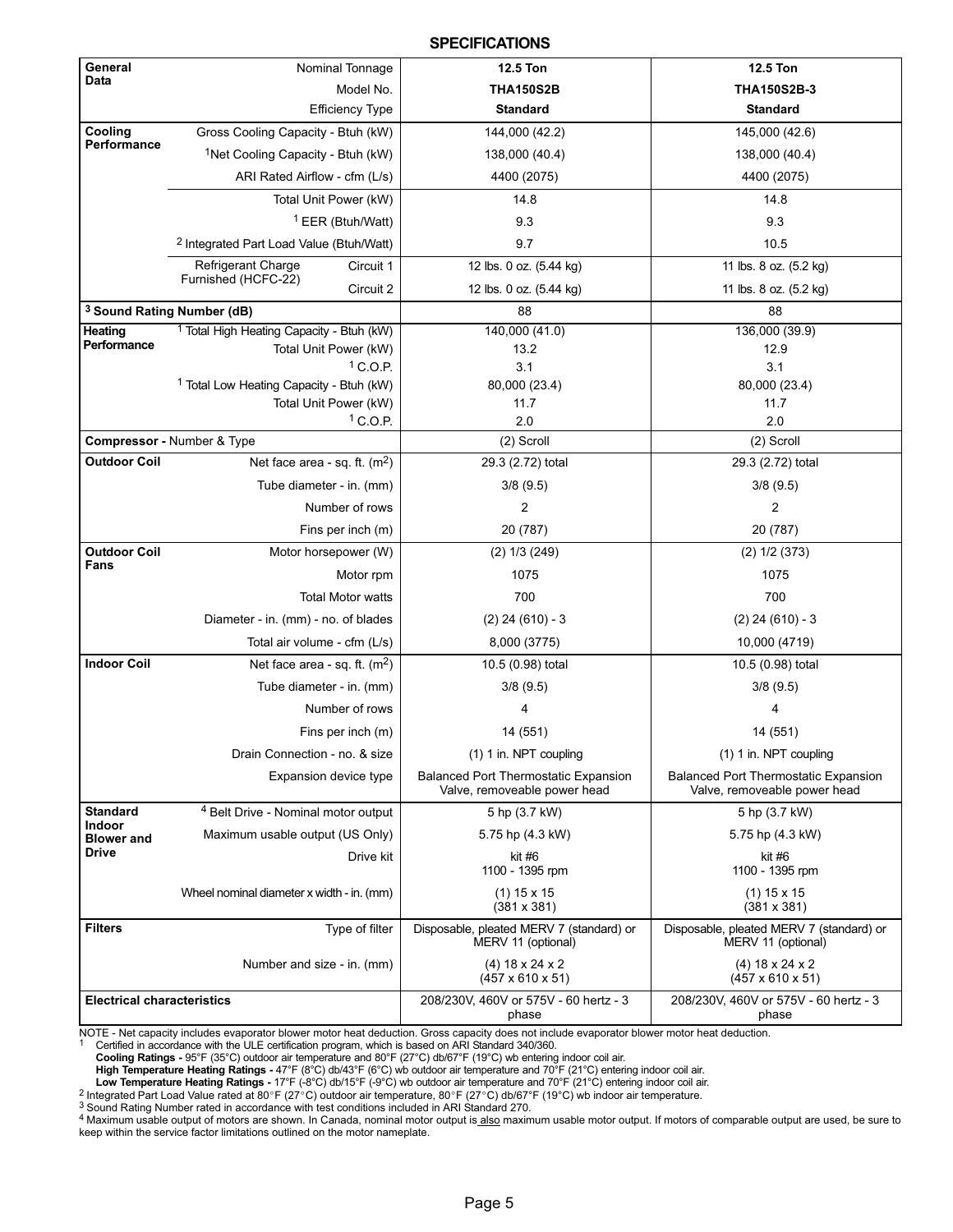#### <span id="page-5-0"></span>BELT DRIVE BLOWER - BASE UNIT

#### BLOWER TABLE INCLUDES RESISTANCE FOR BASE UNIT ONLY (NO HEAT SECTION) WITH DRY INDOOR COIL AND AIR FILTERS IN PLACE. FOR ALL UNITS ADD:

1 − Wet indoor coil air resistance of selected unit.

2 − Any factory installed options air resistance (heat section, economizer, etc.)

3 − Any field installed accessories air resistance (duct resistance, diffuser, etc.)

Then determine from blower table blower motor output and drive required.

See below for blower motors and drives.

#### MINIMUM AIR VOLUME REQUIRED FOR USE WITH OPTIONAL ELECTRIC HEAT

3000 cfm (1415 L/s) minimum air with electric heat for THA090/102 models.

4000 cfm (1890 L/s) minimum air with electric heat for THA120/150 models.

#### BOLD INDICATES FIELD FURNISHED DRIVE.

| Air           |     |                |     |                |     |                |          |                     |     |                |     |           |     |           | Total Static Pressure - in. w.g. (Pa) |           |                         |           |           |        |                                                                                                              |
|---------------|-----|----------------|-----|----------------|-----|----------------|----------|---------------------|-----|----------------|-----|-----------|-----|-----------|---------------------------------------|-----------|-------------------------|-----------|-----------|--------|--------------------------------------------------------------------------------------------------------------|
| <b>Volume</b> |     | .20(50)        |     | .40 (100)      |     | .60(150)       |          |                     |     |                |     |           |     |           |                                       |           |                         |           |           |        | .80 (200) 1.00 (250) 1.20 (300) 1.40 (350) 1.60 (400) 1.80 (450) 2.00 (495) 2.20 (545) 2.40 (595) 2.60 (645) |
| cfm<br>(L/s)  |     | <b>RPM BHP</b> |     | <b>RPM BHP</b> |     | <b>RPM BHP</b> |          | <b>RPM BHP</b>      |     | <b>RPM BHP</b> |     |           |     |           | rpm BHP RPM BHP RPM BHP RPM BHP       |           | RPM BHP RPM BHP RPM BHP |           |           |        | <b>RPM BHP</b>                                                                                               |
|               |     | (kW)           |     | (kW)           |     | (kW)           |          | (kW)                |     | (kW)           |     | (kW)      |     | (kW)      | (kW)                                  | (kW)      | (kW)                    | (kW)      |           | (kW)   | (kW)                                                                                                         |
| 2250          | 455 | $0.30$ 555     |     | 0.45           | 640 | 0.60           | 720      | 0.80                | 790 | 1.00 855       |     | 1.20 915  |     | 1.40 975  | 1.60                                  | 1030 1.85 | 1080 2.05               | 1130 2.30 | 1175 2.55 |        | 1220 2.80                                                                                                    |
| (1060)        |     | (0.22)         |     | (0.34)         |     | (0.45)         |          | (0.60)              |     | (0.75)         |     | (0.90)    |     | (1.04)    | (1.19)                                | (1.38)    | (1.53)                  | (1.72)    |           | (1.90) | (2.09)                                                                                                       |
| 2500          | 475 | $0.40$ 575     |     | 0.55           | 660 | 0.70           | 735      | 0.90                | 805 | 1.10           | 870 | 1.30      | 930 | 1.55      | 985<br>1.75                           | 1040 2.00 | 1090 2.25               | 1140 2.50 | 1185 2.75 |        | 1230 3.00                                                                                                    |
| (1180)        |     | (0.30)         |     | (0.41)         |     | (0.52)         |          | (0.67)              |     | (0.82)         |     | (0.97)    |     | (1.16)    | (1.31)                                | (1.49)    | (1.68)                  | (1.87)    |           | (2.05) | (2.24)                                                                                                       |
| 2750          | 495 | $0.45$ 595     |     | 0.65           | 675 | 0.85           | 750      | 1.05 820            |     | 1.25           | 885 | 1.45      | 940 | 1.70      | 995<br>1.90                           | 1050 2.20 | 1100 2.45               | 1145 2.65 | 1195 2.95 |        | 1240 3.25                                                                                                    |
| (1300)        |     | (0.34)         |     | (0.48)         |     | (0.63)         |          | (0.78)              |     | (0.93)         |     | (1.08)    |     | (1.27)    | (1.42)                                | (1.64)    | (1.83)                  | (1.98)    |           | (2.20) | (2.42)                                                                                                       |
| 3000          | 525 | $0.55$ 615     |     | 0.75           | 695 | 0.95           | 770      | 1.20                | 835 | 1.40           | 895 | 1.60 955  |     | 1.85      | 1010 2.10                             | 1060 2.35 | 1110 2.65               | 1160 2.90 | 1205 3.20 |        | 1250 3.45                                                                                                    |
| (1415)        |     | (0.41)         |     | (0.56)         |     | (0.71)         |          | (0.90)              |     | (1.04)         |     | (1.19)    |     | (1.38)    | (1.57)                                | (1.75)    | (1.98)                  | (2.16)    |           | (2.39) | (2.57)                                                                                                       |
| 3250          | 550 | 0.65           | 640 | 0.90           | 715 | 1.10           | 790      | 1.35                | 855 | 1.60           | 915 | 1.80 970  |     | 2.05      | 1025 2.35                             | 1075 2.60 | 1125 2.85               | 1170 3.15 | 1215 3.40 |        | 1260 3.70                                                                                                    |
| (1535)        |     | (0.48)         |     | (0.67)         |     | (0.82)         |          | (1.01)              |     | (1.19)         |     | (1.34)    |     | (1.53)    | (1.75)                                | (1.94)    | (2.13)                  | (2.35)    |           | (2.54) | (2.76)                                                                                                       |
| 3500          | 580 | 0.80           | 665 | 1.05           | 740 | 1.25 810       |          | 1.50                | 870 | 1.75           | 930 | 2.00      | 985 | 2.25      | 1040 2.55                             | 1090 2.85 | 1135 3.10               | 1185 3.40 | 1230 3.70 |        | 1270 4.00                                                                                                    |
| (1650)        |     | (0.60)         |     | (0.78)         |     | (0.93)         |          | (1.12)              |     | (1.31)         |     | (1.49)    |     | (1.68)    | (1.90)                                | (2.13)    | (2.31)                  | (2.54)    |           | (2.76) | (2.98)                                                                                                       |
| 3750          | 605 | 0.95           | 690 | 1.20           | 760 | 1.45           | 830      | 1.70                | 890 | 1.95           | 950 | 2.25      |     | 1005 2.50 | 1055 2.80                             | 1105 3.10 | 1150 3.35               | 1195 3.65 | 1240 3.95 |        | 1285 4.30                                                                                                    |
| (1770)        |     | (0.71)         |     | (0.90)         |     | (1.08)         |          | (1.27)              |     | (1.45)         |     | (1.68)    |     | (1.87)    | (2.09)                                | (2.31)    | (2.50)                  | (2.72)    |           | (2.95) | (3.21)                                                                                                       |
| 4000          | 635 | $1.10$ 715     |     | 1.40           | 785 | 1.65           | 850      | 1.90                | 910 | 2.20           | 965 | 2.45      |     | 1020 2.75 | 1070 3.05                             | 1120 3.35 | 1165 3.65               | 1210 3.95 | 1255 4.30 |        | 1295 4.60                                                                                                    |
| (1890)        |     | (0.82)         |     | (1.04)         |     | (1.23)         |          | (1.42)              |     | (1.64)         |     | (1.83)    |     | (2.05)    | (2.28)                                | (2.50)    | (2.72)                  | (2.95)    |           | (3.21) | (3.43)                                                                                                       |
| 4250          | 665 | 1.30 740       |     | 1.60           | 810 | 1.85 870       |          | 2.15 930            |     | 2.45           | 985 | 2.75      |     | 1040 3.05 | 1090 3.35                             | 1135 3.65 | 1185 4.00               | 1225 4.30 | 1270 4.65 |        | 1310 4.95                                                                                                    |
| (2005)        |     | (0.97)         |     | (1.19)         |     | (1.38)         |          | (1.60)              |     | (1.83)         |     | (2.05)    |     | (2.28)    | (2.50)                                | (2.72)    | (2.98)                  | (3.21)    |           | (3.47) | (3.69)                                                                                                       |
| 4500          | 695 | 1.50 770       |     | 1.80           | 835 | 2.10 895       |          | 2.40                | 955 | 2.70           |     | 1005 3.00 |     | 1060 3.35 | 1105 3.65                             | 1155 4.00 | 1200 4.30               | 1245 4.65 | 1285 5.00 |        | 1325 5.30                                                                                                    |
| (2125)        |     | (1.12)         |     | (1.34)         |     | (1.57)         |          | (1.79)              |     | (2.01)         |     | (2.24)    |     | (2.50)    | (2.72)                                | (2.98)    | (3.21)                  | (3.47)    |           | (3.73) | (3.95)                                                                                                       |
| 4750          | 725 | 1.75 795       |     | 2.05 860       |     | 2.40 920       |          | 2.70                | 975 | 3.00           |     | 1030 3.35 |     | 1080 3.65 | 1125 3.95                             | 1175 4.35 | 1215 4.65               | 1260 5.00 | 1300 5.35 |        | 1340 5.70                                                                                                    |
| (2240)        |     | (1.31)         |     | (1.53)         |     | (1.79)         |          | (2.01)              |     | (2.24)         |     | (2.50)    |     | (2.72)    | (2.95)                                | (3.25)    | (3.47)                  | (3.73)    |           | (3.99) | (4.25)                                                                                                       |
| 5000          | 760 | 2.05           | 825 | 2.35 885       |     | 2.65           | 945      | 3.00                |     | 1000 3.35      |     | 1050 3.65 |     | 1100 4.00 | 1145 4.35                             | 1190 4.70 | 1235 5.05               | 1280 5.45 |           |        |                                                                                                              |
| (2360)        |     | (1.53)         |     | (1.75)         |     | (1.98)         |          | (2.24)              |     | (2.50)         |     | (2.72)    |     | (2.98)    | (3.25)                                | (3.51)    | (3.77)                  | (4.07)    |           |        |                                                                                                              |
| 5250          | 790 | 2.30           | 855 | 2.65 910       |     | 2.95 970       |          | 3.35                |     | 1020 3.65      |     | 1070 4.00 |     | 1120 4.35 | 1165 4.70                             | 1210 5.10 | 1255 5.45               | $- - -$   |           |        |                                                                                                              |
| (2475)        |     | (1.72)         |     | (1.98)         |     | (2.20)         |          | (2.50)              |     | (2.72)         |     | (2.98)    |     | (3.25)    | (3.51)                                | (3.80)    | (4.07)                  |           |           |        |                                                                                                              |
| 5500          | 820 | 2.60           | 880 | 2.95           | 940 |                | 3.30 995 | 3.70                |     | 1045 4.05      |     | 1095 4.40 |     | 1145 4.80 | 1190 5.15                             | 1230 5.50 | - - -                   | $- - -$   | - - -     |        |                                                                                                              |
| (2595)        |     | (1.94)         |     | (2.20)         |     | (2.46)         |          | (2.76)              |     | (3.02)         |     | (3.28)    |     | (3.58)    | (3.84)                                | (4.10)    |                         |           |           |        |                                                                                                              |
| 5750          | 850 | 2.95           | 910 | 3.30           | 965 | 3.70           |          | 1020 4.05 1070 4.45 |     |                |     | 1120 4.80 |     | 1165 5.20 | 1210 5.60                             | ---       | - - -                   | ---       |           |        |                                                                                                              |
| (2715)        |     | (2.20)         |     | (2.46)         |     | (2.76)         |          | (3.02)              |     | (3.32)         |     | (3.58)    |     | (3.88)    | (4.18)                                |           |                         |           |           |        |                                                                                                              |
| 6000          | 885 | 3.35           | 940 | 3.70           | 995 | 4.10           |          | 1045 4.45           |     | 1095 4.85      |     | 1145 5.25 |     | 1190 5.65 | - - -                                 |           |                         |           |           |        |                                                                                                              |
| (2830)        |     | (2.50)         |     | (2.76)         |     | (3.06)         |          | (3.32)              |     | (3.62)         |     | (3.92)    |     | (4.21)    |                                       |           |                         |           |           |        |                                                                                                              |

#### FACTORY INSTALLED DRIVE KIT SPECIFICATIONS

|             |      | <b>Motor Outputs</b> |                                               | <b>RPM Range</b> |            |            |             |             |  |  |  |  |
|-------------|------|----------------------|-----------------------------------------------|------------------|------------|------------|-------------|-------------|--|--|--|--|
| hp          | hp   | kW                   | Nominal   Maximum   Nominal   Maximum  <br>kW | Drive 1          | Drive 3    | Drive 4    | Drive 5     | Drive 6     |  |  |  |  |
|             | 2.3  | 1.5                  |                                               | 680 - 925        | 895 - 1120 | $- - -$    | $- - -$     | $- - -$     |  |  |  |  |
| $\sim$<br>J | 3.45 | 2.2                  | 2.6                                           | 680 - 925        | 895 - 1120 | $- - -$    | 1110 - 1395 | $- - -$     |  |  |  |  |
|             | 5.75 | 3.7                  | 4.3                                           | $- - -$          | $- - -$    | 895 - 1120 | $- - -$     | 1110 - 1395 |  |  |  |  |

NOTE − Using total air volume and system static pressure requirements determine from blower performance tables rpm and motor output required. Maximum usable output of motors are shown. In Canada, nominal motor output is <u>also</u> maximum usable motor output. If motors of comparable output are used, be sure to keep within the service factor limitations outlined on the motor nameplate.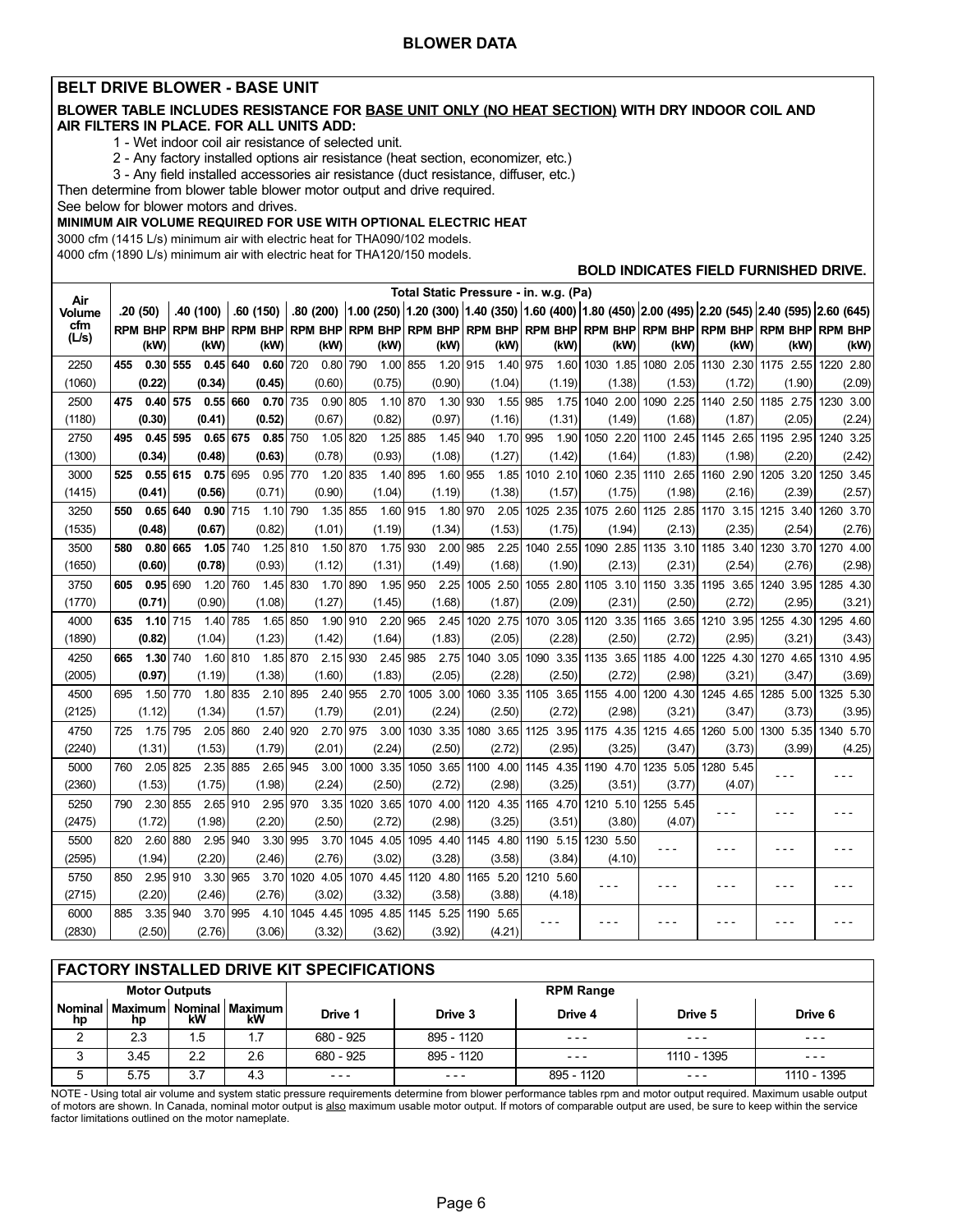### BLOWER DATA

| <b>ACCESSORY AIR RESISTANCE</b> |      |          |                        |          |     |          |                      |                   |    |                                |                |  |  |
|---------------------------------|------|----------|------------------------|----------|-----|----------|----------------------|-------------------|----|--------------------------------|----------------|--|--|
| <b>Air Volume</b>               |      | 090/102  | <b>Wet Indoor Coil</b> | 120/150  |     |          | <b>Electric Heat</b> | <b>Economizer</b> |    | <b>MERV11</b><br><b>Filter</b> |                |  |  |
| cfm                             | L/s  | in. w.g. | Pa                     | in. w.g. | Pa  | in. w.g. | Pa                   | in. w.g.          | Pa | in. w.g.                       | Pa             |  |  |
| 2250                            | 1060 | .06      | 15                     | .10      | 25  | .01      | 2                    | .035              | 9  | .01                            | 2              |  |  |
| 2500                            | 1180 | .08      | 20                     | .12      | 30  | .01      | 2                    | .04               | 10 | .01                            | 2              |  |  |
| 2750                            | 1325 | .09      | 22                     | .14      | 35  | .01      | 2                    | .045              | 11 | .02                            | 5              |  |  |
| 3000                            | 1420 | .10      | 25                     | .16      | 40  | .02      | 5                    | .05               | 12 | .02                            | 5              |  |  |
| 3250                            | 1535 | .11      | 27                     | .19      | 47  | .02      | 5                    | .06               | 15 | .02                            | 5              |  |  |
| 3500                            | 1650 | .13      | 32                     | .21      | 52  | .03      | $\overline{7}$       | .07               | 17 | .03                            | 7              |  |  |
| 3750                            | 1770 | .14      | 35                     | .23      | 57  | .03      | $\overline{7}$       | .075              | 19 | .03                            | $\overline{7}$ |  |  |
| 4000                            | 1890 | .16      | 40                     | .26      | 65  | .04      | 10                   | .08               | 20 | .04                            | 10             |  |  |
| 4250                            | 2005 | .17      | 42                     | .28      | 70  | .04      | 10                   | .09               | 22 | .04                            | 10             |  |  |
| 4500                            | 2125 | .18      | 45                     | .31      | 77  | .05      | 12                   | .10               | 25 | .04                            | 10             |  |  |
| 4750                            | 2240 | .20      | 50                     | .33      | 82  | .05      | 12                   | .11               | 27 | .05                            | 12             |  |  |
| 5000                            | 2360 | .22      | 55                     | .36      | 90  | .06      | 15                   | .12               | 30 | .06                            | 15             |  |  |
| 5250                            | 2475 | .24      | 60                     | .39      | 97  | .06      | 15                   | .13               | 32 | .06                            | 15             |  |  |
| 5500                            | 2595 | .26      | 65                     | .42      | 104 | .07      | 17                   | .14               | 35 | .07                            | 17             |  |  |
| 5750                            | 2715 | .28      | 70                     | .45      | 112 | .07      | 17                   | .15               | 37 | .07                            | 17             |  |  |
| 6000                            | 2830 | .30      | 75                     | .48      | 119 | .08      | 20                   | .16               | 40 | .08                            | 20             |  |  |

| AIR RESISTANCE - CEILING DIFFUSERS<br><b>RTD11 Step-Down Diffuser</b> |                   |      |          |             |          |                     |                       |     |                 |     |  |  |
|-----------------------------------------------------------------------|-------------------|------|----------|-------------|----------|---------------------|-----------------------|-----|-----------------|-----|--|--|
|                                                                       |                   |      |          |             |          | FD11 Flush          |                       |     |                 |     |  |  |
| <b>Unit</b><br><b>Size</b>                                            | <b>Air Volume</b> |      |          | 2 Ends Open |          | 1 Side, 2 Ends Open | All Ends & Sides Open |     | <b>Diffuser</b> |     |  |  |
|                                                                       | cfm               | L/s  | in. w.g. | Pa          | in. w.g. | Pa                  | in. w.g.              | Pa  | in. w.g.        | Pa  |  |  |
|                                                                       | 2400              | 1135 | 0.21     | 52          | 0.18     | 45                  | 0.15                  | 37  | 0.14            | 35  |  |  |
|                                                                       | 2600              | 1225 | 0.24     | 60          | 0.21     | 52                  | 45<br>0.18            |     | 0.17            | 42  |  |  |
|                                                                       | 2800              | 1320 | 0.27     | 67          | 0.24     | 60                  | 0.21                  | 52  | 0.20            | 50  |  |  |
| 090                                                                   | 3000              | 1415 | 0.32     | 80          | 0.29     | 72                  | 0.25                  | 62  | 0.25            | 62  |  |  |
| Models                                                                | 3200              | 1510 | 0.41     | 102         | 0.37     | 92                  | 0.32                  | 80  | 0.31            | 77  |  |  |
|                                                                       | 3400              | 1605 | 0.50     | 124         | 0.45     | 112                 | 0.39                  | 97  | 0.37            | 92  |  |  |
|                                                                       | 3600              | 1700 | 0.61     | 152         | 0.54     | 134                 | 0.48                  | 119 | 0.44            | 109 |  |  |
|                                                                       | 3800              | 1795 | 0.73     | 182         | 0.63     | 157                 | 0.57                  | 142 | 0.51            | 127 |  |  |
|                                                                       | 3600              | 1700 | 0.36     | 90          | 0.28     | 70                  | 0.23                  | 57  | 0.15            | 37  |  |  |
|                                                                       | 3800              | 1795 | 0.40     | 99          | 0.32     | 80                  | 0.26                  | 65  | 0.18            | 45  |  |  |
|                                                                       | 4000              | 1890 | 0.44     | 109         | 0.36     | 90                  | 0.29                  | 72  | 0.21            | 52  |  |  |
|                                                                       | 4200              | 1980 | 0.49     | 122         | 0.40     | 99                  | 0.33                  | 82  | 0.24            | 60  |  |  |
| 102 & 120<br>Models                                                   | 4400              | 2075 | 0.54     | 134         | 0.44     | 109                 | 0.37                  | 92  | 0.27            | 67  |  |  |
|                                                                       | 4600              | 2170 | 0.60     | 149         | 0.49     | 122                 | 0.42                  | 104 | 0.31            | 77  |  |  |
|                                                                       | 4800              | 2265 | 0.65     | 162         | 0.53     | 132                 | 0.46                  | 114 | 0.35            | 87  |  |  |
|                                                                       | 5000              | 2360 | 0.69     | 172         | 0.58     | 144                 | 0.50                  | 124 | 0.39            | 97  |  |  |
|                                                                       | 5200              | 2455 | 0.75     | 186         | 0.62     | 154                 | 0.54                  | 134 | 0.43            | 107 |  |  |
|                                                                       | 4200              | 1980 | 0.22     | 55          | 0.19     | 47                  | 0.16                  | 40  | 0.10            | 25  |  |  |
|                                                                       | 4400              | 2075 | 0.28     | 70          | 0.24     | 60                  | 0.20                  | 50  | 0.12            | 30  |  |  |
|                                                                       | 4600              | 2170 | 0.34     | 85          | 0.29     | 72                  | 0.24                  | 60  | 0.15            | 37  |  |  |
|                                                                       | 4800              | 2265 | 0.40     | 99          | 0.34     | 85                  | 0.29                  | 72  | 0.19            | 47  |  |  |
| 150 Models                                                            | 5000              | 2360 | 0.46     | 114         | 0.39     | 97                  | 0.34                  | 85  | 0.23            | 57  |  |  |
|                                                                       | 5200              | 2455 | 0.52     | 129         | 0.44     | 109                 | 0.39                  | 97  | 0.27            | 67  |  |  |
|                                                                       | 5400              | 2550 | 0.58     | 144         | 0.49     | 122                 | 0.43                  | 107 | 0.31            | 77  |  |  |
|                                                                       | 5600              | 2645 | 0.64     | 159         | 0.54     | 134                 | 0.47                  | 117 | 0.35            | 87  |  |  |
|                                                                       | 5800              | 2735 | 0.70     | 174         | 0.59     | 147                 | 0.51                  | 127 | 0.39            | 97  |  |  |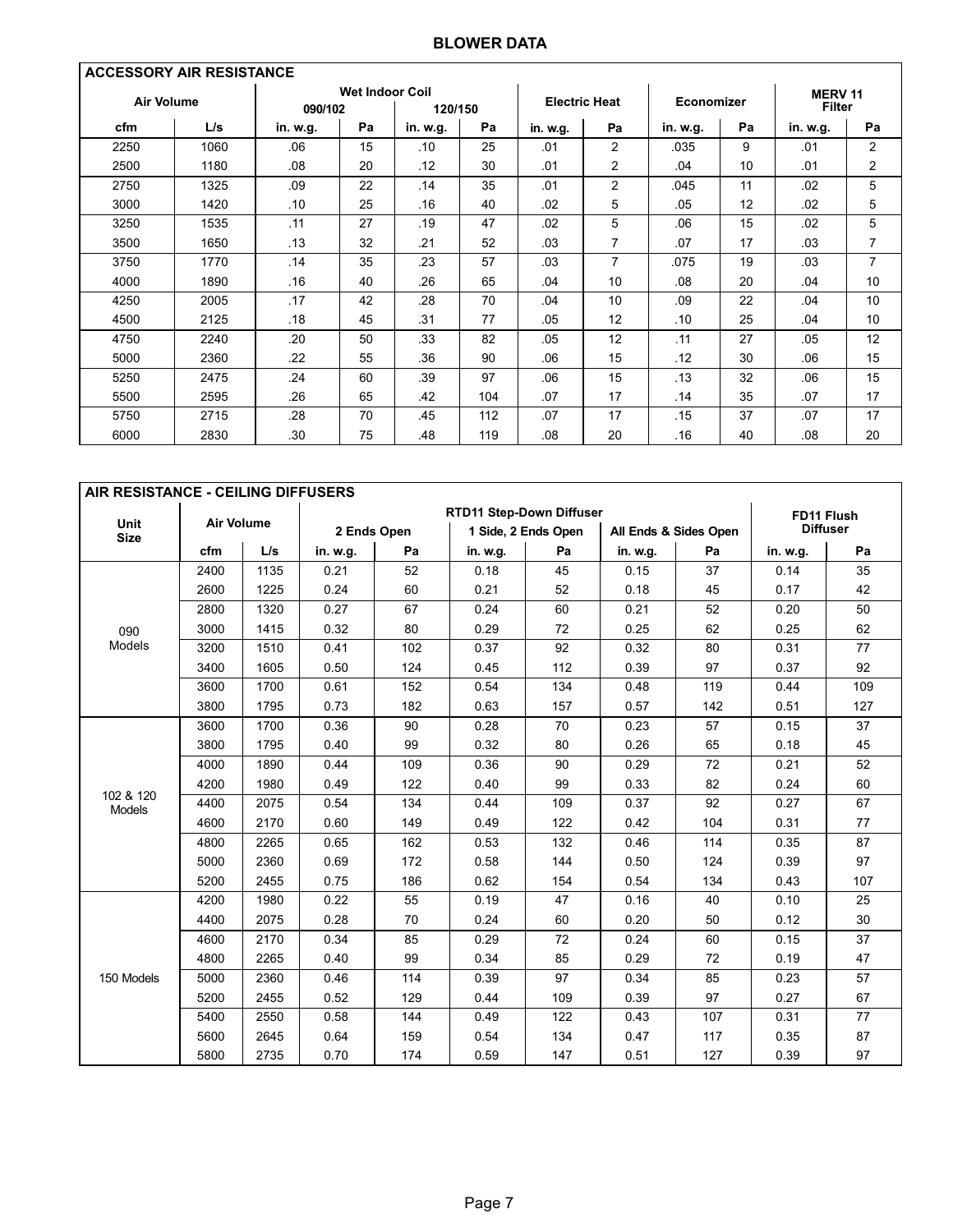#### BLOWER DATA

<span id="page-7-0"></span>

| <b>CEILING DIFFUSER AIR THROW DATA</b> |                   |      |                                    |                 |            |           |  |  |  |  |  |  |
|----------------------------------------|-------------------|------|------------------------------------|-----------------|------------|-----------|--|--|--|--|--|--|
|                                        |                   |      | <sup>1</sup> Effective Throw Range |                 |            |           |  |  |  |  |  |  |
| Model No.                              | <b>Air Volume</b> |      |                                    | RTD11 Step-Down | FD11 Flush |           |  |  |  |  |  |  |
|                                        | cfm               | L/s  | ft.                                | m               | ft.        | m         |  |  |  |  |  |  |
|                                        | 2600              | 1225 | $24 - 29$                          | $7 - 9$         | $19 - 24$  | $6 - 7$   |  |  |  |  |  |  |
|                                        | 2800              | 1320 | $25 - 30$                          | $8 - 9$         | $20 - 28$  | $6 - 9$   |  |  |  |  |  |  |
| 090                                    | 3000              | 1415 | 27 - 33                            | $8 - 10$        | $21 - 29$  | $6 - 9$   |  |  |  |  |  |  |
|                                        | 3200              | 1510 | 28 - 35                            | $9 - 11$        | 22 - 29    | 7 - 9     |  |  |  |  |  |  |
|                                        | 3400              | 1605 | $30 - 37$                          | $9 - 11$        | $22 - 30$  | $7 - 9$   |  |  |  |  |  |  |
|                                        | 3600              | 1700 | $25 - 33$                          | $8 - 10$        | $22 - 29$  | $7 - 9$   |  |  |  |  |  |  |
|                                        | 3800              | 1795 | $27 - 35$                          | 8 - 11          | 22 - 30    | 7 - 9     |  |  |  |  |  |  |
| 102<br>120                             | 4000              | 1885 | 29-37                              | $9 - 11$        | 24 - 33    | $7 - 10$  |  |  |  |  |  |  |
|                                        | 4200              | 1980 | $32 - 40$                          | $10 - 12$       | 26 - 35    | 8 - 11    |  |  |  |  |  |  |
|                                        | 4400              | 2075 | $34 - 42$                          | 10 - 13         | 28 - 37    | $9 - 11$  |  |  |  |  |  |  |
|                                        | 5600              | 2645 | $39 - 49$                          | 12 - 15         | $28 - 37$  | $9 - 11$  |  |  |  |  |  |  |
|                                        | 5800              | 2740 | 42 - 51                            | 13 - 16         | 29 - 38    | $9 - 12$  |  |  |  |  |  |  |
| 150                                    | 6000              | 2830 | 44 - 54                            | $13 - 17$       | $40 - 50$  | $12 - 15$ |  |  |  |  |  |  |
|                                        | 6200              | 2925 | 45 - 55                            | 14 - 17         | $42 - 51$  | 13 - 16   |  |  |  |  |  |  |
|                                        | 6400              | 3020 | 46 - 55                            | 14 - 17         | 43 - 52    | $13 - 16$ |  |  |  |  |  |  |
|                                        | 6600              | 3115 | 47 - 56                            | 14 - 17         | 45 - 56    | 14 - 17   |  |  |  |  |  |  |

| <b>POWER EXHAUST FANS PERFORMANCE</b>              |    |                             |      |  |
|----------------------------------------------------|----|-----------------------------|------|--|
| <b>Return Air System</b><br><b>Static Pressure</b> |    | <b>Air Volume Exhausted</b> |      |  |
| in. w.g.                                           | Pa | cfm                         | L/s  |  |
| n                                                  | 0  | 4200                        | 1980 |  |
| 0.05                                               | 12 | 3970                        | 1875 |  |
| 0.10                                               | 25 | 3750                        | 1770 |  |
| 0.15                                               | 37 | 3520                        | 1660 |  |
| 0.20                                               | 50 | 3300                        | 1560 |  |
| 0.25                                               | 62 | 3080                        | 1455 |  |
| 0.30                                               | 75 | 2860                        | 1350 |  |
| 0.35                                               | 87 | 2640                        | 1245 |  |

<sup>1</sup> Throw is the horizontal or vertical distance an air stream travels on leaving the outlet-or diffuser before the maximum velocity is reduced to 50 ft. (15 m) per minute.Four sides open.

#### ELECTRICAL DATA

| <b>7.5 AND 8.5 TON STANDARD EFFICIENCY</b>                                       |                                   |                   |                   |                |                   |                   |                       |                   |            |                   |                   |                       |                       |  |
|----------------------------------------------------------------------------------|-----------------------------------|-------------------|-------------------|----------------|-------------------|-------------------|-----------------------|-------------------|------------|-------------------|-------------------|-----------------------|-----------------------|--|
| Model No.                                                                        |                                   |                   | <b>THA090S</b>    |                |                   |                   |                       | <b>THA102S</b>    |            |                   |                   |                       |                       |  |
| Line voltage data - 60 Hz - 3 phase                                              |                                   | 208/230V          |                   |                | 460V              |                   | 575V                  |                   | 208/230V   |                   | 460V              |                       | 575V                  |  |
| <b>Compressors</b>                                                               | Rated load amps - each (total)    | 12.4(24.8)        |                   |                | 6.4(12.8)         |                   | 4.8(9.6)              |                   | 14.7(29.4) |                   | 7.1(14.2)         |                       | 5.1(10.2)             |  |
| (2)                                                                              | Locked rotor amps - each (total)  | 88 (176)          |                   |                | 44 (88)           |                   | 34 (68)               |                   | 91 (182)   |                   | 50 (100)          | 37 (74)               |                       |  |
| Condenser                                                                        | Full load amps - each (total)     | 2.4(4.8)          |                   |                | 1.3(2.6)          | 1.0(2.0)          |                       | 2.4(4.8)          |            | 1.3(2.6)          |                   | 1.0(2.0)              |                       |  |
| Fan MotorS (2)                                                                   | Locked rotor amps - each (total)  | 4.7(9.4)          |                   |                | 2.4(4.8)          |                   | 1.9(3.8)              |                   | 4.7(9.4)   | 2.4(4.8)          |                   |                       | 1.9(3.8)              |  |
| Evaporator<br><b>Blower</b>                                                      | Motor Output - hp                 | $\overline{2}$    | 3                 | $\overline{2}$ | 3                 | 2                 | 3                     | $\mathcal{P}$     | 3          | 2                 | 3                 | $\overline{2}$        | 3                     |  |
| <b>Motor</b>                                                                     | kW                                | 1.5               | 2.2               | 1.5            | 2.2               | 1.5               | 2.2                   | 1.5               | 2.2        | 1.5               | 2.2               | 1.5                   | 2.2                   |  |
|                                                                                  | Full load amps                    | 7.5               | 10.6              | 3.4            | 4.8               | 2.7               | 3.9                   | 7.5               | 10.6       | 3.4               | 4.8               | 2.7                   | 3.9                   |  |
|                                                                                  | Locked rotor amps                 | 46.9              | 66                | 20.4           | 26.8              | 16.2              | 23.4                  | 46.9              | 66         | 20.4              | 26.8              | 16.2                  | 23.4                  |  |
| <sup>1</sup> Maximum Overcurrent<br><b>Protection (amps)</b>                     | With Exhaust Fan                  | 50                | 50                | 25             | $\overline{25}$   | $\overline{20}$   | $\overline{20}$       | 60                | 60         | 30                | 30                | 20                    | 20                    |  |
|                                                                                  | Less Exhaust Fan                  | 50                | 50                | 25             | 25                | 20                | 20                    | 60                | 60         | 25                | 30                | 20                    | 20                    |  |
| <sup>2</sup> Minimum Circuit<br><b>Ampacity</b>                                  | With Exhaust Fan                  | 43                | 46                | 22             | 24                | $\overline{17}$   | $\overline{18}$       | 48                | 51         | 24                | 25                | 18                    | 19                    |  |
| <b>Optional Power</b>                                                            | Less Exhaust Fan                  | 41                | 44                | 21             | 22                | 16                | 17                    | 46                | 49         | 22                | 24                | 17                    | 18                    |  |
| <b>Exhaust Fan</b>                                                               | (Number) Horsepower (W)           | $(1)$ 1/3 $(249)$ |                   |                | $(1)$ 1/3 $(249)$ | $(1)$ 1/3 $(249)$ |                       | $(1)$ 1/3 $(249)$ |            | $(1)$ 1/3 $(249)$ |                   | $(1)$ 1/3 $(249)$     |                       |  |
|                                                                                  | Full load amps                    | 2.4<br>4.7        |                   |                | 1.3<br>1.0        |                   |                       | 2.4               |            | 1.3<br>2.4        |                   | 1.0<br>1.9            |                       |  |
| Locked rotor amps                                                                |                                   | 2.4               |                   |                |                   | 1.9<br>4.7        |                       |                   |            |                   |                   |                       |                       |  |
|                                                                                  | <b>10 TON STANDARD EFFICIENCY</b> |                   |                   |                |                   |                   |                       |                   |            |                   |                   |                       |                       |  |
| Model No.                                                                        |                                   |                   |                   |                |                   |                   | <b>THA120S</b>        |                   |            |                   |                   |                       |                       |  |
| Line voltage data - 60 Hz - 3 phase                                              |                                   |                   | 208/230V          |                |                   |                   | 460V                  |                   |            |                   |                   | 575V                  |                       |  |
| <b>Compressors</b>                                                               | Rated load amps - each (total)    | 17.3(34.6)        |                   |                | 9.0(18.0)         |                   |                       |                   | 7.1(14.2)  |                   |                   |                       |                       |  |
| (2)                                                                              | Locked rotor amps - each (total)  | 123 (246)         |                   |                |                   | 62 (124)          |                       |                   | 50 (100)   |                   |                   |                       |                       |  |
| Condenser<br>Fan Motors (2)                                                      | Full load amps - each (total)     | 2.4(4.8)          |                   |                | 1.3(2.6)          |                   |                       | 1.0(2.0)          |            |                   |                   |                       |                       |  |
|                                                                                  | Locked rotor amps - each (total)  |                   | 4.7(9.4)          |                |                   | 2.4(4.8)          |                       |                   | 1.9(3.8)   |                   |                   |                       |                       |  |
| Evaporator<br><b>Blower</b>                                                      | Motor Output - hp                 | $\overline{2}$    |                   | 3              | 5                 | $\overline{2}$    |                       | 3                 | 5          | $\overline{2}$    |                   | 3                     | 5                     |  |
| Motor                                                                            | kW                                | 1.5               | 2.2               |                | 3.7               | 1.5               | 2.2                   |                   | 3.7        | 1.5               |                   | 2.2                   | 3.7                   |  |
|                                                                                  | Full load amps                    | 7.5               |                   | 10.6           | 16.7              | 3.4               | 4.8                   |                   | 7.6        | 2.7               |                   | 3.9                   | 6.1                   |  |
| Locked rotor amps                                                                |                                   | 46.9<br>70        | 66<br>70          |                | 105               | 20.4<br>35        | 26.8                  |                   | 45.6       | 16.2<br>25        |                   | 23.4                  | 36.6                  |  |
| <sup>1</sup> Maximum Overcurrent<br>With Exhaust Fan<br><b>Protection (amps)</b> |                                   | 60                | 70                |                | 80<br>70          | 35                | $\overline{35}$<br>35 |                   | 40<br>35   | 25                |                   | $\overline{25}$<br>25 | $\overline{30}$<br>30 |  |
| Less Exhaust Fan<br><sup>2</sup> Minimum Circuit<br>With Exhaust Fan             |                                   | 54                | 57                |                | 63                | 28                | 29                    |                   | 32         | $\overline{22}$   | 23                |                       | 26                    |  |
| <b>Ampacity</b>                                                                  | Less Exhaust Fan                  | 52                | 55                |                | 61                | 27                | 28                    |                   | 31         | 21                |                   | 22                    | 25                    |  |
| <b>Optional Power</b>                                                            | (Number) Horsepower (W)           |                   | $(1)$ 1/3 $(249)$ |                |                   |                   | $(1)$ 1/3 $(249)$     |                   |            |                   | $(1)$ 1/3 $(249)$ |                       |                       |  |
| <b>Exhaust Fan</b>                                                               | Full load amps                    |                   |                   |                |                   |                   |                       | 1.3               |            |                   |                   |                       |                       |  |
|                                                                                  | Locked rotor amps                 | 2.4<br>4.7        |                   |                | 2.4               |                   |                       | 1.0<br>1.9        |            |                   |                   |                       |                       |  |
|                                                                                  |                                   |                   |                   |                |                   |                   |                       |                   |            |                   |                   |                       |                       |  |

NOTE - Extremes of operating range are plus and minus 10 % of line voltage.

1 HACR type breaker or fuse.

2 Refer to National or Canadian Electrical Code manual to determine wire, fuse and disconnect size requirements.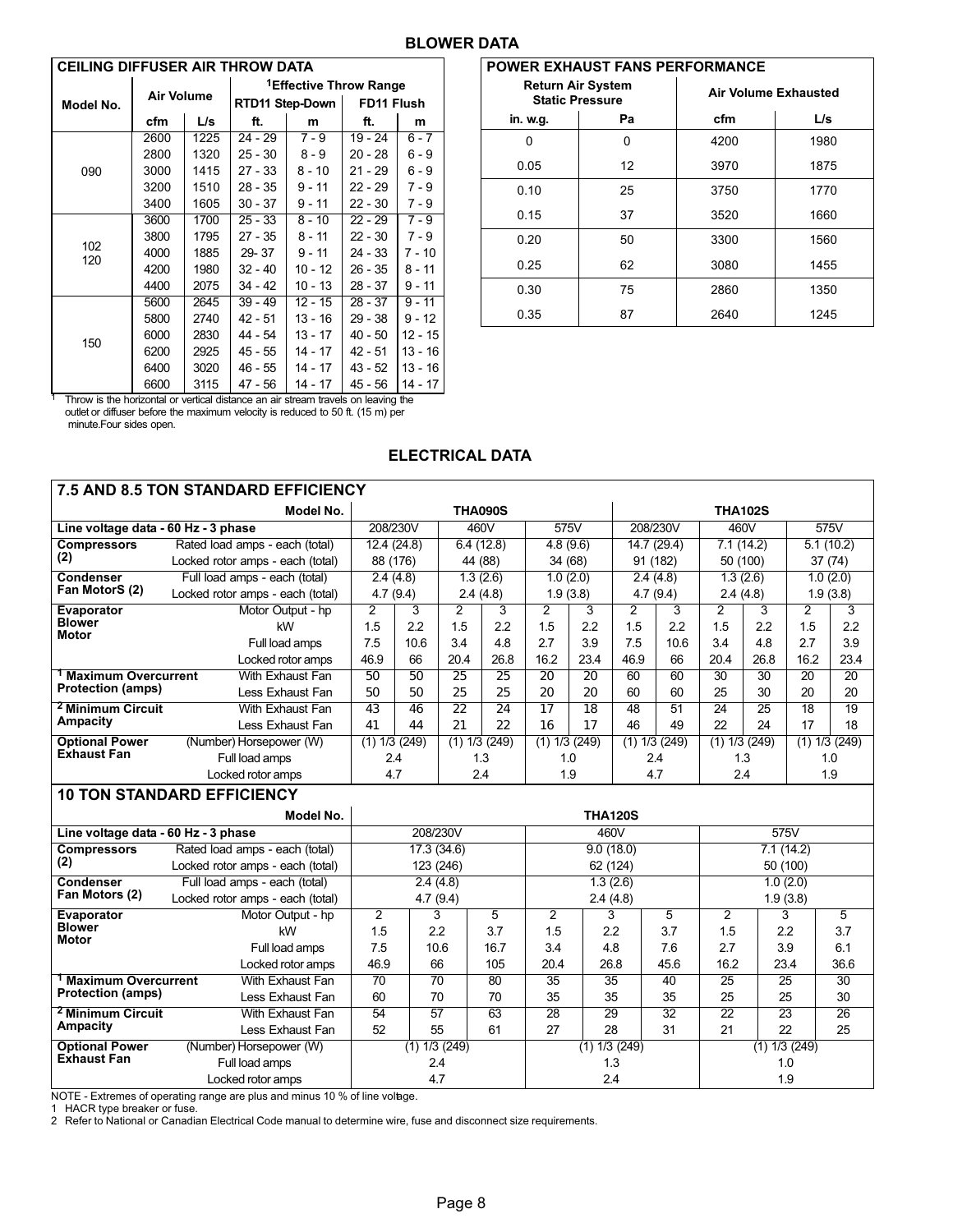| <b>12.5 TON STANDARD EFFICIENCY</b>            |                                  |                  |             |           |                   |            |           |             |          |                   |           |            |          |
|------------------------------------------------|----------------------------------|------------------|-------------|-----------|-------------------|------------|-----------|-------------|----------|-------------------|-----------|------------|----------|
|                                                | Model No.                        |                  |             |           | <b>THA150S</b>    |            |           |             |          | <b>THA150S-3</b>  |           |            |          |
| Line voltage data - 60 Hz - 3 phase            |                                  | 208/230V         |             | 460V      |                   | 575V       |           | 208/230V    |          | 460V              |           | 575V       |          |
| <b>Compressors</b>                             | Rated load amps - each (total)   |                  | 19.3 (38.6) | 9.0(18.0) |                   | 7.4 (14.8) |           | 19.6 (39.2) |          | 9.5(19.0)         |           | 7.8 (15.6) |          |
| (2)                                            | Locked rotor amps - each (total) |                  | 156 (312)   |           | 75 (150)          | 54 (108)   |           | 156 (312)   |          | 75 (150)          |           | 54 (108)   |          |
| Condenser                                      | Full load amps - each (total)    |                  | 2.4(4.8)    |           | 1.3 (2.6)         |            | 1.0(2.0)  |             | 3.0(6.0) |                   | 1.5 (3.0) | 1.2 (2.4)  |          |
| Fan Motors (2)                                 | Locked rotor amps - each (total) |                  | 4.7(9.4)    |           | 2.4(4.8)          |            | 1.9(3.8)  | 6.0(12.0)   |          | 3.0(6.0)          |           | 2.9(5.8)   |          |
| <b>Evaporator</b>                              | Motor Output - hp                | 3                | 5           | 3         | 5                 | 3          | 5         | 3           | 5        | 3                 | 5         | 3          | 5        |
| <b>Blower</b><br><b>Motor</b>                  | kW                               | 2.2              | 3.7         | 2.2       | 3.7               | 2.2        | 3.7       | 2.2         | 3.7      | 2.2               | 3.7       | 2.2        | 3.7      |
|                                                | Full load amps                   | 10.6             | 16.7        | 4.8       | 7.6               | 3.9        | 6.1       | 10.6        | 16.7     | 4.8               | 7.6       | 3.9        | 6.1      |
| Locked rotor amps                              |                                  | 66               | 105         | 26.8      | 45.6              | 23.4       | 36.6      | 66          | 105      | 26.8              | 45.6      | 23.4       | 36.6     |
| <b>Maximum Overcurrent</b><br>With Exhaust Fan |                                  | 80               | 80          | 35        | 40                | 30         | 30        | 80          | 80       | 35                | 40        | 30         | 30       |
| <b>Protection (amps)</b>                       | Less Exhaust Fan                 | 70               | 80          | 35        | 35                | 25         | 30        | 80          | 80       | 35                | 40        | 30         | 30       |
| <sup>2</sup> Minimum Circuit                   | With Exhaust Fan                 | 62               | 68          | 29        | 32                | 24         | 26        | 64          | 70       | 31                | 34        | 25         | 28       |
| Ampacity                                       | Less Exhaust Fan                 | 59               | 65          | 28        | 31                | 23         | 25        | 61          | 67       | 30                | 32        | 24         | 27       |
| <b>Optional Power</b>                          | (Number) Horsepower (W)          | 1/3 (249)<br>(1) |             |           | $(1)$ 1/3 $(249)$ | (1)        | 1/3 (249) | (1)         | 1/3(249) | $(1)$ 1/3 $(249)$ |           | (1)        | 1/3(249) |
| <b>Exhaust Fan</b><br>Full load amps           |                                  |                  | 2.4         | 1.3       |                   | 1.0        |           | 2.4         |          | 1.3               |           | 1.0        |          |
| Locked rotor amps                              |                                  |                  | 4.7         |           | 2.4               |            | 1.9       | 4.7         |          | 2.4               |           | 1.9        |          |

NOTE - Extremes of operating range are plus and minus 10 % of line voltage.

1 HACR type breaker or fuse.<br>2 Refer to National or Canadian Electrical Code manual to determine wire, fuse and disconnect size requirements.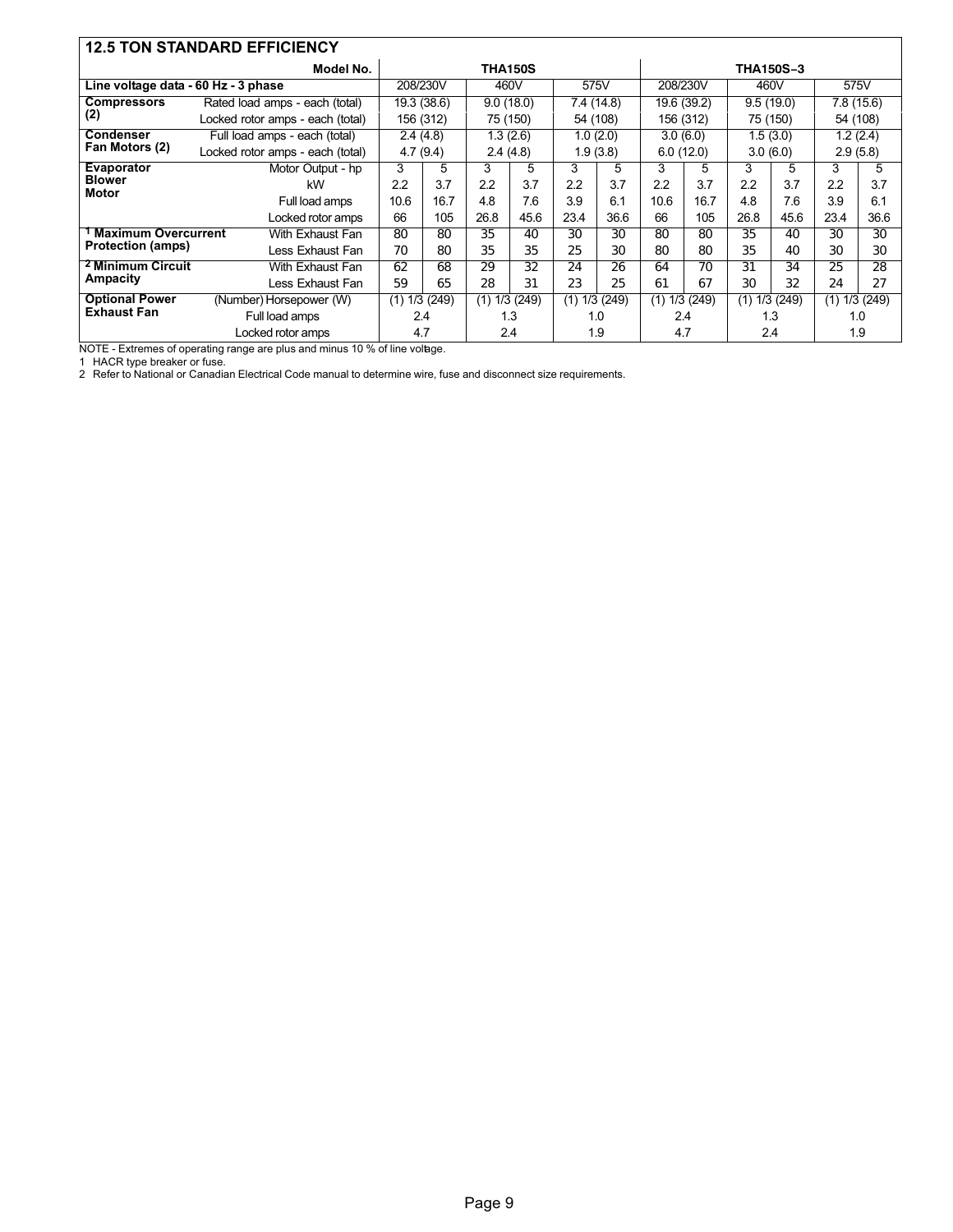<span id="page-9-0"></span>

FIGURE 1



#### FIGURE 2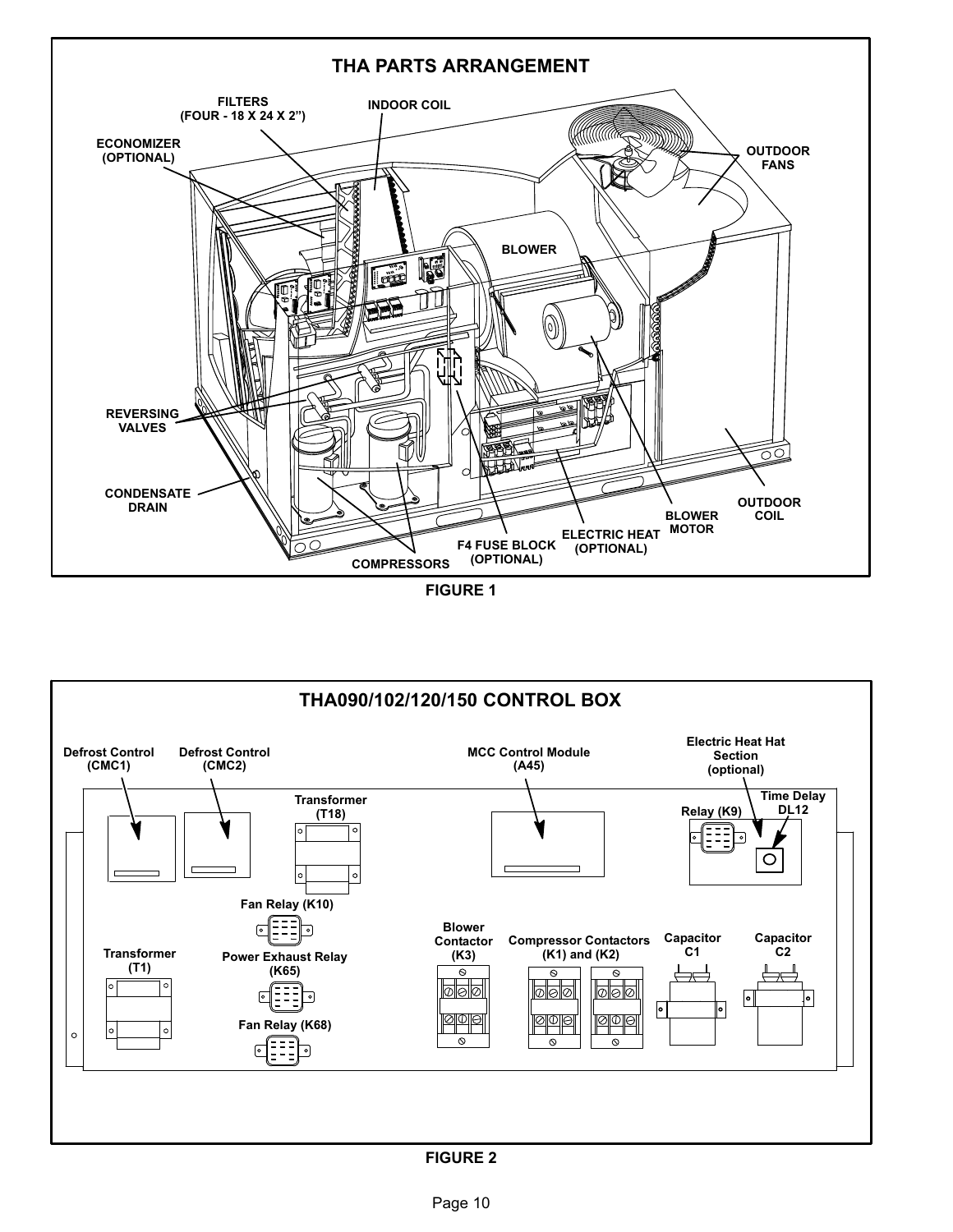## <span id="page-10-0"></span>I−UNIT COMPONENTS

The THA unit parts arrangement are shown in figure [1.](#page-9-0) All L1, L2, and L3 wiring is color coded; L1 is red, L2 is yellow, and L3 is blue. See wiring diagrams in the back of this manual for complete call out of components per THA unit.

## A−Control Box Components

THA control box components are shown in figure [2.](#page-9-0) The control box is located in the upper p $\sqrt{a^2}$ ortion of the compressor compartment.

## 1−Disconnect Switch S48 (field installed)

THA units may be equipped with an optional disconnect switch S48. S48 is a toggle switch, which can be used by the service technician to disconnect power to the unit.

## 2−Transformer T1

All THA series units use a single line voltage to 24VAC transformer mounted in the control box. Transformer supplies power to control circuits in the unit. The transformer is rated at 70VA and is protected by a 3.5 amp circuit breaker (CB8). The 208/230 (Y) voltage transform-



ers use two primary voltage taps as shown in figure 3, while 460 (G) and 575 (J) voltage transformers use a single primary voltage tap.

## FIGURE 3

## 3−Transformer T18

T18 is a single line voltage to 24VAC transformer used in all THA units. T18 is identical to T1 and is protected by a 3.5 amp circuit breaker (CB18). T18 provides 24VAC to CMC1, CMC2 and reversing valves L1 and L2.

## 4−Terminal Strip TB14

Terminal strip TB14 is located on MCC A45. TB14 distributes 24 volts from the thermostat to the control box components. Units not equipped with smoke detectors A17 or A64 will have a factory installed jumper across terminals 24VAC and R.

## 5−Outdoor Fan Capacitor C1 and C2

Fan capacitors C1 and C2 are 370V/10MF capacitors used to assist in the start up of condenser fan motors B4 and B5. Capacitor ratings will be on outdoor fan motor nameplate.

## 6−Compressor Contactor K1 & K2

All compressor contactors are three-pole-double-break contactors with a 24VAC coil. In all THA units, K1and K2 energize compressors B1 and B2 respectively in response to first or second stage cooling demands.

## 7−Blower Contactor K3

Blower contactor K3, used in all units, is a three-pole-doublebreak contactor with a 24VAC coil used to energize the indoor blower motor B3 in response to blower demand. K3 is energized by MCC A45.

## 8−Outdoor Fan Relay K10 and K68

Outdoor fan relay K10 and K68 are DPDT relays with a 24VAC coil. K10 and K68 (energized by A45), energizes condenser fan motors B4 and B5 in response to a heating or cooling demand. In all THA units, K10 energizes condenser fan B4 in response to Y1 demand and K68 energizes B5 in response to Y2 demand.

## 9−Power Exhaust Relay K65 (PED units)

Power exhaust relay K65 is a N.O. DPDT relay with a 24VAC coil. K65 is used in all THA units equipped with the optional power exhaust dampers. K65 is energized by the economizer control panel (A6), after the economizer dampers reach 50% open (adjustable on control A6). When K65 closes, the exhaust fan B10 is energized.

## 10−MCC Control A45

The main control module A45 (figure [5\)](#page-13-0) is the heart of the system. It controls all cooling and heating operation and serves as a staging point for all internal inputs to the appropriate components of the THA unit. The MCC control receives and sends out 24 volts to the components located in the THA control box, economizer and supply/return compartments. Relays KA and KB located on the board, correspond to compressors contactors K1 and K2. Relay KC corresponds to reversing valve solenoids L1 and L2 and relay KD corresponds to indoor blower contactor K3. Thermostat connections (TB1) and accessory low voltage connections (TB14) are located on the board. See tables [2](#page-11-0) and [3](#page-11-0) for terminal designations. Table s [4](#page-11-0) through [7](#page-12-0) show pin terminal designations.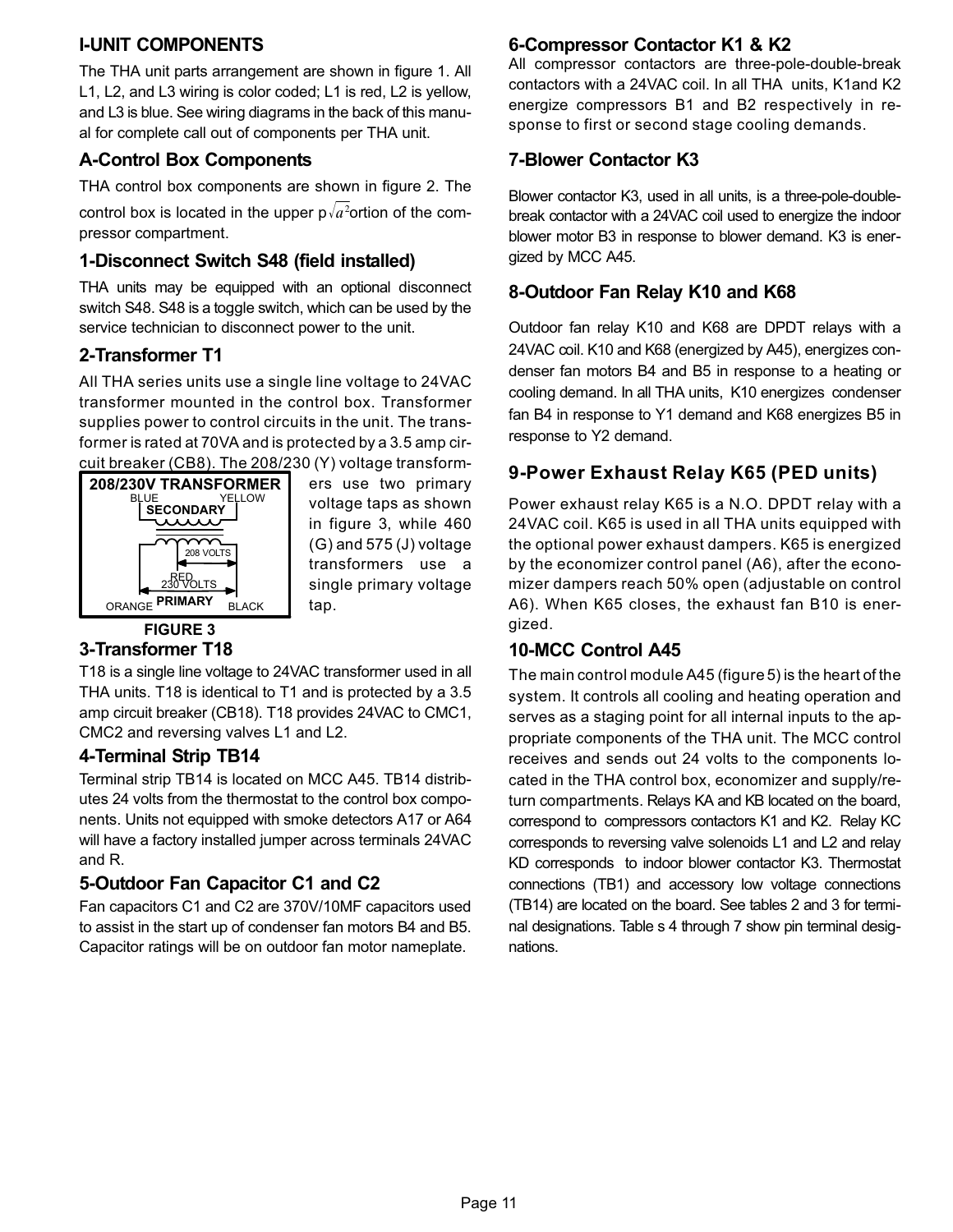#### <span id="page-11-0"></span>Features

The MCC is equipped with a green LED for board status. See table 1 for LED flash codes. While in the cooling mode the board will incorporate AUTO−STAGING. If the board receives a Y3 demand (if applicable) the board will energize Y1, Y2 and Y3 in successive order. In the same manner a Y2, will be interpreted as a Y1/Y2. The MCC control also incorporates a minimum run time of 4 minutes for up to 3 independent cooling stages. This 4 minute run time can be interrupted by pushing SW1 located on the board. If pressed for 3 seconds or more, the control goes into TEST mode disabling AUTO−STAGING. The MCC control board is used for all T series units so a dip switch is provided for factory setting unit type (TGA, TCA, THA) See figure 4.

|--|--|

| I FD<br><b>Status</b> | Indicates                                 | Action                                                                     |
|-----------------------|-------------------------------------------|----------------------------------------------------------------------------|
| Off                   | No power to<br>board.                     | Check field wiring.                                                        |
| On                    | Processor error.                          | Press MCC pushbutton and<br>hold for three seconds to reset<br>processor.* |
| Flashing<br>Slowly    | Normal.                                   | None.                                                                      |
| Flashing<br>Rapidly   | Invalid unit DIP<br>switch selected.      | Make sure switches are set<br>correctly. Refer to figure 4.                |
| Flashing<br>Rapidly   | Simultaneous<br>heat and cool<br>demands. | Check thermostat and wiring.                                               |

\*Press pushbutton and immediately release to override the 4−minute compressor−minimum run time.



FIGURE 4

#### TABLE 2

|                | <b>TB1 TERMINAL DESIGNATIONS</b> |  |  |  |  |
|----------------|----------------------------------|--|--|--|--|
| Y1             | Cool Stage 1                     |  |  |  |  |
| Y2             | Cool Stage 2                     |  |  |  |  |
| Y3             | Cool Stage 3                     |  |  |  |  |
| Y4             | Cool Stage 4                     |  |  |  |  |
| W1             | Heat Stage 1                     |  |  |  |  |
| W <sub>2</sub> | Heat Stage 2 (Electric Heat)     |  |  |  |  |
| A <sub>1</sub> | Occupied Loop                    |  |  |  |  |
| A2             | Occupied Loop                    |  |  |  |  |
| G              | <b>Indoor Blower</b>             |  |  |  |  |
| R              | 24V To Thermostat                |  |  |  |  |
| C              | Ground                           |  |  |  |  |
| TEST           | <b>Test Terminal</b>             |  |  |  |  |

#### TABLE 3

| TB14 24VAC TERMINAL DESIGNATIONS |                                             |  |  |  |
|----------------------------------|---------------------------------------------|--|--|--|
| 24VAC                            | Uninterrupted 24 Volt Power                 |  |  |  |
|                                  | 24 Volt Accessories (from T1 transformer)   |  |  |  |
| T18                              | 24 Volts Accessories (from T18 transformer) |  |  |  |
|                                  | Ground                                      |  |  |  |

#### TABLE 4

| <b>P142 TERMINAL DESIGNATIONS</b> |                               |  |  |  |
|-----------------------------------|-------------------------------|--|--|--|
| Terminal                          | Function                      |  |  |  |
| Y2                                | To Economizer                 |  |  |  |
| Y2E                               | To Processor (micro chip)     |  |  |  |
| Y1                                | To Economizer                 |  |  |  |
| Y1E                               | To Processor (micro chip)     |  |  |  |
| <b>24V</b>                        | To Smoke Detector             |  |  |  |
| <b>24V</b>                        | From T1 Transformer           |  |  |  |
| A <sub>1</sub>                    | Occupied Loop from Thermostat |  |  |  |
| <b>24V</b>                        | To Economizer                 |  |  |  |
| <b>GND</b>                        | Ground to Economizer          |  |  |  |
| <b>24V</b>                        | From Transformer T1           |  |  |  |
| <b>GND</b>                        | Ground                        |  |  |  |
| <b>24V</b>                        | From Transformer T2           |  |  |  |
| Y3                                | To Processor (micro chip)     |  |  |  |

#### TABLE 5

| <b>P113 TERMINAL DESIGNATIONS</b> |                                     |  |  |  |
|-----------------------------------|-------------------------------------|--|--|--|
| Terminal                          | Function                            |  |  |  |
| S <sub>49</sub>                   | Relay KC To Freeze Stat             |  |  |  |
| S49                               | From Freeze Stat                    |  |  |  |
| K <sub>10</sub>                   | Relay KA To Outdoor Fan Contactor   |  |  |  |
| K1                                | Freeze Stat to Compressor Contactor |  |  |  |
| S <sub>50</sub>                   | Relay KB To Freeze Stat             |  |  |  |
| S <sub>50</sub>                   | From Freeze Stat                    |  |  |  |
| K2                                | Freeze Stat To Compressor Contactor |  |  |  |
| K <sub>3</sub>                    | KD To Blower Contactor              |  |  |  |
|                                   | Ground To Cooling Components        |  |  |  |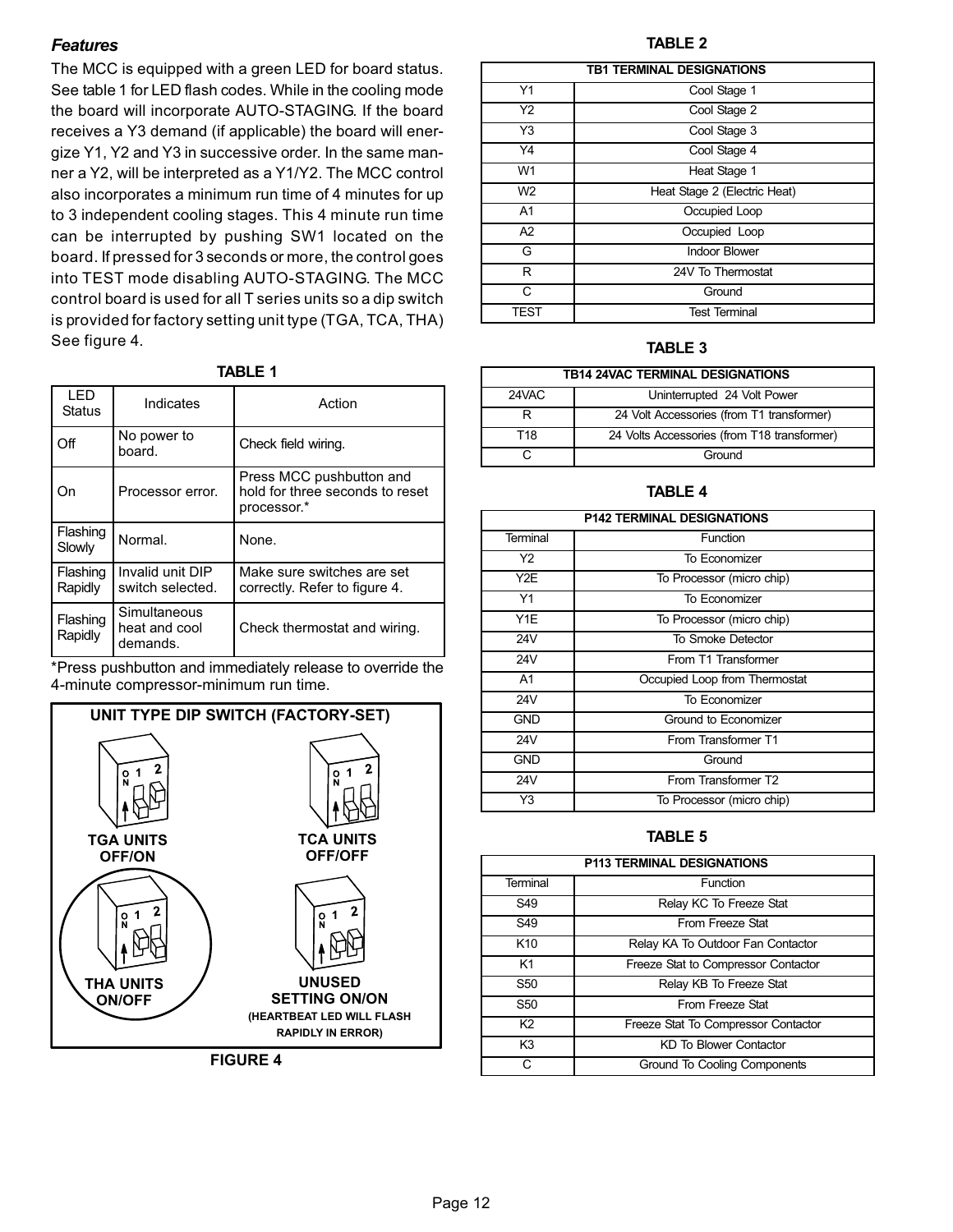<span id="page-12-0"></span>

| <b>P118 TERMINAL DESIGNATIONS</b> |                                 |  |  |  |
|-----------------------------------|---------------------------------|--|--|--|
| Terminal                          | Function                        |  |  |  |
| O - CMC1                          | Reversing Valve - Defrost Board |  |  |  |
| S <sub>53</sub>                   | N/A                             |  |  |  |
| $O - CMC2$                        | Reversing Valve - CMC2          |  |  |  |
| K14                               | N/A                             |  |  |  |
| S95                               | N/A                             |  |  |  |
| S95                               | N/A                             |  |  |  |
| K146                              | N/A                             |  |  |  |
| T <sub>18</sub>                   | N/A                             |  |  |  |
| C                                 | Common                          |  |  |  |
| C                                 | Common                          |  |  |  |
| T <sub>18</sub>                   | 24V from T18                    |  |  |  |
|                                   | Common                          |  |  |  |

#### TABLE 7

|                | <b>P88 TERMINAL DESIGNATIONS</b> |  |  |  |  |
|----------------|----------------------------------|--|--|--|--|
| Terminal       | Function                         |  |  |  |  |
| R              | 24V                              |  |  |  |  |
| W <sub>1</sub> | <b>Heat Stage</b>                |  |  |  |  |
| Y1             | N/A                              |  |  |  |  |
| $\cap$         | Ground                           |  |  |  |  |
| G              | N/A                              |  |  |  |  |
| G              | N/A                              |  |  |  |  |
| W <sub>2</sub> | <b>Heat Stage</b>                |  |  |  |  |

#### 11−Electric Heat Relay K9

All THA series units with electric heat use an electric heat relay K9. K9 is a N.O. SPDT pilot relay intended to electrically isolate the unit's 24V circuit from the electric heat 24V circuit. K9 is energized by the main control board A45. K9−1 closes, energizing timer DL2.

## 12−Time Delay DL2

DL2 is a factory installed solid state timer used in 22.5 to 60 kW electric heat units. DL2 allows staging by providing a timed−interval between the first and second heating elements. When the timer is energized, the contacts are delayed for 30 seconds before closing. When the timer is de−energized, the contacts are delayed 1 second before opening.

## 13−Defrost Control Boards CMC1 & CMC2

The defrost thermostat, defrost pressure switch and the

defrost control work together to ensure that the heat pump outdoor coil does not ice excessively during the heating mode.

#### Compressor Accumulated Run−Time Interval

The defrost control will not energize a defrost cycle unless the unit has been operating in heating mode for an accumulated 60 minutes (default). The run time interval can be changed by moving the jumper on the CMC board timing pins. See figure [6.](#page-13-0)

The defrost interval can be adjusted to 30, 60, or 90 minutes. The defrost timing jumper is factory−installed to provide a 60−minute defrost interval. If the timing selector jumper is not in place, the control defaults to a 90−minute defrost interval.

Note − When adjusting timing pins, set both CMC1 and CMC2 defrost controls to the same defrost interval.

#### Defrost Test Option

A TEST option is provided for troubleshooting. The TEST mode may be started any time the unit is in the heating mode and the defrost thermostat is closed or jumpered. If the timing jumper is in the TEST position at power-up, the defrost control will ignore the test pins. When the jumper is placed across the TEST pins for two seconds, the control will enter the defrost mode. If the jumper is removed before an additional 5−second period has elapsed (7 seconds total), the unit will remain in defrost mode until the defrost pressure switch opens or 14 minutes have passed. If the jumper is not removed until after the additional 5−second period has elapsed, the defrost will terminate and the test option will not function again until the jumper is removed and re−applied.

#### Diagnostic LEDs

The defrost board uses two LEDs for diagnostics. The LEDs flash a sequence according to the condition.

| <b>TABLE 8</b>                              |                                  |                                  |  |  |  |  |
|---------------------------------------------|----------------------------------|----------------------------------|--|--|--|--|
| <b>Defrost Control Board Diagnostic LED</b> |                                  |                                  |  |  |  |  |
| <b>Indicates</b>                            | LED <sub>1</sub>                 | LED <sub>2</sub>                 |  |  |  |  |
| Normal operation /<br>power to board        | Synchronized Flash<br>with LED 2 | Synchronized<br>Flash with LED 1 |  |  |  |  |
| Board failure /<br>no power                 | Off                              | Off                              |  |  |  |  |
| <b>Board failure</b>                        | On                               | On                               |  |  |  |  |
| Pressure switch open                        | Flash                            | On                               |  |  |  |  |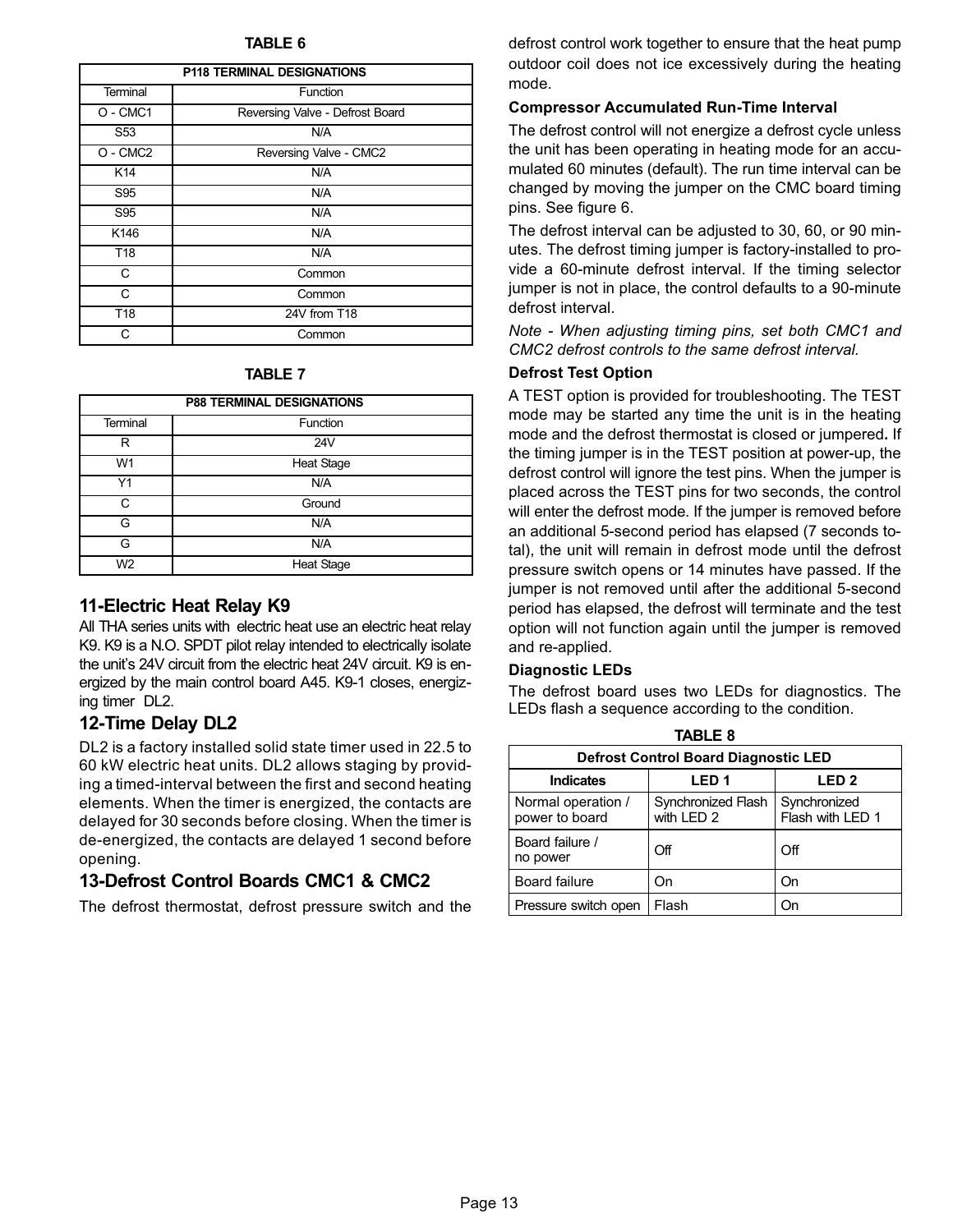<span id="page-13-0"></span>

FIGURE 5



FIGURE 6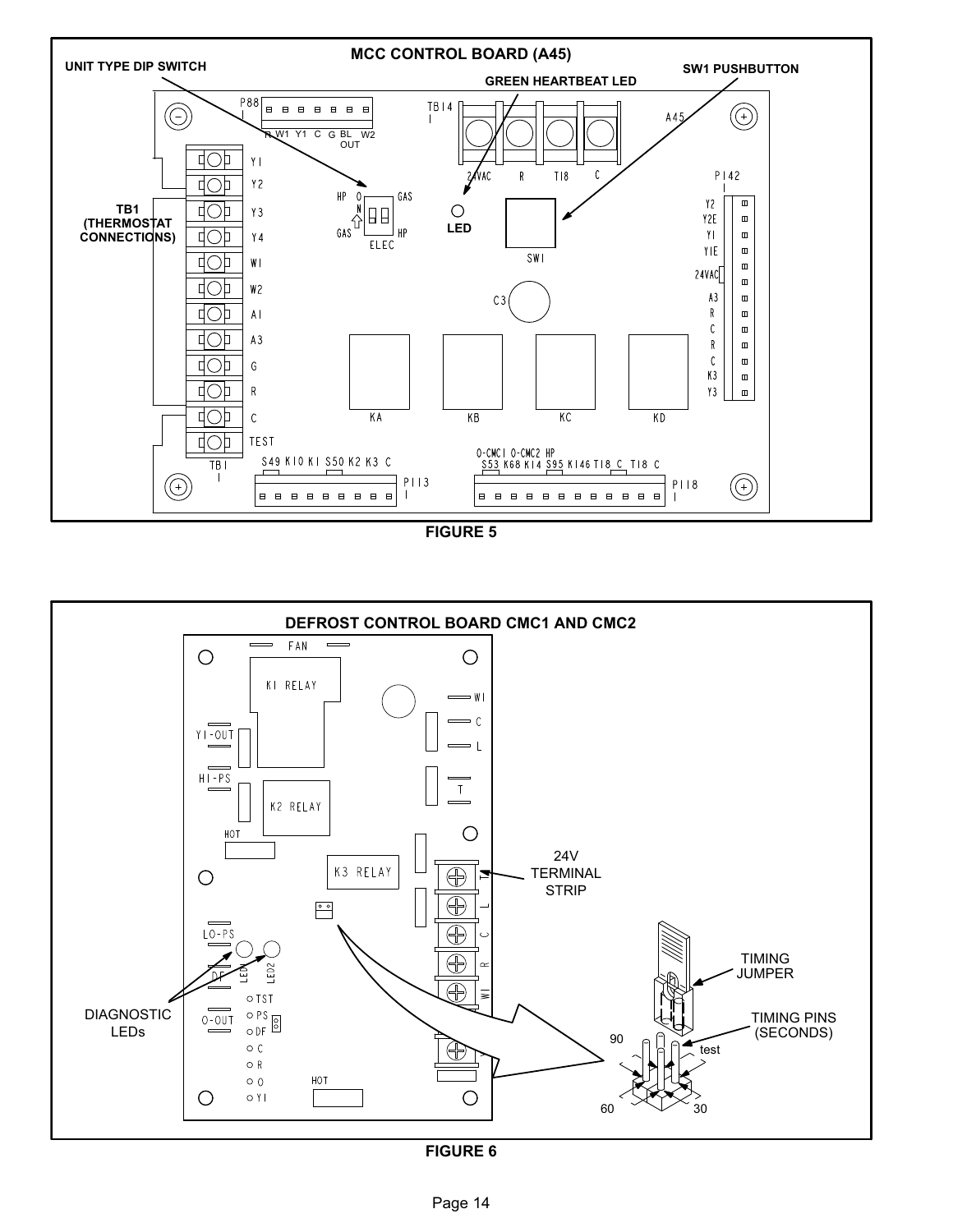<span id="page-14-0"></span>

FIGURE 7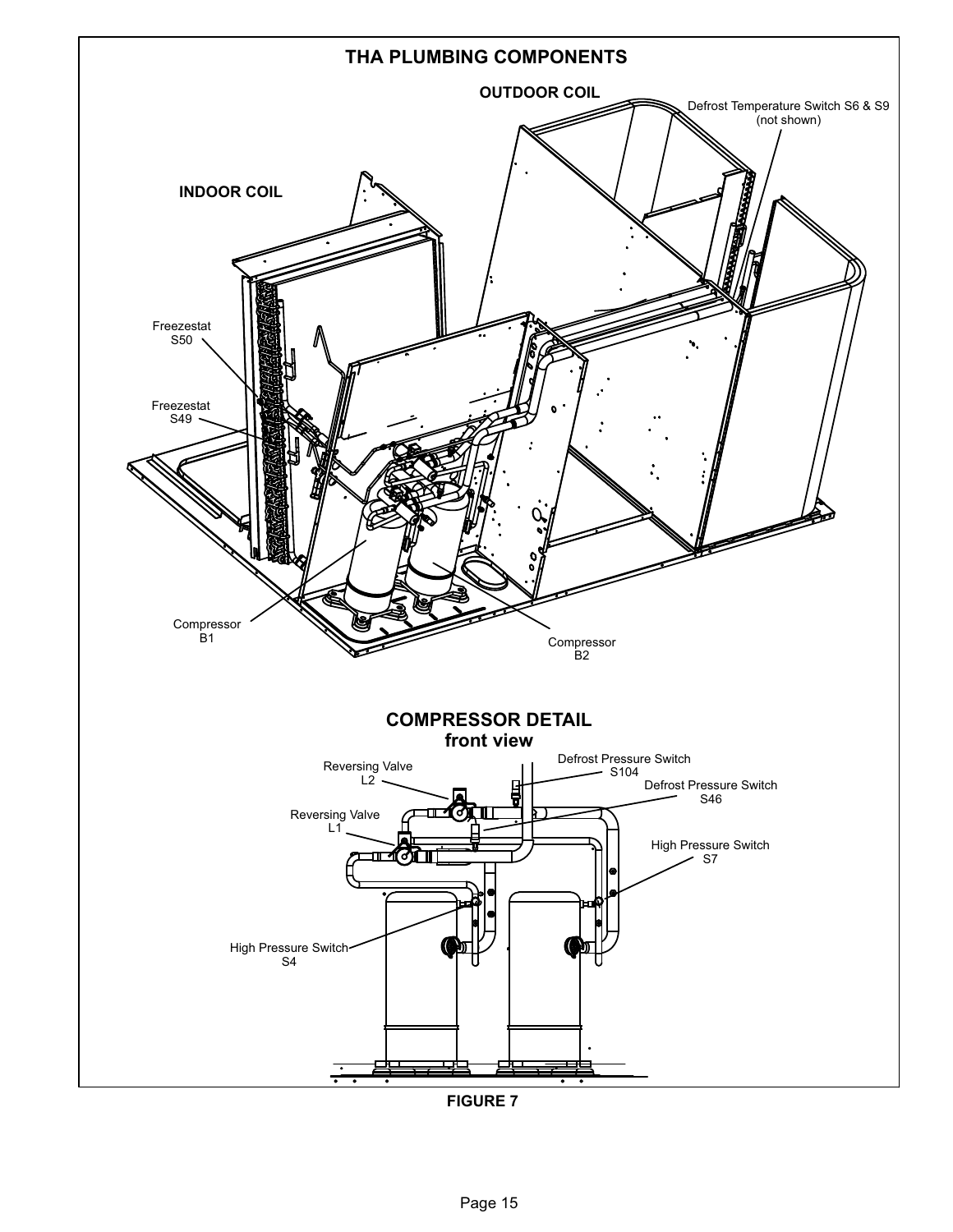## B−Cooling Components

THA units use independent cooling circuits consisting of separate compressors, outdoor coils and indoor coil (with 2 seperate stages). See figure [7.](#page-14-0) Units are equipped with two draw−through type condenser fans. All units are equipped with belt-drive blowers which draw air across the indoor coil during unit operation.

Cooling may be supplemented by a factory- or fieldinstalled economizer. The indoor coils are slab type and are stacked. Each indoor coil uses a thermostatic expansion valve as the primary expansion device. Each indoor coil is also equipped with enhanced fins and rifled tubing. In all units each compressor is protected by a freezestat (on each indoor coil) and a high pressure switch (S4, S7). Low ambient switches (S11, S84) are available as an option for additional compressor protection.

## 1−Compressors B1 and B2

All THA090/150 units use two scroll compressors. All compressors are equipped with independent cooling circuits. Compressor capacity may vary from stage to stage. In all cases, the capacity of each compressor is added to reach the total capacity of the unit. See "SPECIFICATIONS" and ELECTRICAL DATA" (table of contents) or compressor nameplate for compressor specifications.

# WARNING

Electrical shock hazard. Compressor must be grounded. Do not operate without protective cover over terminals. Disconnect power before removing protective cover. Discharge capacitors before servicing unit. Failure to follow these precautions could cause electrical shock resulting in injury or death.

Each compressor is energized by a corresponding compressor contactor.

NOTE−Refer to the wiring diagram section for specific unit operation.

## 2−Freezestats S49 and S50

Each unit is equipped with a low temperature switch (freezestat) located on the return bend of each indoor coil. S49 (first circuit) and S50 (second circuit) are located on the corresponding indoor coils.

Each freezestat is wired to the main control module A45. Each freezestat is a SPST N.C. auto−reset switch which opens at 29°F  $\pm$  3°F (-1.7°C  $\pm$  1.7°C) on a temperature drop and closes at 58°F  $\pm$  4°F (14.4°C  $\pm$  2.2°C) on a temperature rise. To prevent coil icing, freezestats open during compressor operation to temporarily disable the respective compressor until the coil warms sufficiently to melt any accumulated frost.

If the freezestats are tripping frequently due to coil icing, check the unit charge, airflow and filters before allowing unit back in operation. Make sure to eliminate conditions which might promote indoor coil ice buildup.

## 3−High Pressure Switches S4 and S7

The high pressure switches is a manual reset SPST N.C. switch which opens on a pressure rise. The switches are located in the compressor discharge line and is wired to the defrost control board CMC1 and CMC2.. See unit diagram.

When discharge pressure rises to  $450 \pm 10$  psig (3103  $\pm$ 69 kPa) (indicating a problem in the system) the switch opens and the respective compressor is de−energized (the economizer can continue to operate).

## 4−Low Ambient Switches S11 & S84 (optional)

The low ambient switch is an auto-reset SPST N.O. pressure switch which allows for mechanical cooling operation at low outdoor temperatures. In all models a switch is located in each liquid line prior to the indoor coil section.

In the THA090/150, S11 and S84 are wired in series with outdoor fan relay K10 (compressor one) and K68 (compressor two).

When liquid pressure rises to  $275 \pm 10$  psig (1896  $\pm 69$ kPa), the switch closes and the condenser fan is energized. When discharge pressure in one refrigerant circuit drops to  $150 \pm 10$  psig (1034  $\pm$  69 kPa), the switch opens and the condenser fan in that refrigerant circuit is de−energized. This intermittent fan operation results in higher evaporating temperature allowing the system to operate without icing the indoor coil and losing capacity.

## 5−Reversing Valve L1 and L2

A refrigerant reversing valve with a 24 volt solenoid coil is used to reverse refrigerant flow during unit operation in all THA units. The reversing valve is connected in the vapor line of the refrigerant circuit. The reversing valve coil is energized during cooling demand and during defrost.

Reversing valves L1 and L2 are controlled by the defrost control boards CMC1 and CMC2 in response to cooling demand or by defrost.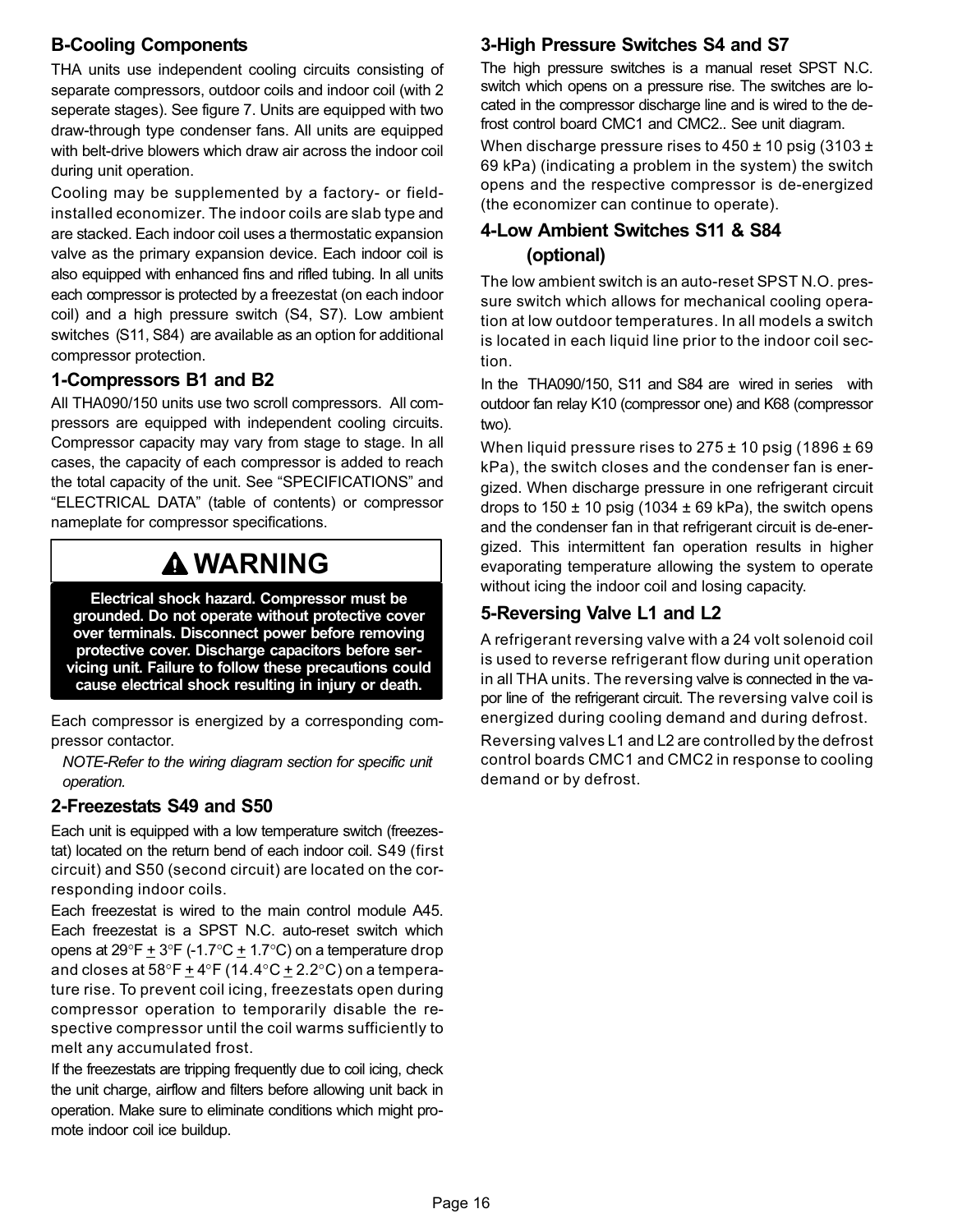## 6−Defrost Pressure Switch S46 and S104

The defrost pressure switch S46 and S104 are auto-reset SPST N.C. pressure switches which open on a pressure rise. All THA units are equipped with these switches. The switches are located on thedischarge line. S46 is wired to the main control board A45.

When discharge pressure reaches  $275 \pm 10$  psig (1896  $\pm 69$ kPa) (indicating defrost is completed) the switch opens. The switch automatically resets when pressure in the suction line drops by 80  $\pm$  10 psig (552  $\pm$  69 kPa).

## 7−Defrost Temperature Switch S6 and S9

Defrost thermostat switches S6 and S9 have S.P.S.T. N.O. contacts which close on a temperature fall (initiating defrost). The switches are located on the expansion valve distributor assembly at the inlet to the outdoor coil. The switch monitors the outdoor coil suction temperature to determine when defrost is needed. When the outdoor coil suction temperature falls to  $35^{\circ}F + 4^{\circ}F$  (1.7 $^{\circ}C + 2.2^{\circ}C$ ) the switch closes (initiating defrost after minimum run time of 30, 60, or 90 minutes). When the temperature rises to 60°F  $\pm$  5°F (15.6°C  $\pm$  2.8°C) the switch opens.

## 8−Filter Drier (all units)

THA units have a filter drier located in the liquid line of each refrigerant circuit at the exit of each condenser coil (outdoor coil in THA units). The drier removes contaminants and moisture from the system.

## 9−Freezestats S49 and S50

Each unit is equipped with a low temperature switch (freezestat) located on a return bend of each indoor coil. S49 (first circuit), S50 (second circuit), are located on the corresponding indoor coils.

Each freezestat is wired to the main control module A45. Each freezestat is a SPST N.C. auto−reset switch which opens at  $29^{\circ}F + 3^{\circ}F$  (-1.7 $^{\circ}C + 1.7^{\circ}C$ ) on a temperature drop and closes at 58°F  $\pm$  4°F (14.4°C  $\pm$  2.2°C) on a temperature rise. To prevent coil icing, freezestats open during compressor operation to temporarily disable the respective compressor until the coil warms sufficiently to melt any accumulated frost.

If the freezestats are tripping frequently due to coil icing, check the unit charge, airflow and filters before allowing unit back in operation. Make sure to eliminate conditions which might promote evaporator ice buildup.

## 10−Condenser Fan Motors B4 and B5

See specifications section of this manual for specifications of condenser fans B4 and B5. All motors are ball bearing type single−phase motors. The fans may be removed for servicing and cleaning by removing the fan grilles.

## C−Blower Compartment

The blower compartment in all THA090/150 units is located between the indoor coil and the outdoor coil section. The blower assembly is accessed by disconnecting the blower motor and all other plugs and removing the screws in front of the blower housing. The blower pulls out as shown in figure [8.](#page-17-0)

#### 1−Blower Wheels

All THA090/150 units have one 15 in. x 15 in. (381 mm x 381 mm) blower wheel.

## 2−Indoor Blower Motor B3

All units use three-phase single-speed blower motors. CFM adjustments are made by adjusting the motor pulley (sheave). Motors are equipped with sealed ball bearings. All motor specifications are listed in the SPECIFICATIONS (table of contents) in the front of this manual. Units may be equipped with motors manufactured by various manufacturers, therefore electrical FLA and LRA specifications will vary. See unit rating plate for information specific to your unit.

### OPERATION / ADJUSTMENT

#### Blower Operation

Initiate blower demand at thermostat according to instructions provided with thermostat. Unit will cycle on thermostat demand. The following steps apply to applications using a typical electro−mechanical thermostat.

- 1− Blower operation is manually set at the thermostat subbase fan switch. With fan switch in ON position, blowers will operate continuously.
- 2− With fan switch in AUTO position, the blowers will cycle with demand. Blowers and entire unit will be off when system switch is in OFF position.

#### Blower Access

The blower assembly is secured to a sliding base which allows the entire assembly to be pulled out of the unit. See figure [8](#page-17-0).

- 1− Remove the clamp which secures the blower wiring to the blower motor base.
- 2− Remove and retain screws on either side of sliding base. Pull base toward outside of unit.
- 3− Slide base back into original position when finished servicing. Replace the clamp and blower wiring in the previous location on the blower motor base. Re−install screws on blower sliding base.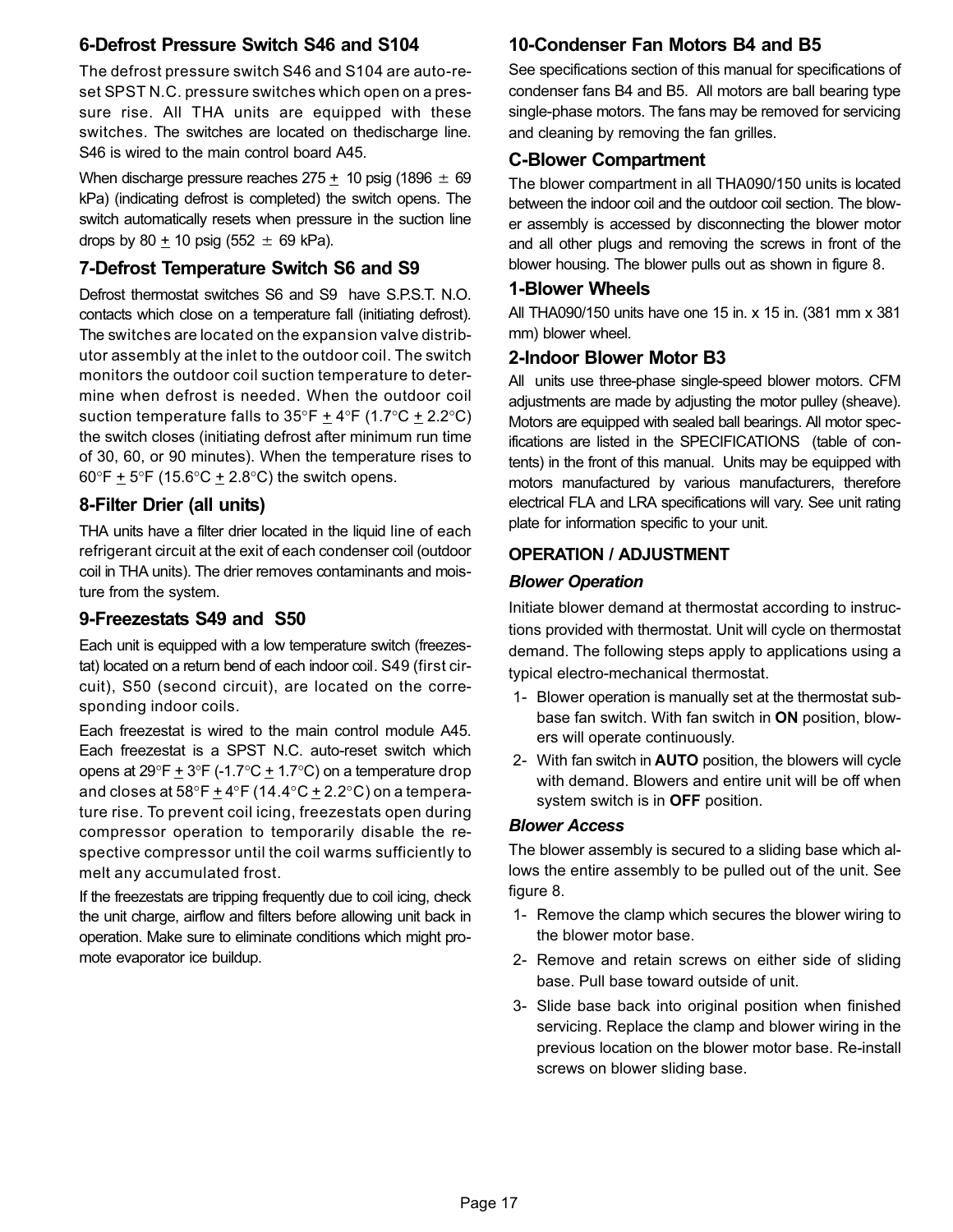#### <span id="page-17-0"></span>Determining Unit CFM

- 1− The following measurements must be made with a dry indoor coil. Run blower without a cooling demand. Measure the indoor blower shaft RPM. Air filters must be in place when measurements are taken.
- 2− With all access panels in place, measure static pressure external to unit (from supply to return).
- 3− Refer to blower tables in BLOWER DATA (table of contents) in the front of this manual. Use static pressure and RPM readings to determine unit air volume.
- 4− The blower RPM can be adjusted at the motor pulley. Loosen Allen screw and turn adjustable pulley clockwise to increase CFM. Turn counterclockwise to decrease CFM. See figure 8. Do not exceed minimum and maximum number of pulley turns as shown in table 9.

#### TABLE 9 MINIMUM AND MAXIMUM PULLEY ADJUSTMENT

| Belt             | Minimum<br>Turns Open | Maximum<br>Turns Open |
|------------------|-----------------------|-----------------------|
| A Section        | No minimum            |                       |
| <b>B</b> Section |                       |                       |

\*No minimum number of turns open when B belt is used on pulleys 6" O.D. or larger.

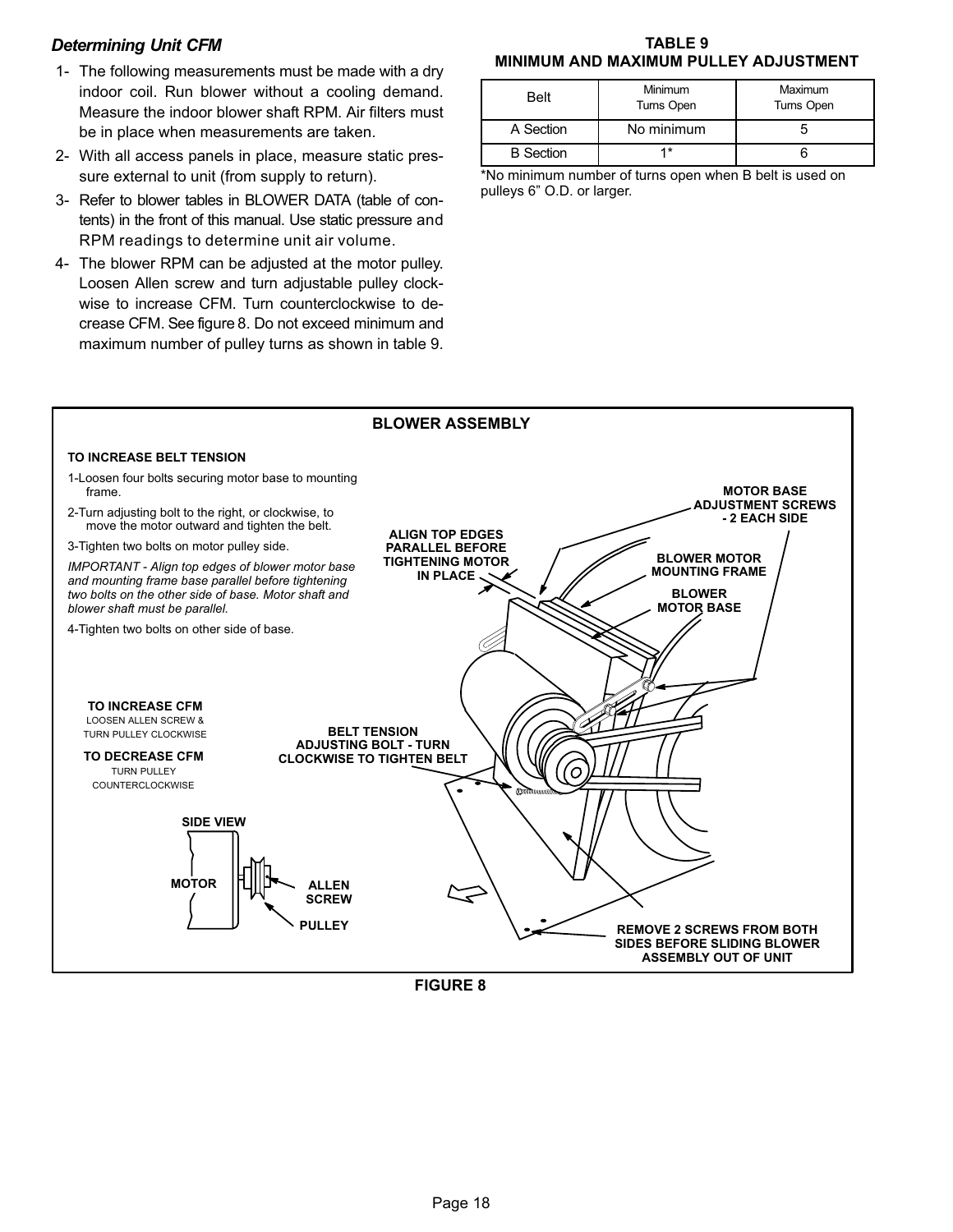#### Blower Belt Adjustment

Maximum life and wear can be obtained from belts only if proper pulley alignment and belt tension are maintained. Tension new belts after a 24−48 hour period of operation. This will allow belt to stretch and seat grooves. Make sure blower and motor pulley are aligned as shown in figure 9.



FIGURE 9

- 1− Loosen four bolts securing motor base to mounting frame. See figure [8.](#page-17-0)
- 2− To increase belt tension −

Turn adjusting bolt to the right, or clockwise, to move the motor outward and tighten the belt. This increases the distance between the blower motor and the blower housing.

To loosen belt tension −

Turn the adjusting bolt to the left, or counterclockwise to loosen belt tension.

3− Tighten two bolts on motor pulley side.

IMPORTANT − Align top edges of blower motor base and mounting frame base parallel before tightening two bolts on the other side of base. Motor shaft and blower shaft must be parallel.

4− Tighten two bolts on other side of base.

### Check Belt Tension

Overtensioned belts shortens belt and bearing life. Check belt tension as follows:

- 1− Measure span length X. See figure 10.
- 2− Apply perpendicular force to center of span (X) with enough pressure to deflect belt 1/64" for every inch of span length or 1.5mm per 100mm of span length.

Example: Deflection distance of a 40" span would be 40/64" or 5/8".

Example: Deflection distance of a 400mm span would be 6mm.

 3− Measure belt deflection force. For a used belt, the deflection force should be 5 lbs. (35kPa). A new belt deflection force should be 7 lbs. (48kPa).

A force below these values indicates an undertensioned belt. A force above these values indicates an overtensioned belt.



FIGURE 10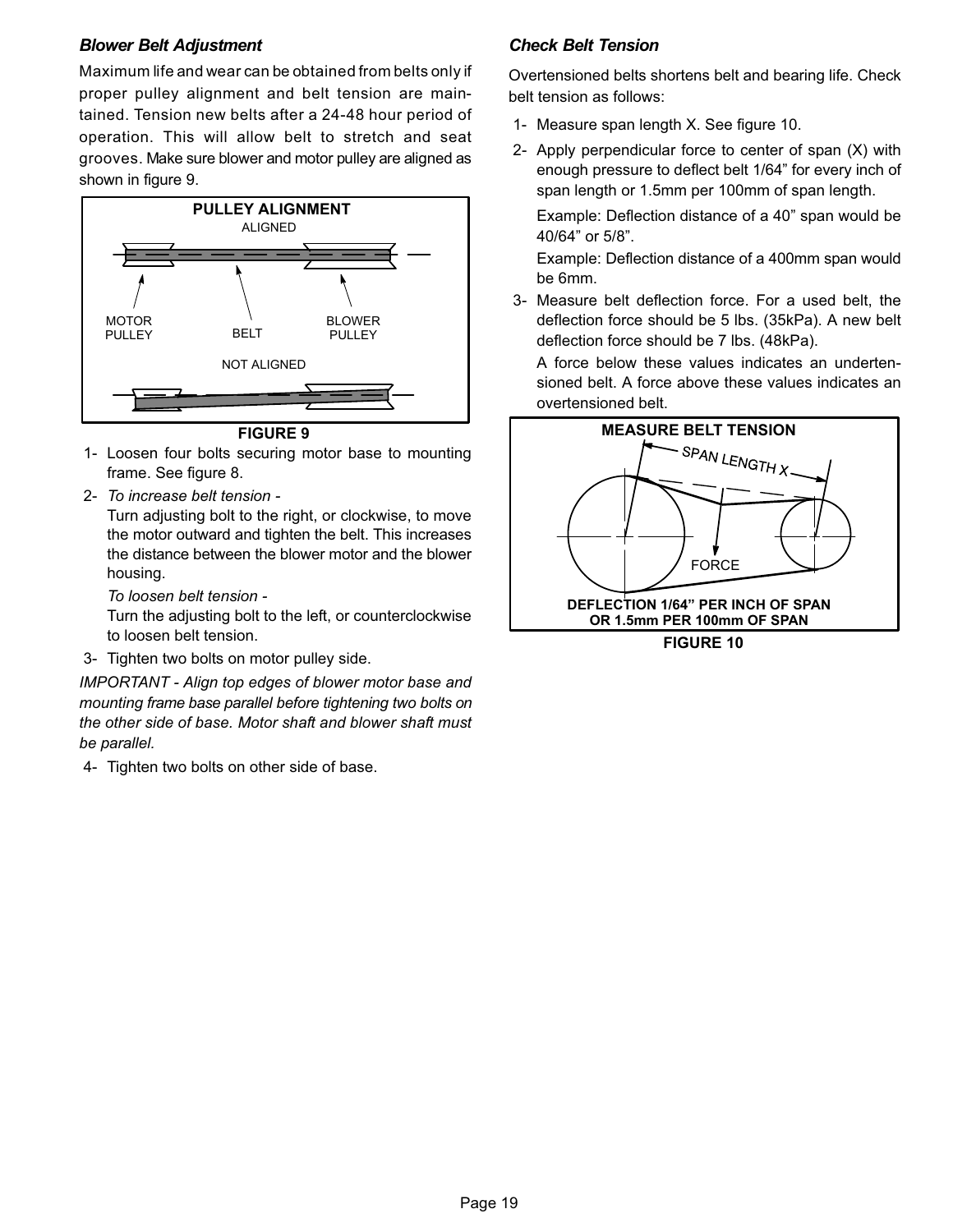## D−Optional Electric Heat Components

Tables [11](#page-22-0) through [15](#page-26-0) show all possible THA to EHA matchups and electrical ratings.

All electric heat sections consist of electric heating elements exposed directly to the airstream. See figure 11. EHA parts arrangement is shown in figures [12](#page-21-0) and [13.](#page-21-0) Multiple-stage elements are sequenced on and off in response to thermostat demand.



FIGURE 11

#### 1−Main Control Box Components A55 and F4

The main control box (see figure [13\)](#page-21-0) houses a few of the electric heat controls, such as: the main control module A45.

#### 2−Contactors K15, K16

Contactors K15 and K16 are three−pole double−break contactors located on the electric heat vestibule. All contactors are equipped with a 24VAC coil. The coils in the K15 and K16 contactors are energized by the main control A45. Contactor K15 energizes the first stage heating elements, while K16 energizes the second stage heating elements.

#### 3−High Temperature Limits S15 (Primary)

S15 is a SPST N.C. auto-reset thermostat located on the back panel of the electric heat section below the heating elements. S15 is the high temperature limit for the electric heat section. When S15 opens, indicating a problem in the system, contactor K15 is de-energized. When K15 is de-energized, first stage and all subsequent stages of heat are de-energized. For EHA102/150 units, the electric heat section thermostat is factory set to open at 170 $\degree$ F  $\pm$  $5^{\circ}$ F (76 $^{\circ}$ C + 2.8 $^{\circ}$ C) on a temperature rise and automatically reset at 130°F  $\pm$  6°F (54.4°C  $\pm$  3.3°C) on a temperature fall. For EHA100 units, the electric heat section thermostat is factory set to open at  $160^{\circ}F \pm 5^{\circ}F$  (71.0 $^{\circ}C \pm$ 2.8°C) on a temperature rise and automatically reset at 120°F  $\pm$  6°F (49.0°C  $\pm$  3.3°C) on a temperature fall. The thermostat is not adjustable.

#### 4−High Temperature Limit S20 (Secondary)

S20 is a SPST N.C. manual-reset thermostat . Like the primary temperature limit, S20 is wired in series with the first stage contactor coil (K15) and second stage contactor coil (K16). When S20 opens, contactors (K15, K16) are de-energized. When the contactors are de-energized, first stage and all subsequent stages of heat are de-energized. The thermostat is factory set to open at 220°F  $\pm$  6°F  $(104\degree C \pm 3.3\degree C)$  on a temperature rise and can be manually reset when temperature falls below 160°F  $(71.0 °C)$ .

#### 5−Terminal Strip TB2

Terminal strip TB2 is used for single point power installations only. TB2 distributes L1, L2 and L3 power to TB3. Units with multi−point power connections will not use TB2.

#### 6−Terminal Strip TB3

Electric heat line voltage connections are made to terminal strip TB3 located in the upper left corner of the electric heat vestibule. TB3 distributes power to the electric heat components.

#### 7−Heating Elements HE1 through HE7

Heating elements are composed of helix wound bare nichrome wire exposed directly to the airstream. Three elements are connected in a three-phase arrangement. The elements in 208/230V units are connected in a "Delta" arrangement. Elements in 460 and 575V units are connected in "Wye" arrangement. Each stage is energized independently by the corresponding contactors located on the electric heat vestibule panel. Once energized, heat transfer is instantaneous. High temperature protection is provided by primary and redundant high temperature limits and overcurrent protection is provided by fuses.

#### 8−Fuse F3

Fuse F3 are housed in a fuse block which holds three fuses. Each F3 fuse is connected in series with each leg of electric heat. Figure [12](#page-21-0) and table [10](#page-20-0) show the fuses used with each electric heat section. For simplicity, the service manual labels the fuses F3 − 1 through F3 − 4.

#### 9−Unit Fuse Block & Fuse F4

Three line voltage fuses F4 provide short circuit and ground fault protection to all cooling components in the THA units with electric heat. The fuses are rated in accordance with the amperage of the cooling components. The F 4 fuse block is located inside a sheetmetal enclosure (figure [1\)](#page-9-0).

#### 10−Electric Heat Relay K9

All THA series units with 22.5 to 60kW electric heat use an electric heat relay K9. K9 is a N.O. SPDT pilot relay intended to electrically isolate the unit's 24V circuit from the electric heat 24V circuit. K9 is energized by the main control board A45. K9−1 closes, energizing timer DL2.

#### 11−Time Delay DL2

DL2 is a factory installed solid state timer used in 22.5 to 60 kW electric heat units. DL2 allows staging by providing a timed−interval between the first and second heating elements. When the timer is energized, the contacts are delayed for 30 seconds before closing. When the timer is de−energized, the contacts are delayed 1 second before opening.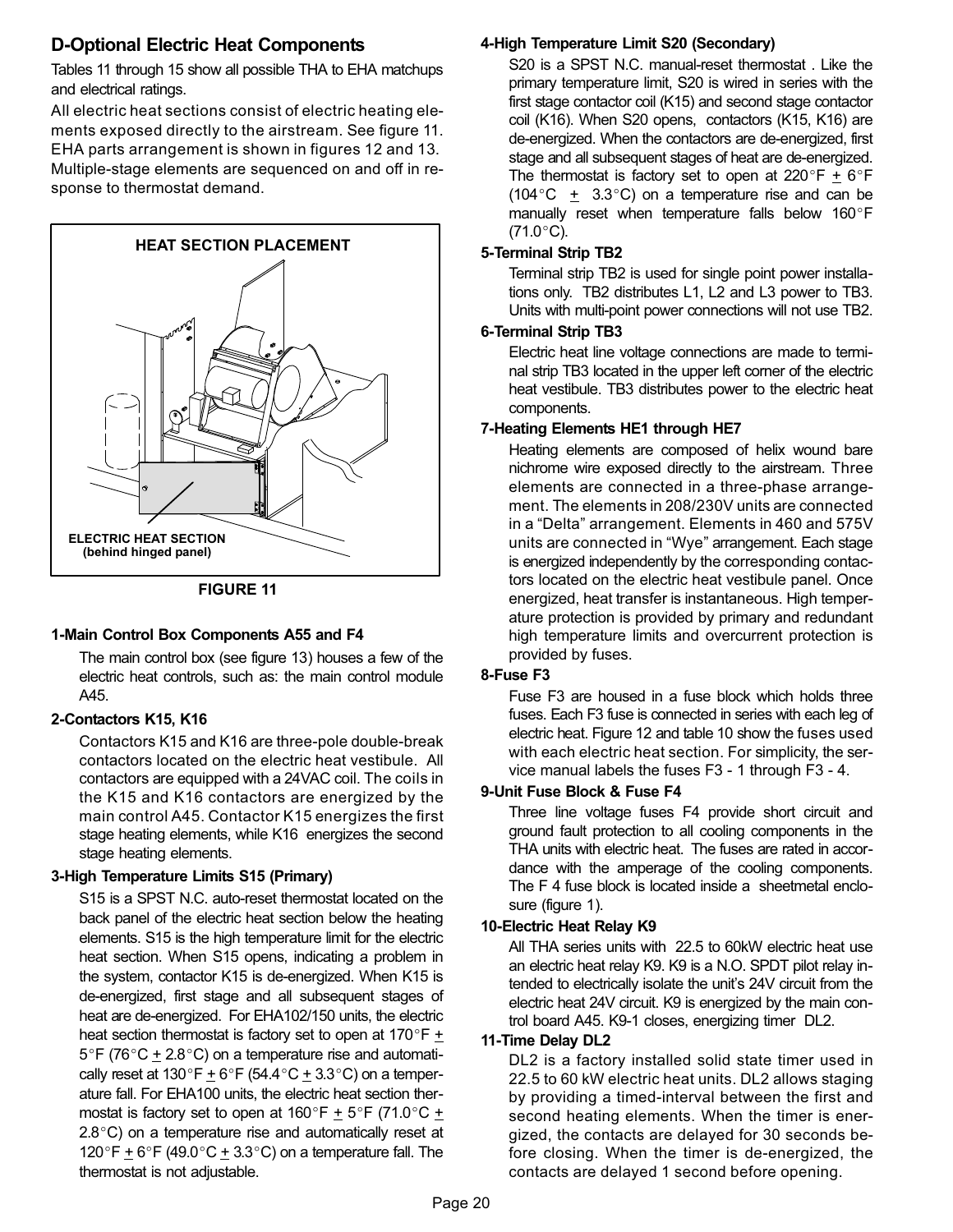<span id="page-20-0"></span>

| THA ELECTRIC HEAT SECTION FUSE RATING |                 |                |               |             |             |  |  |  |
|---------------------------------------|-----------------|----------------|---------------|-------------|-------------|--|--|--|
| <b>EHA QUANTITY</b>                   | <b>VOLTAGES</b> |                | FUSE (3 each) |             |             |  |  |  |
| & SIZE                                |                 | $F3 - 1$       | $F3 - 2$      | $F3 - 3$    | $F3 - 4$    |  |  |  |
|                                       | 208/230V        | 25 Amp 250V    |               |             |             |  |  |  |
| EHA100-7.5                            | 460V            | 15 Amp 600V    |               |             |             |  |  |  |
|                                       | 575V            | 10 Amp 600V    |               |             |             |  |  |  |
|                                       | 208/230V        | 50 Amp 250V    |               |             |             |  |  |  |
| EHA100-15                             | 460V            | 25 Amp 600V    |               |             |             |  |  |  |
|                                       | 575V            | 20 Amp 600V    |               |             |             |  |  |  |
|                                       | 208/230V        | 50 Amp250V     |               |             | 25 Amp 250V |  |  |  |
| EHA100-22.5                           | 460V            | 25 Amp 600V    |               |             | 15 Amp 600V |  |  |  |
|                                       | 575V            | 20 Amp 600V    |               |             | 10 Amp 600V |  |  |  |
|                                       | 208/230V        | 50 Amp 250V    |               |             | 50 Amp 250V |  |  |  |
| EHA100-30                             | 460V            | 25 Amp 600V    |               |             | 25 Amp 600V |  |  |  |
|                                       | 575V            | 20 Amp 600V    |               |             | 20 Amp 600V |  |  |  |
|                                       | 208/230V        | 50 Amp 250V    |               | 60 Amp 250V | 60 Amp 250V |  |  |  |
| EHA100-45                             | 460V            | 25 Amp 600V    |               |             | 50 Amp 600V |  |  |  |
|                                       | 575V            | 20 Amp<br>600V |               |             | 40 Amp 600V |  |  |  |
|                                       | 208/230V        | 25 Amp 250V    |               |             |             |  |  |  |
| EHA102-7.5                            | 460V            | 15 Amp 600V    |               |             |             |  |  |  |
|                                       | 575V            | 10 Amp 600V    | -----         |             | -----       |  |  |  |
|                                       | 208/230V        | 50 Amp 250V    |               | -----       |             |  |  |  |
| EHA150-15                             | 460V            | 25 Amp 600V    |               |             |             |  |  |  |
|                                       | 575V            | 20 Amp 600V    |               |             |             |  |  |  |
|                                       | 208/230V        | 50 Amp 250V    |               |             | 25 Amp 250V |  |  |  |
| EHA360-22.5                           | 460V            | 25 Amp 600V    |               |             | 15 Amp 600V |  |  |  |
|                                       | 575V            | 20 Amp 600V    |               |             | 10 Amp 600V |  |  |  |
|                                       | 208/230V        | 50 Amp 250V    |               |             | 50 Amp 250V |  |  |  |
| EHA150-30                             | 460V            | 25 Amp 600V    |               |             | 25 Amp 600V |  |  |  |
|                                       | 575V            | 20 Amp 600V    |               |             | 20 Amp 600V |  |  |  |
|                                       | 208/230V        | 50 Amp 250V    |               | 60 Amp 250V | 60 Amp 250V |  |  |  |
| EHA150-45                             | 460V            | 25 Amp 600V    |               |             | 50 Amp 600V |  |  |  |
|                                       | 575V            | 20 Amp 600V    |               |             | 40 Amp 600V |  |  |  |
|                                       | 208/230V        | 60 Amp 250V    | 60 Amp 250V   | 60 Amp 250V | 60 Amp 250V |  |  |  |
| EHA150-60                             | 460V            | 50 Amp 600V    |               |             | 50 Amp 600V |  |  |  |
|                                       | 575V            | 40 Amp 600V    | -----         | -----       | 40 Amp 600V |  |  |  |

TABLE 10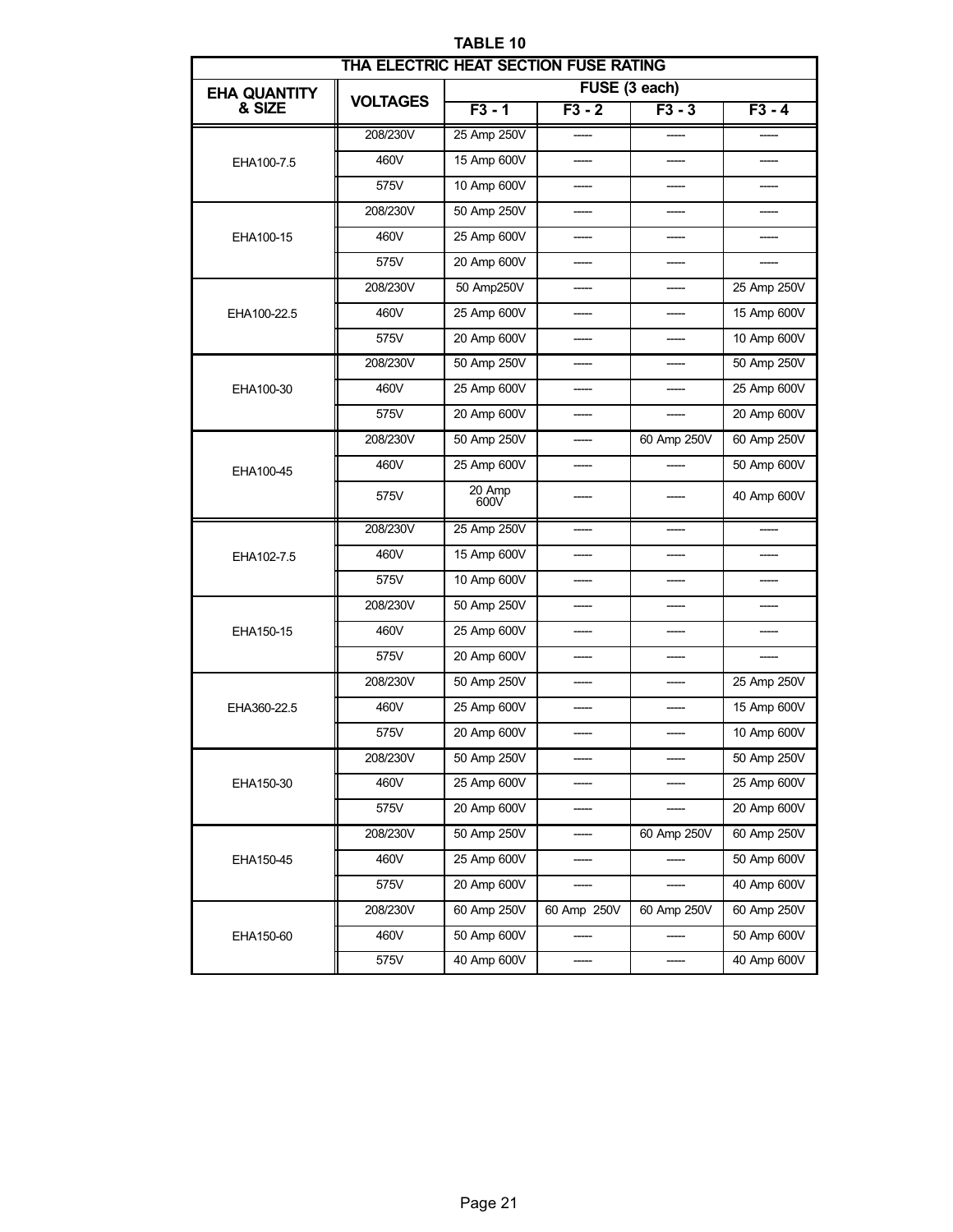<span id="page-21-0"></span>

FIGURE 12



FIGURE 13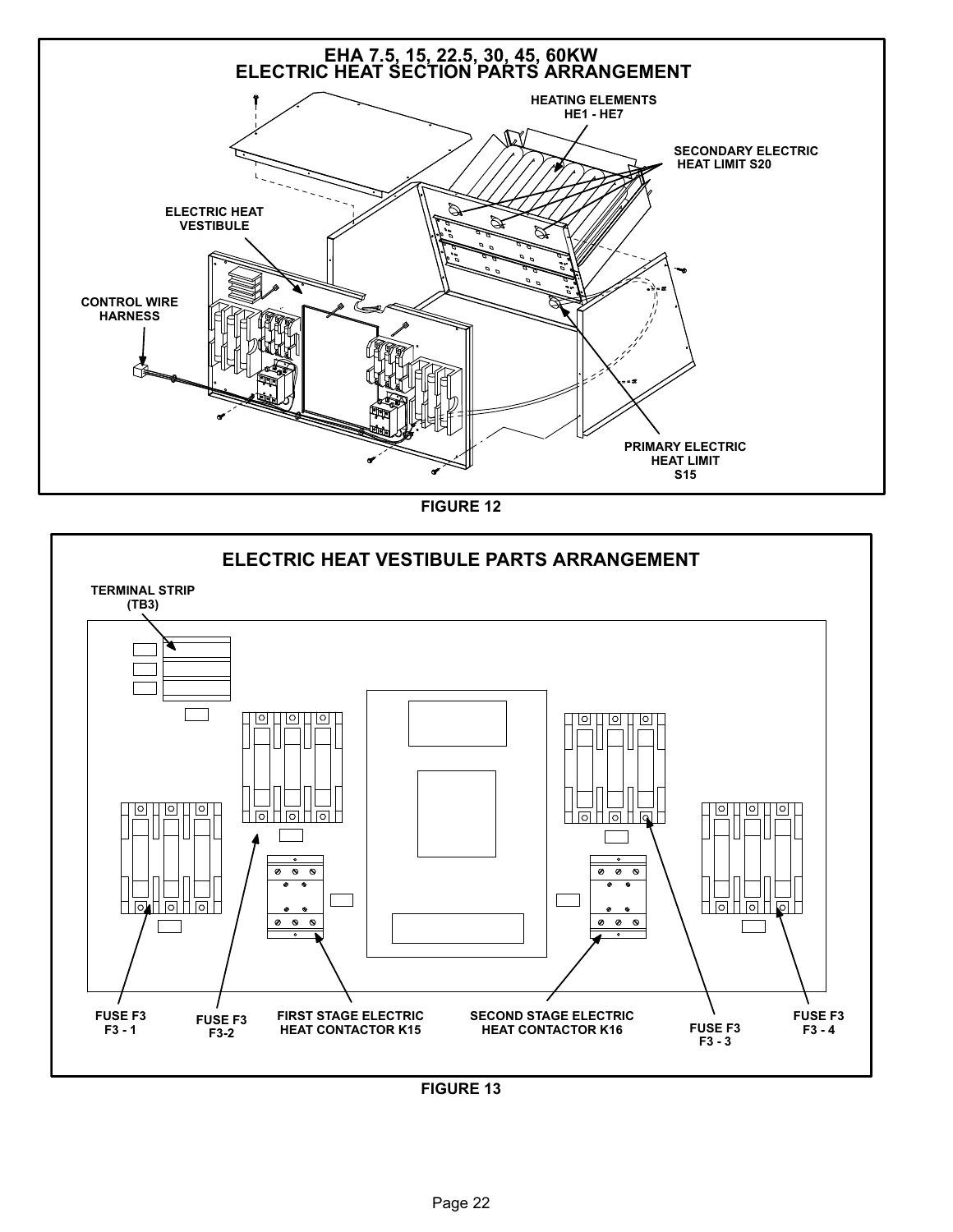<span id="page-22-0"></span>

| 7.5 TON STANDARD EFFICIENCY - THA090                                            |                  |              |              |                   |                            |                                                                                                                |                    |                            |                                                                                                  |                    |
|---------------------------------------------------------------------------------|------------------|--------------|--------------|-------------------|----------------------------|----------------------------------------------------------------------------------------------------------------|--------------------|----------------------------|--------------------------------------------------------------------------------------------------|--------------------|
| <sup>1</sup> REQUIRES UNIT FUSE BLOCK, TERMINAL BLOCK AND HEATER CONTROL MODULE |                  |              |              |                   |                            |                                                                                                                |                    |                            |                                                                                                  |                    |
| <b>Electric Heat</b><br>Model No.                                               | No.<br>οf        | <b>Volts</b> | kW           | <b>Btuh</b>       |                            | <sup>2</sup> Total Unit + Electric Heat<br><b>Minimum Circuit Ampacity (with</b><br><b>Power Exhaust Fans)</b> |                    |                            | <sup>3</sup> Total Unit + Electric Heat<br><b>Maximum Fuse Size</b><br>(with Power Exhaust Fans) |                    |
| & Net Weight                                                                    | <b>Step</b><br>s | Input        | Input        | Output            | 2 hp<br>$(1.5 \text{ kW})$ | 3 hp<br>$(2.2 \text{ kW})$                                                                                     | 5 hp<br>$(3.7$ kW) | 2 hp<br>$(1.5 \text{ kW})$ | 3 hp<br>$(2.2$ kW)                                                                               | 5 hp<br>$(3.7$ kW) |
| 7.5 kW Heat                                                                     | 1                | 208          | 5.6          | 19,100            | 66                         | 69                                                                                                             | 75                 | 70                         | 70                                                                                               | 80                 |
|                                                                                 | 1                | 220          | 6.3          | 21,500            | 66                         | 69                                                                                                             | 75                 | 70                         | 70                                                                                               | 80                 |
| EHA102-7.5                                                                      | 1                | 230          | 6.9          | 23,600            | 66                         | 69                                                                                                             | 75                 | 70                         | 70                                                                                               | 80                 |
| 208/230V<br>99J01                                                               | 1                | 240          | 7.5          | 25,600            | 66                         | 69                                                                                                             | 75                 | 70                         | 70                                                                                               | 80                 |
|                                                                                 | 1                | 440          | 6.3          | 21,500            | 33                         | 35                                                                                                             | 38                 | 35                         | 35                                                                                               | 40                 |
| 460V<br>99J02                                                                   | $\mathbf{1}$     | 460          | 6.9          | 23,600            | 33                         | 35                                                                                                             | 38                 | 35                         | 35                                                                                               | 40                 |
|                                                                                 | 1                | 480          | 7.5          | 25,600            | 33                         | 35                                                                                                             | 38                 | 35                         | 35                                                                                               | 40                 |
| 575V<br>99J03                                                                   | 1                | 550          | 6.3          | 21,500            | 26                         | 27                                                                                                             | 29                 | 30                         | 30                                                                                               | 30                 |
|                                                                                 | $\mathbf{1}$     | 575          | 6.9<br>7.5   | 23,600            | 26<br>26                   | 27<br>27                                                                                                       | 29<br>29           | 30                         | 30                                                                                               | 30                 |
| 31 lbs. (14 kg)<br><b>15 kW</b>                                                 | 1<br>1           | 600<br>208   | 11.3         | 25,600<br>38,600  | 82                         | 85                                                                                                             | $\overline{91}$    | 30<br>90                   | 30<br>100                                                                                        | 30<br>100          |
|                                                                                 | 1                | 220          | 12.6         | 43,000            | 88                         | 91                                                                                                             | 97                 | 90                         | 100                                                                                              | 100                |
| EHA150-15                                                                       | 1                | 230          | 13.8         | 47,100            | 88                         | 91                                                                                                             | 97                 | 90                         | 100                                                                                              | 100                |
| 208/230V                                                                        | 1                | 240          | 15.0         | 51,200            | 88                         | 91                                                                                                             | 97                 | 90                         | 100                                                                                              | 100                |
| 99J04                                                                           | $\mathbf 1$      | 440          | 12.6         | 43,000            | 45                         | 46                                                                                                             | 49                 | 45                         | 50                                                                                               | 50                 |
| 460V                                                                            | 1                | 460          | 13.8         | 47,100            | 45                         | 46                                                                                                             | 49                 | 45                         | 50                                                                                               | 50                 |
| 99J05                                                                           | 1                | 480          | 15.0         | 51,200            | 45                         | 46                                                                                                             | 49                 | 45                         | 50                                                                                               | 50                 |
| 575V                                                                            | $\mathbf 1$      | 550          | 12.6         | 43,000            | 35                         | 36                                                                                                             | 38                 | 35                         | 40                                                                                               | 40                 |
| 99J06                                                                           | 1                | 575          | 13.8         | 47,100            | 35                         | 36                                                                                                             | 38                 | 35                         | 40                                                                                               | 40                 |
|                                                                                 | $\mathbf{1}$     | 600          | 15.0         | 51,200            | 35                         | 36                                                                                                             | 38                 | 35                         | 40                                                                                               | 40                 |
| 31 lbs. (14 kg)<br>22.5 kW                                                      | 42               | 208          | 16.9         | 57,700            | 102                        | 105                                                                                                            | 111                | 125                        | 125                                                                                              | 125                |
|                                                                                 | 42               | 220          | 18.9         | 64,500            | 111                        | 114                                                                                                            | 120                | 125                        | 125                                                                                              | 125                |
| EHA360-22.5                                                                     | 42               | 230          | 20.6         | 70,700            | 111                        | 114                                                                                                            | 120                | 125                        | 125                                                                                              | 125                |
| 208/230V                                                                        | 42               | 240          | 22.5         | 76,800            | 111                        | 114                                                                                                            | 120                | 125                        | 125                                                                                              | 125                |
| 99J28                                                                           | 42               | 440          | 18.9         | 64,500            | 56                         | 57                                                                                                             | 60                 | 60                         | 60                                                                                               | 60                 |
| 460V                                                                            | 42               | 460          | 20.7         | 70,700            | 56                         | 57                                                                                                             | 60                 | 60                         | 60                                                                                               | 60                 |
| 99J29                                                                           | 42               | 480          | 22.5         | 76,800            | 56                         | 57                                                                                                             | 60                 | 60                         | 60                                                                                               | 60                 |
| 575V                                                                            | 42               | 550          | 19.0         | 64,500            | 44                         | 45                                                                                                             | 48                 | 45                         | 50                                                                                               | 50                 |
| 99J30                                                                           | 42               | 575          | 20.7         | 70,700            | 44                         | 45                                                                                                             | 48                 | 45                         | 50                                                                                               | 50                 |
| 38 lbs. (17 kg)                                                                 | 42               | 600          | 22.5         | 76,800            | 44                         | 45                                                                                                             | 48                 | 45                         | 50                                                                                               | 50                 |
| 30 kW                                                                           | 42               | 208          | 22.5         | 76,800            | 121                        | 124                                                                                                            | 130                | 150                        | 150                                                                                              | 150                |
|                                                                                 | 42               | 220          | 25.2         | 86,000            | 133                        | 136                                                                                                            | 143                | 150                        | 150                                                                                              | 150                |
| EHA150-30                                                                       | 42               | 230          | 27.6         | 93,900            | 133                        | 136                                                                                                            | 143                | 150                        | 150                                                                                              | 150                |
| 208/230V<br>99J07                                                               | 42               | 240          | 30.0         | 102,400           | 133                        | 136                                                                                                            | 143                | 150                        | 150                                                                                              | 150                |
|                                                                                 | 42               | 440          | 25.2         | 86,000            | 67                         | 69                                                                                                             | 72                 | 70                         | 70                                                                                               | 80                 |
| 460V<br>99J08                                                                   | 42               | 460          | 27.6         | 93,900            | 67                         | 69                                                                                                             | $72\,$             | 70                         | 70                                                                                               | 80                 |
|                                                                                 | 42               | 480          | 30.0         | 102,400           | 67                         | 69                                                                                                             | 72                 | 70                         | 70                                                                                               | 80                 |
| 575V<br>99J09                                                                   | 42<br>42         | 550<br>575   | 25.2<br>27.6 | 86,000            | 53                         | 54                                                                                                             | 56                 | 60                         | 60                                                                                               | 60                 |
| 38 lbs. (17 kg)                                                                 | 42               | 600          | 30.0         | 93,900<br>102,400 | 53<br>53                   | 54<br>54                                                                                                       | 56<br>56           | 60<br>60                   | 60<br>60                                                                                         | 60<br>60           |
| 45 kW                                                                           | 42               | 208          | 33.8         | 115,300           | 160                        | 163                                                                                                            | 170                | 200                        | 200                                                                                              | 200                |
|                                                                                 | 42               | 220          | 37.8         | 129,000           | 178                        | 182                                                                                                            | 188                | 200                        | 200                                                                                              | 200                |
| EHA150-45                                                                       | 42               | 230          | 41.3         | 141,000           | 178                        | 182                                                                                                            | 188                | 200                        | 200                                                                                              | 200                |
| 208/230V                                                                        | 42               | 240          | 45.0         | 153,600           | 178                        | 182                                                                                                            | 188                | 200                        | 200                                                                                              | 200                |
| 99J10                                                                           | 42               | 440          | 37.8         | 129,000           | 90                         | 91                                                                                                             | 94                 | 100                        | 100                                                                                              | 100                |
| 460V<br>99J11                                                                   | 42               | 460          | 41.3         | 141,000           | 90                         | 91                                                                                                             | 94                 | 100                        | 100                                                                                              | 100                |
|                                                                                 | 42               | 480          | 45.0         | 153,600           | 90                         | 91                                                                                                             | 94                 | 100                        | 100                                                                                              | 100                |
| 575V<br>99J12                                                                   | 42               | 550          | 37.8         | 129,000           | 71                         | 72                                                                                                             | 75                 | 80                         | 80                                                                                               | 80                 |
|                                                                                 | 42<br>42         | 575          | 41.3         | 141,000           | $71\,$                     | $72\,$                                                                                                         | 75                 | 80                         | 80                                                                                               | 80                 |
| 42 lbs. (19 kg)                                                                 |                  | 600          | 45.0         | 153,600           | $71$                       | $72\,$                                                                                                         | 75                 | 80                         | 80                                                                                               | 80                 |

<sup>1</sup> Fuse block must be ordered extra. Factory installed heaters will have the fuse block factory installed. Fuse block must be installed in field installed heaters. Also requires

LTB2 Terminal Block. See Optional Electric Heat Accessories tables.<br><sup>2</sup> Refer to National or Canadian Electrical Code manual to determine wire, fuse and disconnect size requirements. Use wires suitable for at least 167°F

3 HACR type breaker or fuse.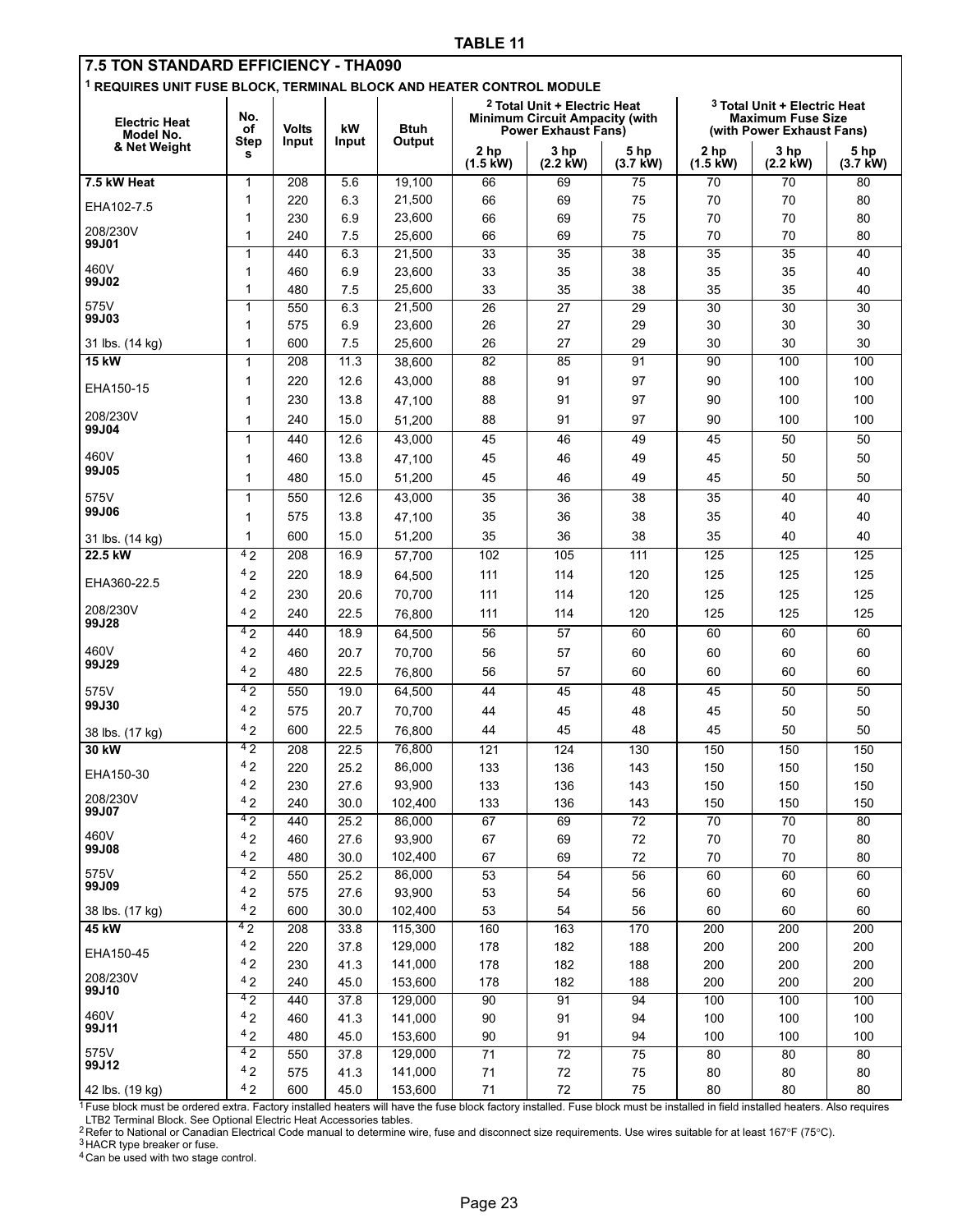| 8.5 TON STANDARD EFFICIENCY - THA102<br><sup>1</sup> REQUIRES UNIT FUSE BLOCK, TERMINAL BLOCK AND HEATER CONTROL MODULE |                           |                       |              |                       |                                                                                                                                                                                                                     |                    |                            |                                       |                    |                    |
|-------------------------------------------------------------------------------------------------------------------------|---------------------------|-----------------------|--------------|-----------------------|---------------------------------------------------------------------------------------------------------------------------------------------------------------------------------------------------------------------|--------------------|----------------------------|---------------------------------------|--------------------|--------------------|
| <b>Electric Heat</b><br>Model No.<br>& Net Weight                                                                       | No.<br>оf<br><b>Steps</b> | <b>Volts</b><br>Input | kW<br>Input  | <b>Btuh</b><br>Output | <sup>2</sup> Total Unit + Electric Heat<br><sup>3</sup> Total Unit + Electric Heat<br><b>Minimum Circuit Ampacity (with)</b><br><b>Maximum Fuse Size</b><br><b>Power Exhaust Fans)</b><br>(with Power Exhaust Fans) |                    |                            |                                       |                    |                    |
|                                                                                                                         |                           |                       |              |                       | 2 <sub>hp</sub><br>$(1.5 \text{ kW})$                                                                                                                                                                               | 3 hp<br>$(2.2$ kW) | 5 hp<br>$(3.7 \text{ kW})$ | 2 <sub>hp</sub><br>$(1.5 \text{ kW})$ | 3 hp<br>$(2.2$ kW) | 5 hp<br>$(3.7$ kW) |
| 7.5 kW Heat                                                                                                             | $\mathbf{1}$              | 208                   | 5.6          | 19,100                | 71                                                                                                                                                                                                                  | 74                 | 80                         | 80                                    | 80                 | 90                 |
| EHA102-7.5                                                                                                              | 1                         | 220                   | 6.3          | 21,500                | 71                                                                                                                                                                                                                  | 74                 | 80                         | 80                                    | 80                 | 90                 |
|                                                                                                                         | 1                         | 230                   | 6.9          | 23,600                | 71                                                                                                                                                                                                                  | 74                 | 80                         | 80                                    | 80                 | 90                 |
| 208/230V<br>99J01                                                                                                       | $\mathbf{1}$              | 240                   | 7.5          | 25,600                | 71                                                                                                                                                                                                                  | 74                 | 80                         | 80                                    | 80                 | 90                 |
|                                                                                                                         | $\mathbf{1}$              | 440                   | 6.9          | 21,500                | 35                                                                                                                                                                                                                  | 36                 | 39                         | 35                                    | 40                 | 40                 |
| 460V<br>99J02                                                                                                           | 1                         | 460                   | 6.9          | 23,600                | 35                                                                                                                                                                                                                  | 36                 | 39                         | 35                                    | 40                 | 40                 |
|                                                                                                                         | 1                         | 480                   | 7.5          | 25,600                | 35                                                                                                                                                                                                                  | 36                 | 39                         | 35                                    | 40                 | 40                 |
| 575V<br>99J03                                                                                                           | $\mathbf{1}$              | 550                   | 6.3          | 21,500                | 27                                                                                                                                                                                                                  | 28                 | 30                         | 30                                    | 30                 | 30                 |
|                                                                                                                         | 1                         | 575                   | 6.9          | 23,600                | 27                                                                                                                                                                                                                  | 28                 | 30                         | 30                                    | 30                 | 30                 |
| 31 lbs. (14 kg)                                                                                                         | 1                         | 600                   | 7.5          | 25,600                | 27                                                                                                                                                                                                                  | 28                 | 30                         | 30                                    | 30                 | 30                 |
| <b>15 kW</b>                                                                                                            | $\mathbf 1$               | 208                   | 11.3         | 38,600                | $\overline{93}$                                                                                                                                                                                                     | 96                 | 103                        | 100                                   | 100                | 110                |
| EHA150-15                                                                                                               | 1                         | 220                   | 12.6         | 43,000                | 93                                                                                                                                                                                                                  | 96                 | 103                        | 100                                   | 100                | 110                |
| 208/230V                                                                                                                | 1                         | 230                   | 13.8         | 47,100                | 93                                                                                                                                                                                                                  | 96                 | 103                        | 100                                   | 100                | 110                |
| 99J04                                                                                                                   | 1                         | 240                   | 15.0         | 51,200                | 93                                                                                                                                                                                                                  | 96                 | 103                        | 100                                   | 100                | 110                |
| 460V                                                                                                                    | $\mathbf{1}$              | 440                   | 12.6         | 43,000                | 46                                                                                                                                                                                                                  | 48                 | $\overline{51}$            | 50                                    | 50                 | 60                 |
| 99J05                                                                                                                   | $\mathbf{1}$              | 460                   | 13.8         | 47,100                | 46                                                                                                                                                                                                                  | 48                 | 51                         | 50                                    | 50                 | 60                 |
|                                                                                                                         | 1                         | 480                   | 15.0         | 51,200                | 46                                                                                                                                                                                                                  | 48                 | 51                         | 50                                    | 50                 | 60                 |
| 575V<br>99J06                                                                                                           | $\mathbf{1}$              | 550                   | 12.6         | 43,000                | 36                                                                                                                                                                                                                  | $\overline{37}$    | 39                         | 40                                    | 40                 | 40                 |
|                                                                                                                         | 1                         | 575                   | 13.8         | 47,100                | 36                                                                                                                                                                                                                  | 37                 | 39                         | 40                                    | 40                 | 40                 |
| 31 lbs. (14 kg)                                                                                                         | $\mathbf 1$               | 600                   | 15.0         | 51,200                | 36                                                                                                                                                                                                                  | 37                 | 39                         | 40                                    | 40                 | 40                 |
| 22.5 kW                                                                                                                 | 4 <sub>2</sub><br>42      | 208                   | 16.9         | 57,700                | 116                                                                                                                                                                                                                 | 119                | 125                        | 125                                   | 125                | 125                |
| EHA360-22.5                                                                                                             | 42                        | 220                   | 18.9         | 64,500                | 116                                                                                                                                                                                                                 | 119                | 125                        | 125                                   | 125                | 125                |
| 208/230V                                                                                                                | 42                        | 230                   | 20.7         | 70,700                | 116                                                                                                                                                                                                                 | 119                | 125                        | 125                                   | 125                | 125                |
| 99J28                                                                                                                   | 42                        | 240                   | 22.5<br>18.9 | 76,800<br>64,500      | 116<br>58                                                                                                                                                                                                           | 119<br>59          | 125<br>62                  | 125<br>60                             | 125<br>60          | 125<br>70          |
| 460V                                                                                                                    | 42                        | 440<br>460            | 20.7         | 70,700                | 58                                                                                                                                                                                                                  | 59                 | 62                         | 60                                    | 60                 | 70                 |
| 99J29                                                                                                                   | 42                        | 480                   | 22.5         | 76,800                | 58                                                                                                                                                                                                                  | 59                 | 62                         | 60                                    | 60                 | 70                 |
| 575V                                                                                                                    | $\overline{42}$           | 550                   | 18.9         | 64,500                | 45                                                                                                                                                                                                                  | 46                 | 48                         | 45                                    | 50                 | 50                 |
| 99J30                                                                                                                   | 42                        | 575                   | 20.7         | 70,700                | 45                                                                                                                                                                                                                  | 46                 | 48                         | 45                                    | 50                 | 50                 |
| 38 lbs. (17 kg)                                                                                                         | 42                        | 600                   | 22.5         | 76,800                | 45                                                                                                                                                                                                                  | 46                 | 48                         | 45                                    | 50                 | 50                 |
| 30 kW                                                                                                                   | 42                        | 208                   | 22.5         | 76,800                | 138                                                                                                                                                                                                                 | 142                | 148                        | 150                                   | 150                | 150                |
|                                                                                                                         | 42                        | 220                   | 25.2         | 86,000                | 138                                                                                                                                                                                                                 | 142                | 148                        | 150                                   | 150                | 150                |
| EHA150-30                                                                                                               | 4 <sub>2</sub>            | 230                   | 27.5         | 93,900                | 138                                                                                                                                                                                                                 | 142                | 148                        | 150                                   | 150                | 150                |
| 208/230V                                                                                                                | 42                        | 240                   | 30.0         | 102,400               | 138                                                                                                                                                                                                                 | 142                | 148                        | 150                                   | 150                | 150                |
| 99J07                                                                                                                   | 42                        | 440                   | 25.2         | 86,000                | 69                                                                                                                                                                                                                  | 70                 | 73                         | 70                                    | 70                 | 80                 |
| 460V                                                                                                                    | 42                        | 460                   | 27.5         | 93,900                | 69                                                                                                                                                                                                                  | 70                 | $73\,$                     | $70\,$                                | $70\,$             | 80                 |
| 99J08                                                                                                                   | 42                        | 480                   | 30.0         | 102,400               | 69                                                                                                                                                                                                                  | 70                 | 73                         | 70                                    | 70                 | 80                 |
| 575V                                                                                                                    | 42                        | 550                   | 25.2         | 86,000                | 54                                                                                                                                                                                                                  | 55                 | 57                         | 60                                    | 60                 | 60                 |
| 99J09                                                                                                                   | 42                        | 575                   | 27.5         | 93,900                | 54                                                                                                                                                                                                                  | 55                 | 57                         | 60                                    | 60                 | 60                 |
| 38 lbs. (17 kg)                                                                                                         | 42                        | 600                   | 30.0         | 102,400               | 54                                                                                                                                                                                                                  | 55                 | 57                         | 60                                    | 60                 | 60                 |
| 45 kW                                                                                                                   | 42                        | 208                   | 33.8         | 115,300               | 184                                                                                                                                                                                                                 | 187                | 193                        | 200                                   | 200                | 200                |
|                                                                                                                         | 42                        | 220                   | 37.8         | 129,000               | 184                                                                                                                                                                                                                 | 187                | 193                        | 200                                   | 200                | 200                |
| EHA150-45                                                                                                               | 42                        | 230                   | 41.3         | 141,000               | 184                                                                                                                                                                                                                 | 187                | 193                        | 200                                   | 200                | 200                |
| 208/230V                                                                                                                | 42                        | 240                   | 45.0         | 153,600               | 184                                                                                                                                                                                                                 | 187                | 193                        | 200                                   | 200                | 200                |
| 99J10                                                                                                                   | 42                        | 440                   | 37.8         | 129,000               | 91                                                                                                                                                                                                                  | 93                 | 96                         | 100                                   | 100                | 100                |
| 460V                                                                                                                    | 42                        | 460                   | 41.3         | 141,000               | 91                                                                                                                                                                                                                  | 93                 | 96                         | 100                                   | 100                | 100                |
| 99J11                                                                                                                   | 42                        | 480                   | 45.0         | 153,600               | 91                                                                                                                                                                                                                  | 93                 | 96                         | 100                                   | 100                | 100                |
| 575V                                                                                                                    | 42                        | 550                   | 37.8         | 129,000               | $\overline{72}$                                                                                                                                                                                                     | $\overline{73}$    | $\overline{75}$            | 80                                    | 80                 | 80                 |
| 99J12                                                                                                                   | 42                        | 575                   | 41.3         | 141,000               | $72\,$                                                                                                                                                                                                              | $73\,$             | ${\bf 75}$                 | 80                                    | 80                 | 80                 |
| 42 lbs. (19 kg)                                                                                                         | 42                        | 600                   | 45.0         | 153,600               | $72\,$                                                                                                                                                                                                              | 73                 | ${\bf 75}$                 | 80                                    | 80                 | 80                 |

<sup>1</sup> Fuse block must be ordered extra. Factory installed heaters will have the fuse block factory installed. Fuse block must be installed in field installed heaters. Also requires<br>LTB2 Terminal Block. See Optional Electric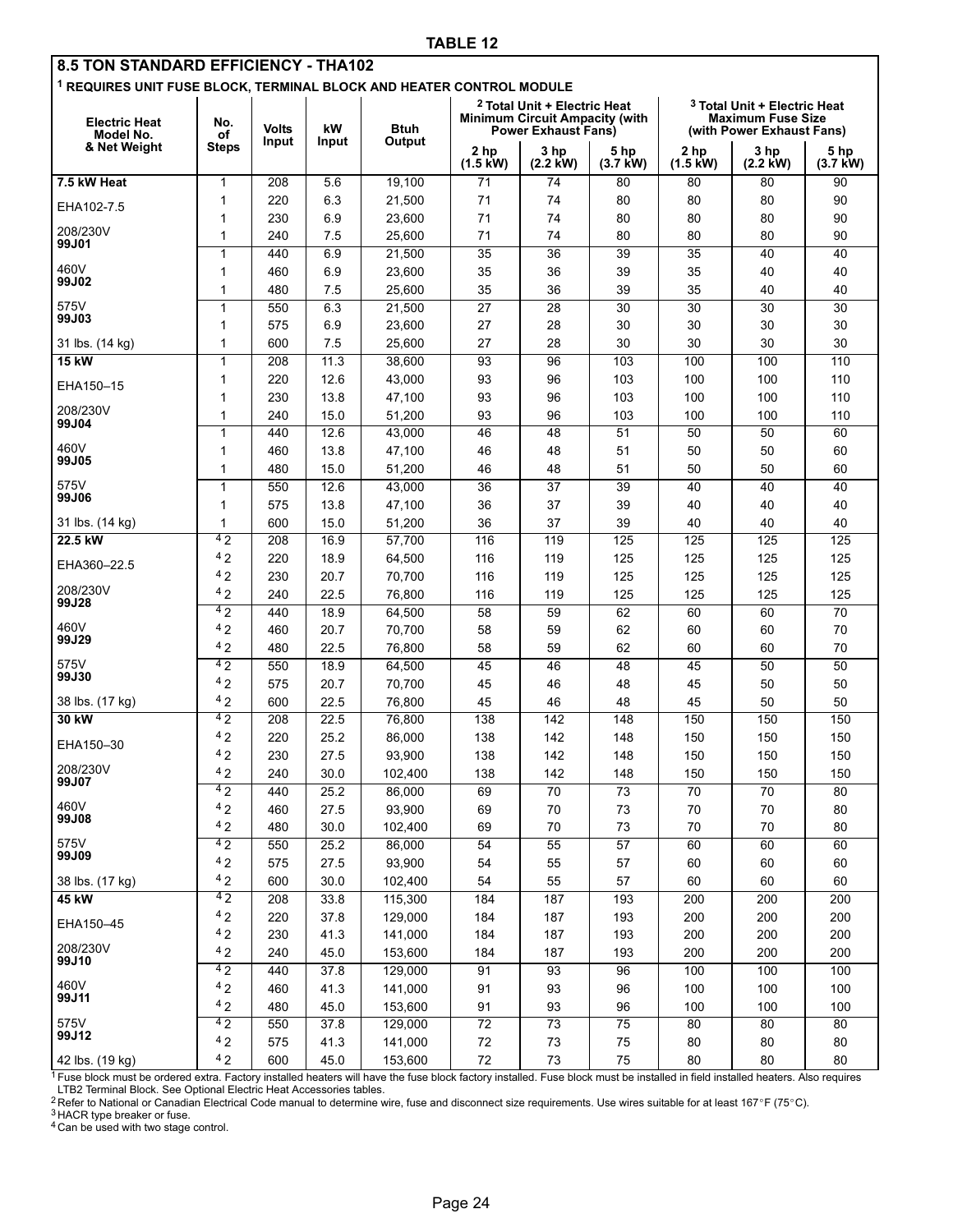| 10 TON STANDARD EFFICIENCY - THA120                                             |                |              |              |                    |                       |                                                                     |                        |                    |                                                       |                        |
|---------------------------------------------------------------------------------|----------------|--------------|--------------|--------------------|-----------------------|---------------------------------------------------------------------|------------------------|--------------------|-------------------------------------------------------|------------------------|
| <sup>1</sup> REQUIRES UNIT FUSE BLOCK, TERMINAL BLOCK AND HEATER CONTROL MODULE |                |              |              |                    |                       |                                                                     |                        |                    |                                                       |                        |
|                                                                                 |                |              |              |                    |                       | <sup>2</sup> Total Unit + Electric Heat                             |                        |                    | <sup>3</sup> Total Unit + Electric Heat               |                        |
| <b>Electric Heat</b><br>Model No.                                               | No.<br>οf      | <b>Volts</b> | kW           | <b>Btuh</b>        |                       | <b>Minimum Circuit Ampacity (with</b><br><b>Power Exhaust Fans)</b> |                        |                    | <b>Maximum Fuse Size</b><br>(with Power Exhaust Fans) |                        |
| & Net Weight                                                                    | <b>Steps</b>   | Input        | Input        | Output             | 2 hp                  | 3 hp                                                                | 5 hp                   | 2 <sub>hp</sub>    | 3 hp                                                  | 5 hp                   |
|                                                                                 |                |              |              |                    | $(1.5 \text{ kW})$    | $(2.2$ kW)                                                          | $(3.7$ kW)             | $(1.5 \text{ kW})$ | $(2.2$ kW)                                            | $(3.7$ kW)             |
| <b>15 kW</b>                                                                    | 1              | 208          | 11.3         | 38,600             | 97                    | 102                                                                 | 108                    | 100                | 110                                                   | 110                    |
| EHA150-15                                                                       | 1              | 220          | 12.6         | 43,000             | 97                    | 102                                                                 | 108                    | 100                | 110                                                   | 110                    |
|                                                                                 | 1              | 230          | 13.8         | 47,100             | 97                    | 102                                                                 | 108                    | 100                | 110                                                   | 110                    |
| 208/230V<br>99J04                                                               | 1              | 240          | 15.0         | 51,200             | 97                    | 102                                                                 | 108                    | 100                | 110                                                   | 110                    |
|                                                                                 | 1              | 440          | 12.6         | 43,000             | 51                    | 52                                                                  | 55                     | 60                 | 60                                                    | 60                     |
| 460V                                                                            | 1              | 460          | 13.8         | 47,100             | 51                    | 52                                                                  | 55                     | 60                 | 60                                                    | 60                     |
| 99J05                                                                           | 1              | 480          | 15.0         | 51,200             | 51                    | 52                                                                  | 55                     | 60                 | 60                                                    | 60                     |
| 575V                                                                            | 1              | 550          | 12.6         | 43,000             | 40                    | 41                                                                  | 44                     | 40                 | 45                                                    | 45                     |
| 99J06                                                                           | 1              | 575          | 13.8         | 47,100             | 40                    | 41                                                                  | 44                     | 40                 | 45                                                    | 45                     |
| 31 lbs. (14 kg)                                                                 | 1              | 600          | 15.0         | 51,200             | 40                    | 41                                                                  | 44                     | 40                 | 45                                                    | 45                     |
| 22.5 kW                                                                         | 42             | 208          | 16.9         | 57,700             | 122                   | 125                                                                 | 131                    | 125                | 125                                                   | 150                    |
| EHA360-22.5                                                                     | 42             | 220          | 18.9         | 64,500             | 122                   | 125                                                                 | 131                    | 125                | 125                                                   | 150                    |
|                                                                                 | 42             | 230          | 20.7         | 70,700             | 122                   | 125                                                                 | 131                    | 125                | 125                                                   | 150                    |
| 208/230V<br>99J28                                                               | 42             | 240          | 22.5         | 76,800             | 122                   | 125                                                                 | 131                    | 125                | 125                                                   | 150                    |
|                                                                                 | 4 <sub>2</sub> | 440          | 18.9         | 64,500             | 62                    | 63                                                                  | 66                     | 70                 | 70                                                    | 70                     |
| 460V                                                                            | 42             | 460          | 20.7         | 70,700             | 62                    | 63                                                                  | 66                     | 70                 | 70                                                    | 70                     |
| 99J29                                                                           | 42             | 480          | 22.5         | 76,800             | 62                    | 63                                                                  | 66                     | 70                 | 70                                                    | 70                     |
| 575V                                                                            | 42             | 550          | 18.9         | 64,500             | 49                    | 50                                                                  | 53                     | 50                 | 50                                                    | 60                     |
| 99J30                                                                           | 42             | 575          | 20.7         | 70,700             | 49                    | 50                                                                  | 53                     | 50                 | 50                                                    | 60                     |
| 38 lbs. (17 kg)                                                                 | 42             | 600          | 22.5         | 76,800             | 49                    | 50                                                                  | 53                     | 50                 | 50                                                    | 60                     |
| 30 kW                                                                           | 42             | 208          | 22.5         | 76,800             | 144                   | $\overline{147}$                                                    | 153                    | 150                | 150                                                   | 175                    |
| EHA150-30                                                                       | 42             | 220          | 25.2         | 86,000             | 144                   | 147                                                                 | 153                    | 150                | 150                                                   | 175                    |
| 208/230V                                                                        | 42             | 230          | 27.5         | 93,900             | 144                   | 147                                                                 | 153                    | 150                | 150                                                   | 175                    |
| 99J07                                                                           | 42<br>42       | 240          | 30.0         | 102,400            | 144                   | 147<br>$\overline{75}$                                              | 153<br>$\overline{77}$ | 150                | 150                                                   | 175<br>$\overline{80}$ |
| 460V                                                                            | 42             | 440<br>460   | 25.2<br>27.5 | 86,000<br>93,900   | $\overline{73}$<br>73 | 75                                                                  | 77                     | 80<br>80           | 80<br>80                                              | 80                     |
| 99J08                                                                           | 42             | 480          | 30.0         | 102,400            | 73                    | 75                                                                  | 77                     | 80                 | 80                                                    | 80                     |
| 575V                                                                            | 42             | 550          | 25.2         | 86,000             | 58                    | 59                                                                  | 62                     | 60                 | 60                                                    | 70                     |
| 99J09                                                                           | 42             | 575          | 27.5         | 93,900             | 58                    | 59                                                                  | 62                     | 60                 | 60                                                    | 70                     |
| 38 lbs. (17 kg)                                                                 | 42             | 600          | 30.0         | 102.400            | 58                    | 59                                                                  | 62                     | 60                 | 60                                                    | 70                     |
| 45 kW                                                                           | 42             | 208          | 33.8         | 115,300            | 189                   | 192                                                                 | 199                    | 200                | 200                                                   | 200                    |
| EHA150-45                                                                       | 42             | 220          | 37.8         | 129,000            | 189                   | 192                                                                 | 199                    | 200                | 200                                                   | 200                    |
|                                                                                 | 42             | 230          | 41.3         | 141,000            | 189                   | 192                                                                 | 199                    | 200                | 200                                                   | 200                    |
| 208/230V<br>99J10                                                               | 42             | 240          | 45.0         | 153,600            | 189                   | 192                                                                 | 199                    | 200                | 200                                                   | 200                    |
| 460V                                                                            | 42<br>42       | 440          | 37.8         | 129,000            | 96                    | 97                                                                  | 100                    | 100                | 100                                                   | 100                    |
| 99J11                                                                           | 42             | 460<br>480   | 41.3<br>45.0 | 141,000<br>153,600 | 96<br>96              | 97<br>97                                                            | 100<br>100             | 100<br>100         | 100<br>100                                            | 100<br>100             |
| 575V                                                                            | 42             | 550          | 37.8         | 129,000            | 76                    | 77                                                                  | 80                     | 80                 | 80                                                    | 80                     |
| 99J12                                                                           | 42             | 575          | 41.3         | 141,000            | 76                    | 77                                                                  | 80                     | 80                 | 80                                                    | 80                     |
| 42 lbs. (19 kg)                                                                 | 42             | 600          | 45.0         | 153,600            | 76                    | $77\,$                                                              | 80                     | 80                 | 80                                                    | 80                     |
| 60 kW                                                                           | 42             | 208          | 45.0         | 153,600            | 198                   | 202                                                                 | 208                    | 200                | 225                                                   | 225                    |
| EHA150-60                                                                       | 42             | 220          | 50.4         | 172,000            | 198                   | 202                                                                 | 208                    | 200                | 225                                                   | 225                    |
|                                                                                 | 42             | 230          | 55.1         | 188,000            | 198                   | 202                                                                 | 208                    | 200                | 225                                                   | 225                    |
| 208/230V<br>99J13                                                               | 42             | 240          | 60.0         | 204,800            | 198                   | 202                                                                 | 208                    | 200                | 225                                                   | 225                    |
|                                                                                 | 42             | 440          | 50.4         | 172,000            | 100                   | 102                                                                 | 104                    | 100                | 110                                                   | 110                    |
| 460V<br>99J14                                                                   | 42             | 460          | 55.1         | 188,000            | 100                   | 102                                                                 | 104                    | 100                | 110                                                   | 110                    |
| 575V                                                                            | 42             | 480          | 60.0         | 204,800            | 100                   | 102                                                                 | 104                    | 100                | 110                                                   | 110                    |
| 99J15                                                                           | 42<br>42       | 550<br>575   | 50.4<br>55.1 | 172,000<br>188,000 | 80<br>80              | 81<br>81                                                            | 83<br>83               | 80<br>80           | 90<br>90                                              | 90<br>90               |
| 49 lbs. (22 kg)                                                                 | 42             | 600          | 60.0         | 204,800            | 80                    | 81                                                                  | 83                     | 80                 | 90                                                    | 90                     |

<sup>1</sup> Fuse block must be ordered extra. Factory installed heaters will have the fuse block factory installed. Fuse block must be installed in field installed heaters. Also requires

LTB2 Terminal Block. See Optional Electric Heat Accessories tables.<br><sup>2</sup> Refer to National or Canadian Electrical Code manual to determine wire, fuse and disconnect size requirements. Use wires suitable for at least 167°F

3 HACR type breaker or fuse.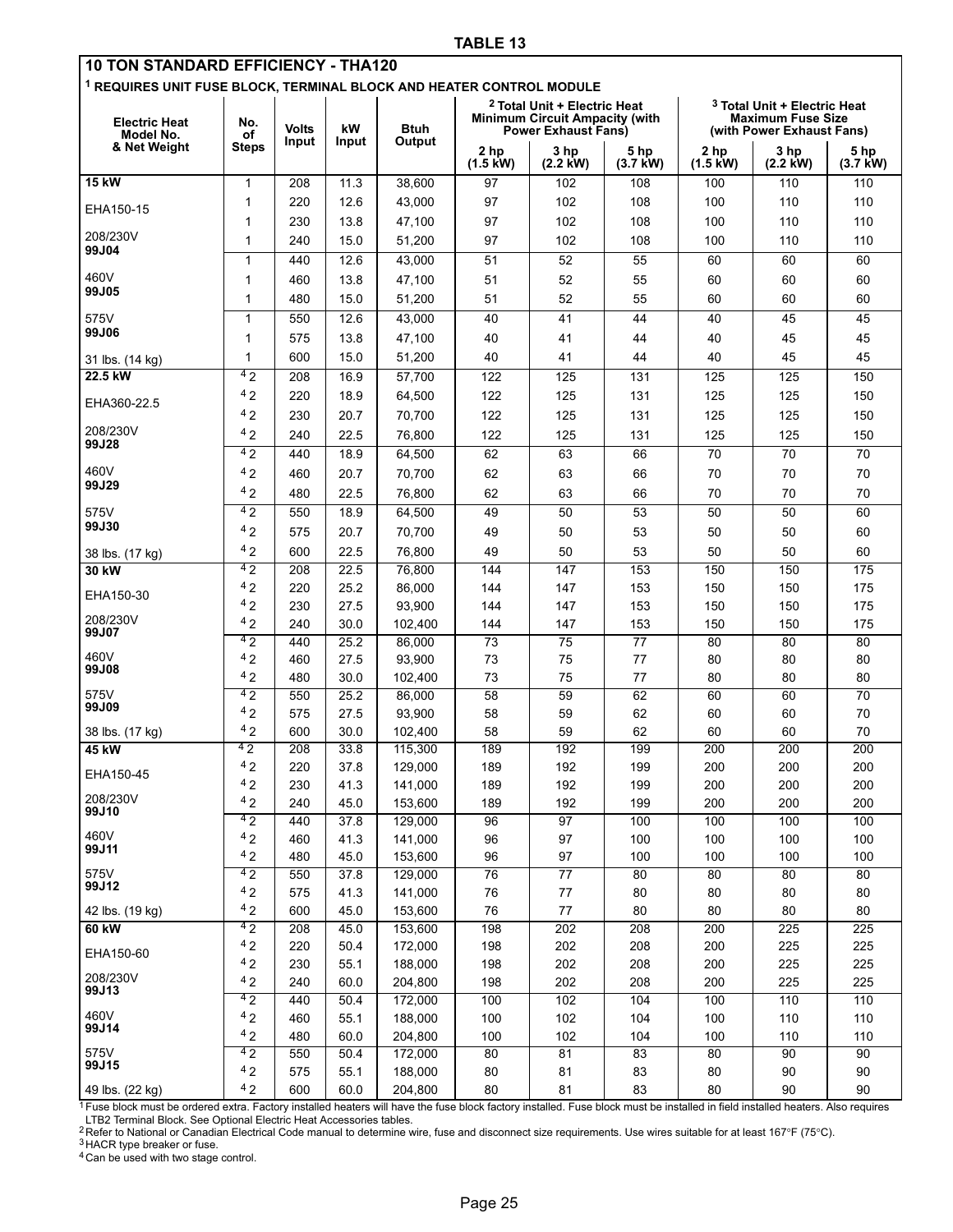| <b>12.5 TON STANDARD EFFICIENCY - THA150</b><br><sup>1</sup> REQUIRES UNIT FUSE BLOCK, TERMINAL BLOCK AND HEATER CONTROL MODULE |                |                       |             |                       |                                                                                                                                                                                                                     |                            |                    |                                       |                    |                    |
|---------------------------------------------------------------------------------------------------------------------------------|----------------|-----------------------|-------------|-----------------------|---------------------------------------------------------------------------------------------------------------------------------------------------------------------------------------------------------------------|----------------------------|--------------------|---------------------------------------|--------------------|--------------------|
| <b>Electric Heat</b><br>Model No.                                                                                               | No.<br>of      | <b>Volts</b><br>Input | kW<br>Input | <b>Btuh</b><br>Output | <sup>2</sup> Total Unit + Electric Heat<br><sup>3</sup> Total Unit + Electric Heat<br><b>Minimum Circuit Ampacity (with)</b><br><b>Maximum Fuse Size</b><br><b>Power Exhaust Fans)</b><br>(with Power Exhaust Fans) |                            |                    |                                       |                    |                    |
| & Net Weight                                                                                                                    | <b>Steps</b>   |                       |             |                       | 2 <sub>hp</sub><br>$(1.5 \text{ kW})$                                                                                                                                                                               | 3 hp<br>$(2.2 \text{ kW})$ | 5 hp<br>$(3.7$ kW) | 2 <sub>hp</sub><br>$(1.5 \text{ kW})$ | 3 hp<br>$(2.2$ kW) | 5 hp<br>$(3.7$ kW) |
| <b>15 kW</b>                                                                                                                    | $\mathbf{1}$   | 208                   | 11.3        | 38,600                | 104                                                                                                                                                                                                                 | 107                        | 113                | 110                                   | 110                | 125                |
| EHA150-15                                                                                                                       | 1              | 220                   | 12.6        | 43,000                | 104                                                                                                                                                                                                                 | 107                        | 113                | 110                                   | 110                | 125                |
|                                                                                                                                 | 1              | 230                   | 13.8        | 47,100                | 104                                                                                                                                                                                                                 | 107                        | 113                | 110                                   | 110                | 125                |
| 208/230V                                                                                                                        | 1              | 240                   | 15.0        | 51,200                | 104                                                                                                                                                                                                                 | 107                        | 113                | 110                                   | 110                | 125                |
| 99J04                                                                                                                           | 1              | 440                   | 12.6        | 43,000                | 51                                                                                                                                                                                                                  | 52                         | 55                 | 60                                    | 60                 | 60                 |
| 460V                                                                                                                            | 1              | 460                   | 13.8        | 47,100                | 51                                                                                                                                                                                                                  | 52                         | 55                 | 60                                    | 60                 | 60                 |
| 99J05                                                                                                                           | 1              | 480                   | 15.0        | 51,200                | 51                                                                                                                                                                                                                  | 52                         | 55                 | 60                                    | 60                 | 60                 |
| 575V                                                                                                                            | $\mathbf{1}$   | 550                   | 12.6        | 43,000                | 41                                                                                                                                                                                                                  | 42                         | 44                 | 45                                    | 45                 | 45                 |
| 99J06                                                                                                                           | 1              | 575                   | 13.8        | 47,100                | 41                                                                                                                                                                                                                  | 42                         | 44                 | 45                                    | 45                 | 45                 |
| 31 lbs. (14 kg)                                                                                                                 | 1              | 600                   | 15.0        | 51,200                | 41                                                                                                                                                                                                                  | 42                         | 44                 | 45                                    | 45                 | 45                 |
| 22.5 kW                                                                                                                         | 42             | 208                   | 16.9        | 57,700                | 126                                                                                                                                                                                                                 | 129                        | 135                | 150                                   | 150                | 150                |
|                                                                                                                                 | 42             | 220                   | 18.9        | 64,500                | 126                                                                                                                                                                                                                 | 129                        | 135                | 150                                   | 150                | 150                |
| EHA360-22.5                                                                                                                     | 42             | 230                   | 20.7        | 70,700                | 126                                                                                                                                                                                                                 | 129                        | 135                | 150                                   | 150                | 150                |
| 208/230V                                                                                                                        | 42             | 240                   | 22.5        | 76,800                | 126                                                                                                                                                                                                                 | 129                        | 135                | 150                                   | 150                | 150                |
| 99J28                                                                                                                           | 42             | 440                   | 18.9        | 64,500                | 62                                                                                                                                                                                                                  | 63                         | 66                 | $\overline{70}$                       | 70                 | $\overline{70}$    |
| 460V                                                                                                                            | 42             | 460                   | 20.7        | 70,700                | 62                                                                                                                                                                                                                  | 63                         | 66                 | 70                                    | 70                 | 70                 |
| 99J29                                                                                                                           | 42             | 480                   | 22.5        | 76,800                | 62                                                                                                                                                                                                                  | 63                         | 66                 | 70                                    | 70                 | 70                 |
| 575V                                                                                                                            | 42             | 550                   | 18.9        | 64,500                | $\overline{50}$                                                                                                                                                                                                     | 51                         | 53                 | 50                                    | 60                 | 60                 |
| 99J30                                                                                                                           | 42             | 575                   | 20.7        | 70,700                | 50                                                                                                                                                                                                                  | 51                         | 53                 | 50                                    | 60                 | 60                 |
| 38 lbs. (17 kg)                                                                                                                 | 42             | 600                   | 22.5        | 76,800                | 50                                                                                                                                                                                                                  | 51                         | 53                 | 50                                    | 60                 | 60                 |
| 30 kW                                                                                                                           | 4 <sub>2</sub> | 208                   | 22.5        | 76,800                | 149                                                                                                                                                                                                                 | 152                        | 158                | 150                                   | 175                | 175                |
|                                                                                                                                 | 42             | 220                   | 25.2        | 86,000                | 149                                                                                                                                                                                                                 | 152                        | 158                | 150                                   | 175                | 175                |
| EHA150-30                                                                                                                       | 42             | 230                   | 27.5        | 93,900                | 149                                                                                                                                                                                                                 | 152                        | 158                | 150                                   | 175                | 175                |
| 208/230V                                                                                                                        | 42             | 240                   | 30.0        | 102,400               | 149                                                                                                                                                                                                                 | 152                        | 158                | 150                                   | 175                | 175                |
| 99J07                                                                                                                           | 42             | 440                   | 25.2        | 86,000                | $\overline{73}$                                                                                                                                                                                                     | 75                         | $\overline{77}$    | 80                                    | 80                 | $\overline{80}$    |
| 460V                                                                                                                            | 42             | 460                   | 27.5        | 93,900                | 73                                                                                                                                                                                                                  | 75                         | 77                 | 80                                    | 80                 | 80                 |
| 99J08                                                                                                                           | 42             | 480                   | 30.0        | 102,400               | 73                                                                                                                                                                                                                  | 75                         | 77                 | 80                                    | 80                 | 80                 |
| 575V                                                                                                                            | 42             | 550                   | 25.2        | 86,000                | 59                                                                                                                                                                                                                  | 60                         | 62                 | 60                                    | 60                 | 70                 |
| 99J09                                                                                                                           | 42             | 575                   | 27.5        | 93,900                | 59                                                                                                                                                                                                                  | 60                         | 62                 | 60                                    | 60                 | 70                 |
| 38 lbs. (17 kg)                                                                                                                 | 42             | 600                   | 30.0        | 102,400               | 194                                                                                                                                                                                                                 | 60                         | 62                 | 60                                    | 60                 | 70                 |
| 45 kW                                                                                                                           | 42             | 208                   | 33.8        | 115,300               | 194                                                                                                                                                                                                                 | 197                        | 203                | 200                                   | 200                | $\overline{225}$   |
| EHA150-45                                                                                                                       | 42             | 220                   | 37.8        | 129,000               | 194                                                                                                                                                                                                                 | 197                        | 203                | 200                                   | 200                | 225                |
|                                                                                                                                 | 4 <sub>2</sub> | 230                   | 41.3        | 141,000               | 194                                                                                                                                                                                                                 | 197                        | 203                | 200                                   | 200                | 225                |
| 208/230V<br>99J10                                                                                                               | 42             | 240                   | 45.0        | 153,600               | 194                                                                                                                                                                                                                 | 197                        | 203                | 200                                   | 200                | 225                |
|                                                                                                                                 | 42             | 440                   | 37.8        | 129,000               | 96                                                                                                                                                                                                                  | 97                         | 100                | 100                                   | 100                | 100                |
| 460V                                                                                                                            | 42             | 460                   | 41.3        | 141,000               | 96                                                                                                                                                                                                                  | 97                         | 100                | 100                                   | 100                | 100                |
| 99J11                                                                                                                           | 42             | 480                   | 45.0        | 153,600               | 96                                                                                                                                                                                                                  | 97                         | 100                | 100                                   | 100                | 100                |
| 575V                                                                                                                            | 42             | 550                   | 37.8        | 129,000               | 77                                                                                                                                                                                                                  | 78                         | 80                 | 80                                    | 80                 | 80                 |
| 99J12                                                                                                                           | 42             | 575                   | 41.3        | 141,000               | 77                                                                                                                                                                                                                  | 78                         | 80                 | 80                                    | 80                 | 80                 |
| 42 lbs. (19 kg)                                                                                                                 | 42             | 600                   | 45.0        | 153,600               | $77\,$                                                                                                                                                                                                              | 78                         | 80                 | 80                                    | 80                 | 80                 |
| 60 kW                                                                                                                           | 42             | 208                   | 45.0        | 153,600               | 203                                                                                                                                                                                                                 | 206                        | 212                | 225                                   | 225                | 225                |
| EHA150-60                                                                                                                       | 42             | 220                   | 50.4        | 172,000               | 203                                                                                                                                                                                                                 | 206                        | 212                | 225                                   | 225                | 225                |
|                                                                                                                                 | 42             | 230                   | 55.1        | 188,000               | 203                                                                                                                                                                                                                 | 206                        | 212                | 225                                   | 225                | 225                |
| 208/230V<br>99J13                                                                                                               | 42             | 240                   | 60.0        | 204,800               | 203                                                                                                                                                                                                                 | 206                        | 212                | 225                                   | 225                | 225                |
|                                                                                                                                 | 42             | 440                   | 50.4        | 172,000               | 100                                                                                                                                                                                                                 | 102                        | 104                | 100                                   | 110                | 110                |
| 460V                                                                                                                            | 42             | 460                   | 55.1        | 188,000               | 100                                                                                                                                                                                                                 | 102                        | 104                | 100                                   | 110                | 110                |
| 99J14                                                                                                                           | 42             | 480                   | 60.0        | 204,800               | 100                                                                                                                                                                                                                 | 102                        | 104                | 100                                   | 110                | 110                |
| 575V                                                                                                                            | 42             | 550                   | 50.4        | 172,000               | 81                                                                                                                                                                                                                  | 82                         | 84                 | $90\,$                                | 90                 | 90                 |
| 99J15                                                                                                                           | 42             | 575                   | 55.1        | 188,000               | 81                                                                                                                                                                                                                  | 82                         | 84                 | 90                                    | 90                 | 90                 |
| 49 lbs. (22 kg)                                                                                                                 | 42             | 600                   | 60.0        | 204,800               | 81                                                                                                                                                                                                                  | 82                         | 84                 | 90                                    | 90                 | $90\,$             |

<sup>1</sup> Fuse block must be ordered extra. Factory installed heaters will have the fuse block factory installed. Fuse block must be installed in field installed heaters. Also requires<br>LTB2 Terminal Block. See Optional Electric

3 HACR type breaker or fuse.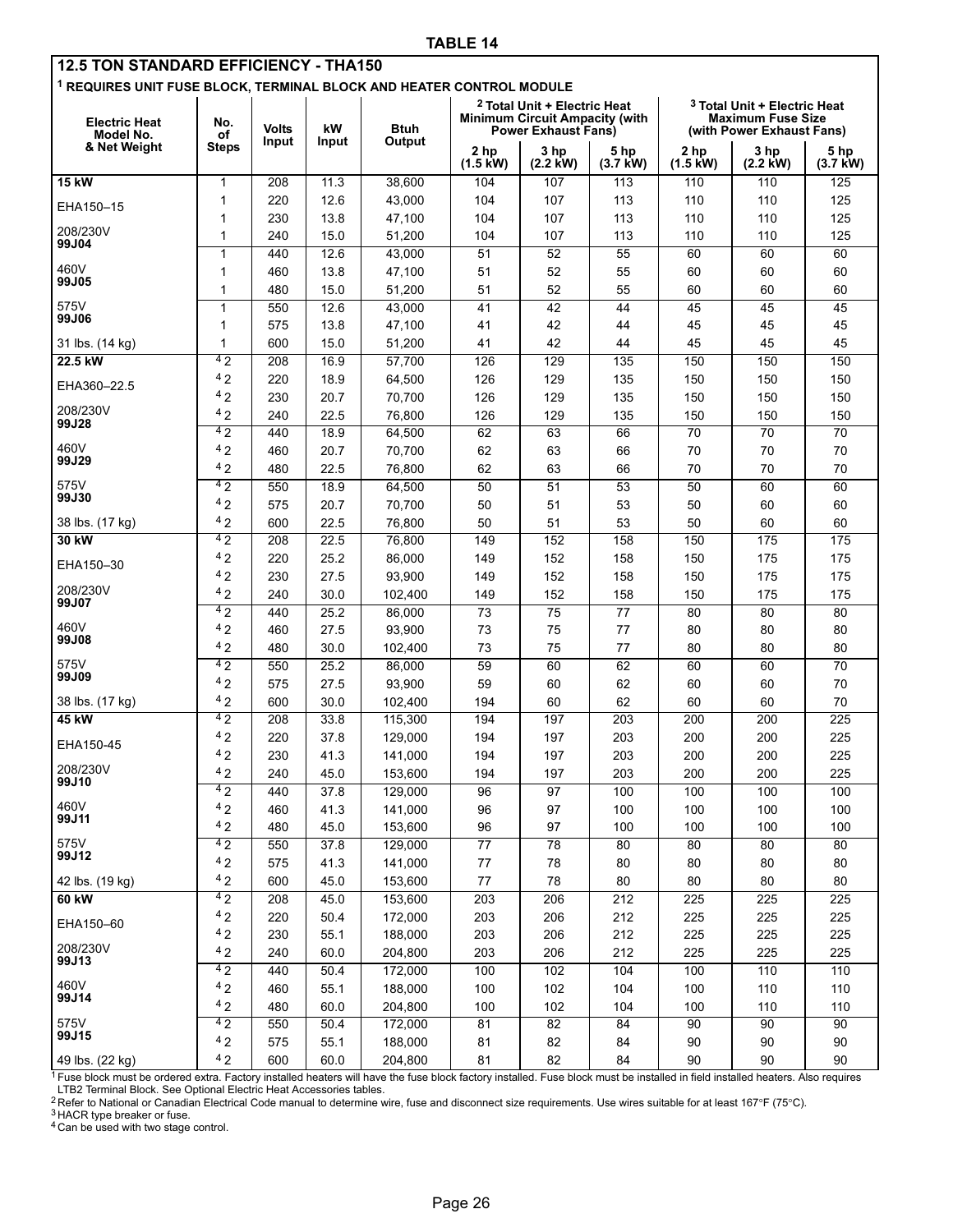<span id="page-26-0"></span>

| <b>12.5 TON STANDARD EFFICIENCY - THA150-3</b>                                  |                    |              |              |                    |                                                              |                                         |                    |                            |                                                       |                    |
|---------------------------------------------------------------------------------|--------------------|--------------|--------------|--------------------|--------------------------------------------------------------|-----------------------------------------|--------------------|----------------------------|-------------------------------------------------------|--------------------|
| <sup>1</sup> REQUIRES UNIT FUSE BLOCK, TERMINAL BLOCK AND HEATER CONTROL MODULE |                    |              |              |                    |                                                              |                                         |                    |                            |                                                       |                    |
|                                                                                 |                    |              |              |                    |                                                              | <sup>2</sup> Total Unit + Electric Heat |                    |                            | <sup>3</sup> Total Unit + Electric Heat               |                    |
| <b>Electric Heat</b>                                                            | No.                | <b>Volts</b> | kW           | Btuh               | <b>Minimum Circuit Ampacity (with</b><br>Power Exhaust Fans) |                                         |                    |                            | <b>Maximum Fuse Size</b><br>(with Power Exhaust Fans) |                    |
| Model No.<br>& Net Weight                                                       | οf<br><b>Steps</b> | Input        | Input        | Output             |                                                              |                                         |                    |                            |                                                       |                    |
|                                                                                 |                    |              |              |                    | 2 <sub>hp</sub><br>$(1.5 \text{ kW})$                        | 3 hp<br>$(2.2$ kW)                      | 5 hp<br>$(3.7$ kW) | 2 hp<br>$(1.5 \text{ kW})$ | 3 hp<br>$(2.2$ kW)                                    | 5 hp<br>$(3.7$ kW) |
| 15 kW                                                                           | 1                  | 208          | 11.3         | 38,600             | 106                                                          | 109                                     | 115                | 110                        | 110                                                   | 125                |
|                                                                                 | 1                  | 220          | 12.6         | 43,000             | 106                                                          | 109                                     | 115                | 110                        | 110                                                   | 125                |
| EHA150-15                                                                       | 1                  | 230          | 13.8         | 47,100             | 106                                                          | 109                                     | 115                | 110                        | 110                                                   | 125                |
| 208/230V                                                                        | $\mathbf 1$        | 240          | 15.0         | 51,200             | 106                                                          | 109                                     | 115                | 110                        | 110                                                   | 125                |
| 99J04                                                                           | 1                  | 440          | 12.6         | 43,000             | 52                                                           | 54                                      | 56                 | 60                         | 60                                                    | 60                 |
| 460V                                                                            | 1                  | 460          | 13.8         | 47,100             | 52                                                           | 54                                      | 56                 | 60                         | 60                                                    | 60                 |
| 99J05                                                                           | 1                  | 480          | 15.0         | 51,200             | 52                                                           | 54                                      | 56                 | 60                         | 60                                                    | 60                 |
| 575V<br>99J06                                                                   | 1                  | 550          | 12.6         | 43,000             | 42                                                           | 43                                      | 46                 | 45                         | 45                                                    | 50                 |
|                                                                                 | 1                  | 575          | 13.8         | 47,100             | 42                                                           | 43                                      | 46                 | 45                         | 45                                                    | 50                 |
| 31 lbs. (14 kg)                                                                 | 1                  | 600          | 15.0         | 51,200             | 42                                                           | 43                                      | 46                 | 45                         | 45                                                    | 50                 |
| 22.5 kW                                                                         | 42                 | 208          | 16.9         | 57,700             | 128                                                          | 131                                     | 137                | 150                        | 150                                                   | 150                |
| EHA360-22.5                                                                     | 42                 | 220          | 18.9         | 64,500             | 128                                                          | 131                                     | 137                | 150                        | 150                                                   | 150                |
| 208/230V                                                                        | 42                 | 230          | 20.7         | 70,700             | 128                                                          | 131                                     | 137                | 150                        | 150                                                   | 150                |
| 99J28                                                                           | 42                 | 240          | 22.5         | 76,800             | 128                                                          | 131                                     | 137                | 150                        | 150                                                   | 150                |
| 460V                                                                            | 42                 | 440          | 18.9         | 64,500             | 63                                                           | 65                                      | 68                 | 70                         | 70                                                    | 70                 |
| 99J29                                                                           | 42<br>42           | 460          | 20.7         | 70,700             | 63                                                           | 65                                      | 68                 | 70                         | 70                                                    | 70                 |
| 575V                                                                            | 42                 | 480          | 22.5         | 76,800<br>64.500   | 63                                                           | 65                                      | 68                 | 70                         | 70                                                    | 70                 |
| 99J30                                                                           | 42                 | 550<br>575   | 18.9<br>20.7 | 70,700             | 51<br>51                                                     | 52<br>52                                | 55<br>55           | 60<br>60                   | 60<br>60                                              | 60<br>60           |
|                                                                                 | 42                 | 600          | 22.5         | 76,800             | 51                                                           | 52                                      | 55                 | 60                         | 60                                                    | 60                 |
| 38 lbs. (17 kg)<br>30 kW                                                        | 4 <sub>2</sub>     | 208          | 22.5         | 76,800             | 151                                                          | 154                                     | 160                | 175                        | 175                                                   | 175                |
|                                                                                 | 42                 | 220          | 25.2         | 86,000             | 151                                                          | 154                                     | 160                | 175                        | 175                                                   | 175                |
| EHA150-30                                                                       | 42                 | 230          | 27.5         | 93,900             | 151                                                          | 154                                     | 160                | 175                        | 175                                                   | 175                |
| 208/230V                                                                        | 42                 | 240          | 30.0         | 102,400            | 151                                                          | 154                                     | 160                | 175                        | 175                                                   | 175                |
| 99J07                                                                           | 42                 | 440          | 25.2         | 86,000             | $\overline{75}$                                              | $\overline{76}$                         | 79                 | $\overline{80}$            | 80                                                    | 80                 |
| 460V                                                                            | 42                 | 460          | 27.5         | 93,900             | 75                                                           | 76                                      | 79                 | 80                         | 80                                                    | 80                 |
| 99J08                                                                           | 42                 | 480          | 30.0         | 102,400            | 75                                                           | 76                                      | 79                 | 80                         | 80                                                    | 80                 |
| 575V                                                                            | 42                 | 550          | 25.2         | 86,000             | 60                                                           | 61                                      | 64                 | 60                         | 60                                                    | 70                 |
| 99J09                                                                           | 42                 | 575          | 27.5         | 93,900             | 60                                                           | 61                                      | 64                 | 60                         | 60                                                    | 70                 |
| 38 lbs. (17 kg)                                                                 | 42                 | 600          | 30.0         | 102,400            | 60                                                           | 61                                      | 64                 | 60                         | 60                                                    | 70                 |
| 45 kW                                                                           | 42                 | 208          | 33.8         | 115.300            | 196                                                          | 199                                     | 205                | 200                        | 200                                                   | 225                |
| EHA150-45                                                                       | 42                 | 220          | 37.8         | 129,000            | 196                                                          | 199                                     | 205                | 200                        | 200                                                   | 225                |
|                                                                                 | 42                 | 230          | 41.3         | 141,000            | 196                                                          | 199                                     | 205                | 200                        | 200                                                   | 225                |
| 208/230V<br>99J10                                                               | 42                 | 240          | 45.0         | 153,600            | 196                                                          | 199                                     | 205                | 200                        | 200                                                   | 225                |
| 460V                                                                            | 42                 | 440          | 37.8         | 129,000            | 97                                                           | 99                                      | 101                | 100                        | 100                                                   | 110                |
| 99J11                                                                           | 42                 | 460          | 41.3         | 141,000            | 97                                                           | 99                                      | 101                | 100                        | 100                                                   | 110                |
| 575V                                                                            | 42<br>42           | 480          | 45.0         | 153,600            | 97                                                           | 99                                      | 101                | 100                        | 100                                                   | 110                |
| 99J12                                                                           | 42                 | 550          | 37.8         | 129,000            | 78                                                           | 79                                      | 82                 | 80                         | 80                                                    | 90                 |
| 42 lbs. (19 kg)                                                                 | 42                 | 575<br>600   | 41.3<br>45.0 | 141,000<br>153,600 | 78<br>78                                                     | 79<br>79                                | 82<br>82           | 80<br>80                   | 80<br>80                                              | 90<br>90           |
| 60 kW                                                                           | 42                 | 208          | 45.0         | 153,600            | 205                                                          | 208                                     | 214                | 225                        | 225                                                   | 225                |
|                                                                                 | 42                 | 220          | 50.4         | 172,000            | 205                                                          | 208                                     | 214                | 225                        | 225                                                   | 225                |
| EHA150-60                                                                       | 42                 | 230          | 55.1         | 188,000            | 205                                                          | 208                                     | 214                | 225                        | 225                                                   | 225                |
| 208/230V                                                                        | 42                 | 240          | 60.0         | 204,800            | 205                                                          | 208                                     | 214                | 225                        | 225                                                   | 225                |
| 99J13                                                                           | 42                 | 440          | 50.4         | 172,000            | 102                                                          | 103                                     | 106                | 110                        | 110                                                   | 110                |
| 460V                                                                            | 42                 | 460          | 55.1         | 188,000            | 102                                                          | 103                                     | 106                | 110                        | 110                                                   | 110                |
| 99J14                                                                           | 42                 | 480          | 60.0         | 204,800            | 102                                                          | 103                                     | 106                | 110                        | 110                                                   | 110                |
| 575V                                                                            | 42                 | 550          | 50.4         | 172,000            | $\overline{82}$                                              | 83                                      | 85                 | 90                         | 90                                                    | 90                 |
| 99J15                                                                           | 42                 | 575          | 55.1         | 188,000            | 82                                                           | 83                                      | 85                 | 90                         | 90                                                    | 90                 |
| 49 lbs. (22 kg)                                                                 | 42                 | 600          | 60.0         | 204,800            | 82                                                           | 83                                      | 85                 | 90                         | 90                                                    | 90                 |

<sup>1</sup> Fuse block must be ordered extra. Factory installed heaters will have the fuse block factory installed. Fuse block must be installed in field installed heaters. Also requires<br>LTB2 Terminal Block. See Optional Electric

3 HACR type breaker or fuse.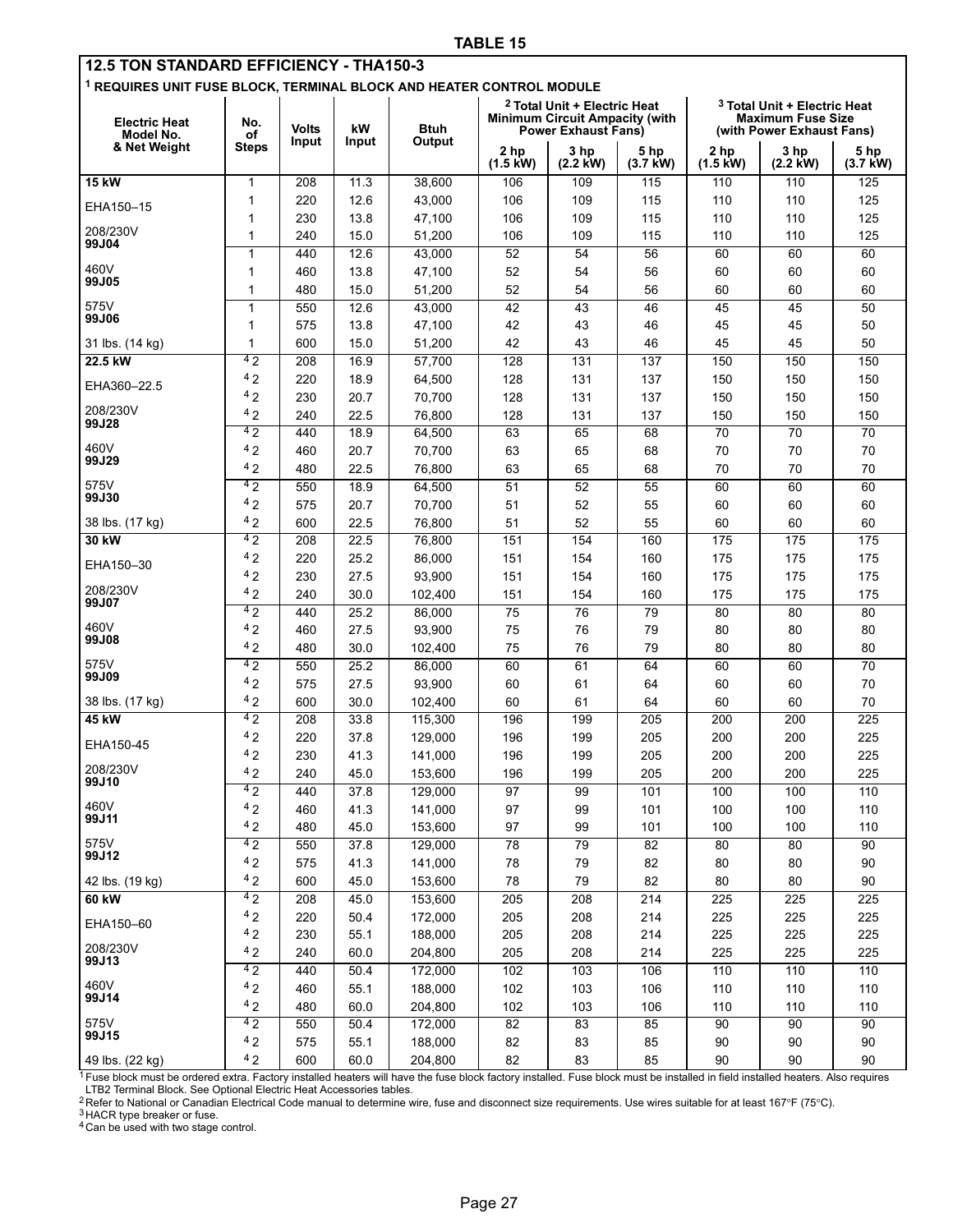## <span id="page-27-0"></span>II−PLACEMENT AND INSTALLATION

Make sure the unit is installed in accordance with the installation instructions and all applicable codes. See accessories section for conditions requiring use of the optional roof mounting frame (LARMF).

## III−START UP − OPERATION

Refer to startup directions and refer closely to the unit wiring diagram when servicing. See unit nameplate for minimum circuit ampacity and maximum fuse size.

## A−Preliminary and Seasonal Checks

- 1− Make sure the unit is installed in accordance with the installation instructions and applicable codes.
- 2− Inspect all electrical wiring, both field and factory installed for loose connections. Tighten as required. Refer to unit diagram located on inside of unit control box cover.
- 3− Check to ensure that refrigerant lines are in good condition and do not rub against the cabinet or other refrigerant lines.
- 4− Check voltage at the disconnect switch. Voltage must be within the range listed on the nameplate. If not, consult the power company and have the voltage corrected before starting the unit.
- 5− Recheck voltage and amp draw with unit running. If voltage is not within range listed on unit nameplate, stop unit and consult power company. Refer to unit nameplate for maximum rated load amps.
- 6− Inspect and adjust blower belt (see section on Blower Compartment − Blower Belt Adjustment).

## B−Heating Start Up

 1− Set thermostat or temperature control device to initiate a first−stage heating demand.

A first−stage heating demand (W1) will energize compressors 1 and 2. Both outdoor fans are energized with a W1 demand.

Note − L1 and L2 reversing valves are de−energized in the heating mode.

## THA Units With Optional Electric Heat −

An increased heating demand (W2) will energize electric heat. Electric heat is also energized during the defrost cycle (W1) to maintain discharge air temperature.

# C−Cooling Start Up

# **AIMPORTANT**

If unit is equipped with a crankcase heater. Make sure heater is energized 24 hours before unit start−up to prevent compressor damage as a result of slugging.

 1− Set thermostat or temperature control device fan switch to **AUTO** or **ON**. Set thermostat or temperature control device to initiate a first−stage cooling demand.

A first−stage Y1 cooling demand will energize L1 and L2 reversing valve solenoids and compressor 1. An increased cooling demand Y2 will initiate compressor 2.

Units With Optional Economizer −

The optional economizer will start on a first stage (Y1) cooling demand when outdoor air enthalpy is suitable. An increased cooling demand (Y2) with the conomizer open will energize 1 compressor only.

- 2− Refrigerant circuits are factory charged with HCFC−22 refrigerant. See unit rating plate for correct amount of charge.
- 3− Units contain two refrigerant circuits or systems. See figure 14.



FIGURE 14

## D−Safety or Emergency Shutdown

Turn off power to the unit.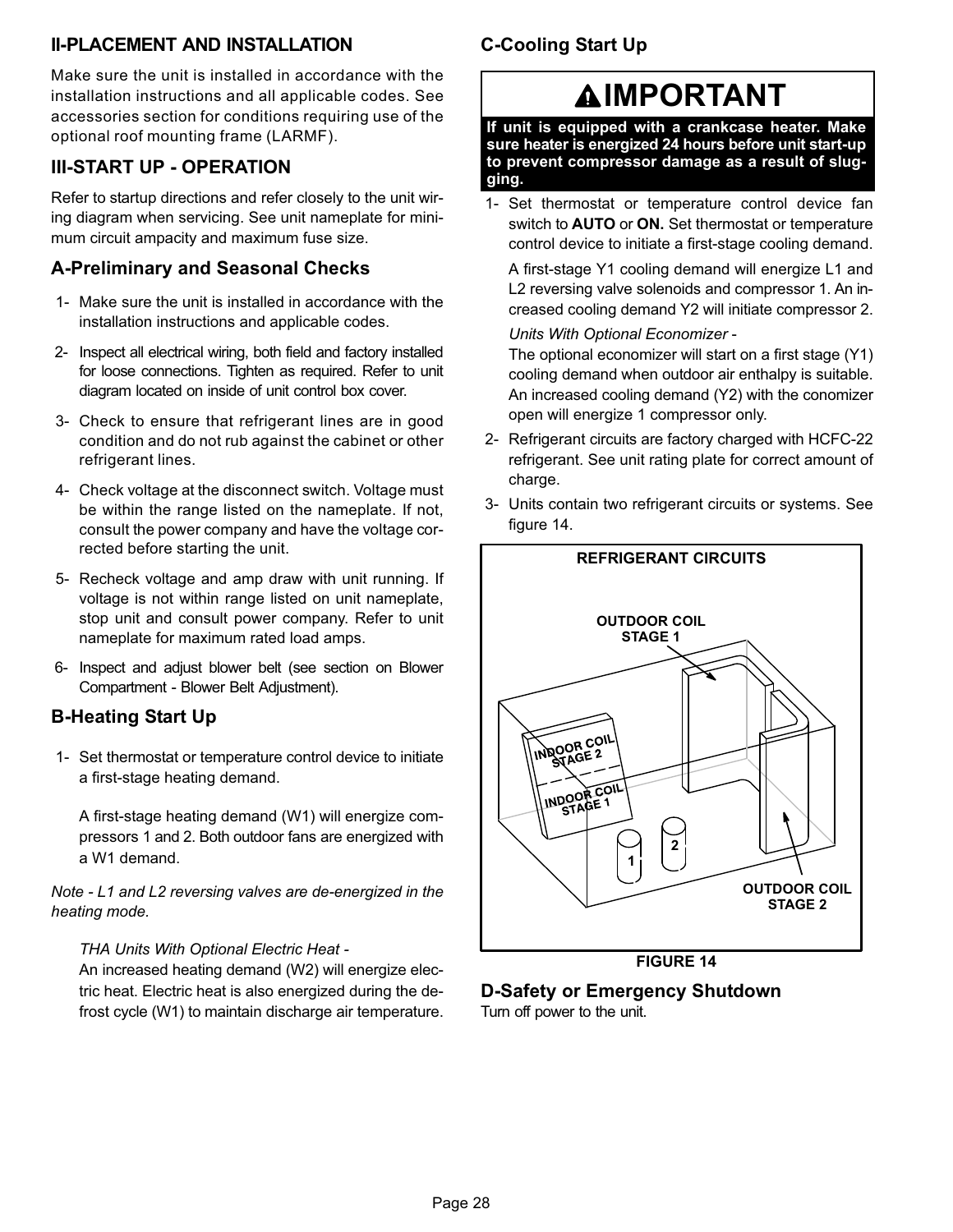# WARNING

<span id="page-28-0"></span>Refrigerant can be harmful if it is inhaled. Refrigerant must be used and recovered responsibly.

Failure to follow this warning may result in personal injury or death.

## A−Charging

WARNING−Do not exceed nameplate charge under any condition.

This unit is factory charged and should require no further adjustment. If the system requires charge, reclaim the charge, evacuate the system, and add required nameplate charge.

NOTE - System charging is not recommended below 60°F (15°C). In temperatures below 60°F (15°C), the charge must be weighed into the system.

If weighing facilities are not available, or to check the charge, use the following procedure:

- 1− Attach gauge manifolds and operate unit in cooling mode until system stabilizes (approximately five minutes).
- 2− Check each system separately with all stages operating.
- 3− Use a thermometer to accurately measure the outdoor ambient temperature.
- 4− Apply the outdoor temperature to tables 16 through 20 to determine normal operating pressures.
- 5− Compare the normal operating pressures to the pressures obtained from the gauges. Minor variations in these pressures may be expected due to differences in installations. Significant differences could mean that the system is not properly charged or that a problem exists with some component in the system. Correct any system problems before proceeding.

| <b>TABLE 16</b>                    |
|------------------------------------|
| THA090S NORMAL OPERATING PRESSURES |

| <b>Outdoor</b>                             | <b>CIRCUIT 1</b> |                  | <b>CIRCUIT 2</b> |                  |  |  |
|--------------------------------------------|------------------|------------------|------------------|------------------|--|--|
| Coil<br><b>Entering</b><br><b>Air Temp</b> | Dis. +10<br>psig | Suct. +5<br>psig | Dis. +10<br>psig | Suct. +5<br>psig |  |  |
| $65^{\circ}$ F                             | 150              | 77               | 146              | 76               |  |  |
| $75^\circ$ F                               | 180              | 82               | 178              | 77               |  |  |
| $85^\circ$ F                               | 210              | 83               | 210              | 79               |  |  |
| $95^{\circ}$ F                             | 240              | 84               | 242              | 81               |  |  |
| $105^\circ$ F                              | 270              | 85               | 277              | 83               |  |  |
| $115^{\circ}$ F                            | 300              | 86               | 310              | 85               |  |  |

TABLE 17 THA102S NORMAL OPERATING PRESSURES

| <b>Outdoor</b>                             | <b>CIRCUIT 1</b> |                  | <b>CIRCUIT 2</b> |                 |  |  |
|--------------------------------------------|------------------|------------------|------------------|-----------------|--|--|
| Coil<br><b>Entering</b><br><b>Air Temp</b> | DIs. +10<br>psig | Suct. +5<br>psig | Dis. +10<br>psig | Suc. +5<br>psig |  |  |
| $65^{\circ}$ F                             | 156              |                  | 154              |                 |  |  |
| $75^\circ$ F                               | 185              | 78               | 185              | 78              |  |  |
| $85^\circ$ F                               | 215              | 80               | 216              | 79              |  |  |
| $95^\circ F$                               | 244              | 81               | 247              | 80              |  |  |
| $105^\circ F$                              | 273              | 82               | 277              | 82              |  |  |
| $115^{\circ}$ F                            | 303              | 83               | 309              | 83              |  |  |

TABLE 18 THA120S NORMAL OPERATING PRESSURES

| <b>Outdoor</b>                             | <b>CIRCUIT 1</b> |                  | <b>CIRCUIT 2</b> |                  |  |  |
|--------------------------------------------|------------------|------------------|------------------|------------------|--|--|
| Coil<br><b>Entering</b><br><b>Air Temp</b> | Dis. +10<br>psig | Suct. +5<br>psig | Dis. +10<br>psig | Suct. +5<br>psig |  |  |
| $65^{\circ}$ F                             | 166              | 77               | 166              | 75               |  |  |
| $75^\circ$ F                               | 196              | 78               | 196              | 76               |  |  |
| 85°F                                       | 228              | 80               | 228              | 78               |  |  |
| $95^\circ$ F                               | 260              | 82               | 260              | 79               |  |  |
| 105°F                                      | 290              | 84               | 290              | 81               |  |  |
| 115°F                                      | 321              | 85               | 321              | 82               |  |  |

TABLE 19 THA150S NORMAL OPERATING PRESSURES

| <b>Outdoor</b>                      | <b>CIRCUIT 1</b> |                  | <b>CIRCUIT 2</b> |                  |
|-------------------------------------|------------------|------------------|------------------|------------------|
| Coil<br><b>Entering</b><br>Air Temp | Dis. +10<br>psig | Suct. +5<br>psig | Dis. +10<br>psig | Suct. +5<br>psig |
| $65^{\circ}$ F                      | 150              | 77               | 148              | 76               |
| 75°F                                | 178              | 78               | 176              | 77               |
| 85°F                                | 207              | 80               | 208              | 79               |
| $95^{\circ}$ F                      | 236              | 81               | 240              | 81               |
| 105°F                               | 266              | 83               | 270              | 83               |
| 115°F                               | 295              | 84               | 300              | 84               |

TABLE 20

# THA150S−3 NORMAL OPERATING PRESSURES

| <b>Outdoor</b>                             | <b>CIRCUIT 1</b>   |                  | <b>CIRCUIT 2</b> |                    |
|--------------------------------------------|--------------------|------------------|------------------|--------------------|
| Coil<br><b>Entering</b><br><b>Air Temp</b> | Dis. $±10$<br>psig | Suct. +5<br>psig | Dis. +10<br>psig | Suct. $±5$<br>psig |
| $65^{\circ}$ F                             | 169                | 66               | 182              | 69                 |
| $75^{\circ}$ F                             | 196                | 71               | 212              | 74                 |
| $85^{\circ}$ F                             | 226                | 75               | 244              | 76                 |
| $95^{\circ}$ F                             | 258                | 77               | 277              | 78                 |
| 105°F                                      | 293                | 80               | 314              | 79                 |
| 115°F                                      | 331                | 81               | 352              | 80                 |

- 6− If discharge pressure is high, remove refrigerant from the system. If discharge pressure is low, add refrigerant to the system.
	- Add or remove charge in increments.
	- Allow the system to stabilize each time refrigerant is added or removed.
- 7− Use the following approach method along with the normal operating pressures to confirm readings.

## B−Charging − Approach Method

 8− Using the same thermometer, compare liquid temperature to outdoor ambient temperature.

Approach Temperature = Liquid temperature minus ambient temperature.

- 9− Approach temperature should match values in table [21](#page-29-0). An approach temperature greater than value shown indicates an undercharge. An approach temperature less than value shown indicates an overcharge.
- 10− Do not use the approach method if system pressures do not match pressures in tables 16 through 19. The approach method is not valid for grossly over or undercharged systems.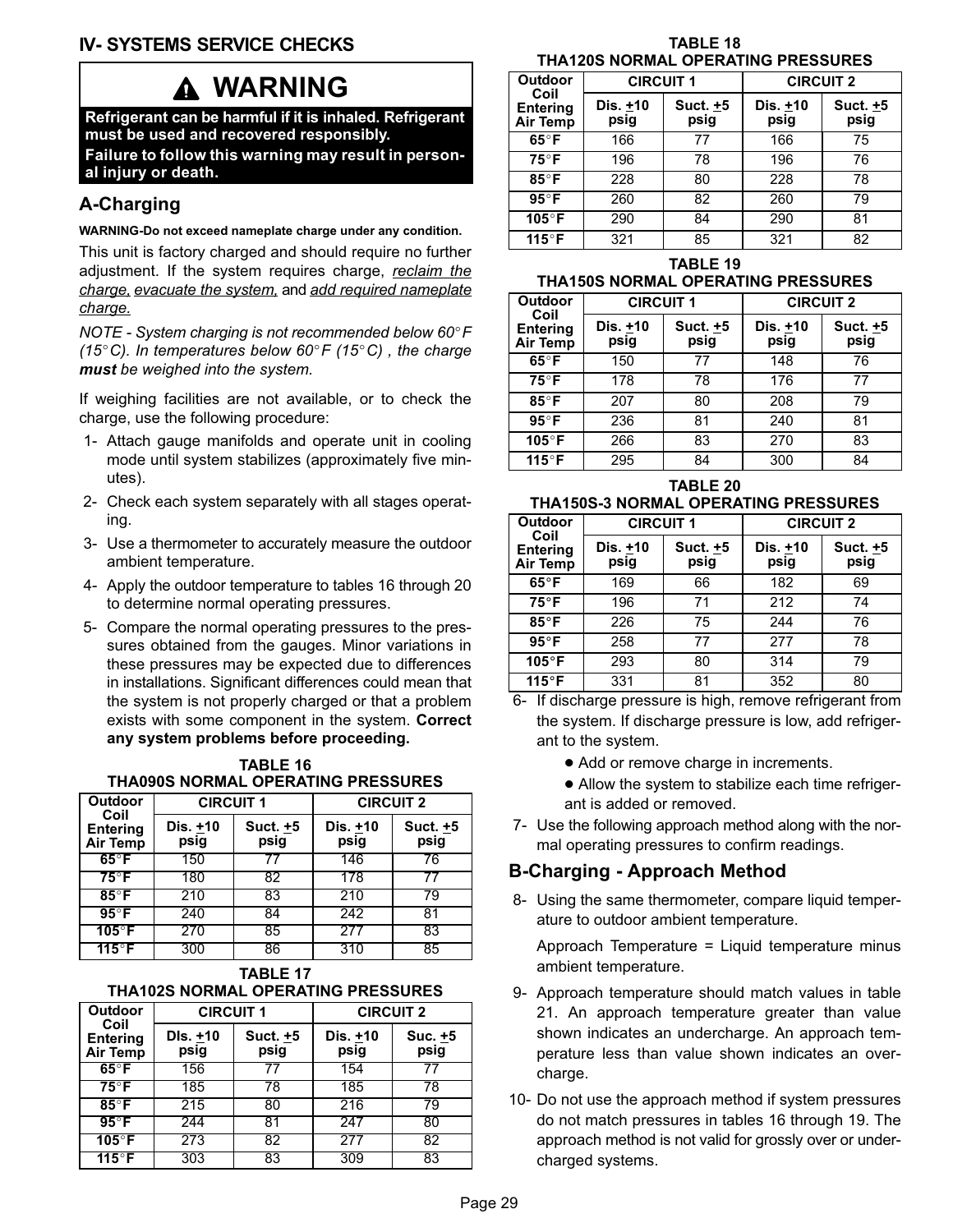#### TABLE 21 APPROACH TEMPERATURE

<span id="page-29-0"></span>

|               |                                                    | Liquid Temp. Minus Ambient Temp.                   |
|---------------|----------------------------------------------------|----------------------------------------------------|
| Unit          | 1st Stage                                          | 2nd Stage                                          |
| <b>090S</b>   | $7^{\circ}$ F $\pm$ 1 (3.9 $^{\circ}$ C $\pm$ 0.5) | $8^{\circ}$ F $\pm$ 1 (4.4 $^{\circ}$ C $\pm$ 0.5) |
| <b>102S</b>   | $10^{\circ}$ F $\pm$ 1 (5.6°C $\pm$ 0.5)           | $8^{\circ}$ F $\pm$ 1 (4.4 $^{\circ}$ C $\pm$ 0.5) |
| <b>120S</b>   | $9^{\circ}$ F $\pm$ 1 (5 $^{\circ}$ C $\pm$ 0.5)   | 11°F $\pm$ 1 (6.1°C $\pm$ 0.5)                     |
| <b>150S</b>   | $9^{\circ}F + 1$ (5.0°C + 0.5)                     | $8^{\circ}$ F $\pm$ 1 (4.4 $^{\circ}$ C $\pm$ 0.5) |
| <b>150S-3</b> | 13°F $\pm$ 1 (7.2°C $\pm$ 0.5)                     | 13°F $\pm$ 1 (7.2°C $\pm$ 0.5)                     |

## V−MAINTENANCE

The unit should be inspected once a year by a qualified service technician.

# **A CAUTION**

Electrical shock hazard. Turn off power to unit before performing any maintenance, cleaning or service operation on the unit.

# **ACAUTION**

Danger of sharp metallic edges. Can cause injury. Take care when servicing unit to avoid accidental contact with sharp edges.

# **AWARNING**

Product contains fiberglass wool.

Disturbing the insulation in this product during installation, maintenance, or repair will expose you to fiberglass wool. Breathing this may cause lung cancer. (Fiberglass wool is known to the State of California to cause cancer.)

Fiberglass wool may also cause respiratory, skin, and eye irritation.

To reduce exposure to this substance or for further information, consult material safety data sheets available from address shown on unit nameplate or contact your supervisor.

## A−Lubrication

All motors are lubricated at the factory. No further lubrication is required.

## B−Filters

Units are equipped with four 18 X 24 X 2" filters. Filters should be checked and replaced when necessary with filters of like kind and size. Take note of air flow direction marking on filter frame when reinstalling filters. See figure 15.

NOTE−Filters must be U.L.C. certified or equivalent for use in Canada.

# C−Supply Air Blower Wheel

Annually inspect supply air blower wheel for accumulated dirt or dust. Turn off power before attempting to remove access panel or to clean blower wheel.

## D−Indoor Coil

Inspect and clean coil at beginning of each cooling and heating season. Clean using mild detergent or commercial coil cleanser. Flush coil and condensate drain with water taking care not to get insulation, filters and return air ducts wet.

# E−Outdoor Coil

Clean outdoor coil annually with detergent or commercial coil cleaner and inspect monthly during the cooling season.

Outdoor coils are made of two formed slabs. Dirt and debris may become trapped between the slabs. To clean between slabs, carefully separate coil slabs (no more than 4 inches) and wash them thoroughly. See figure [16.](#page-30-0) Flush coils with water following cleaning.

## F−Filter Drier

The unit is equipped with a biflow filter drier. if replacement is necessary, order another of like design.



FIGURE 15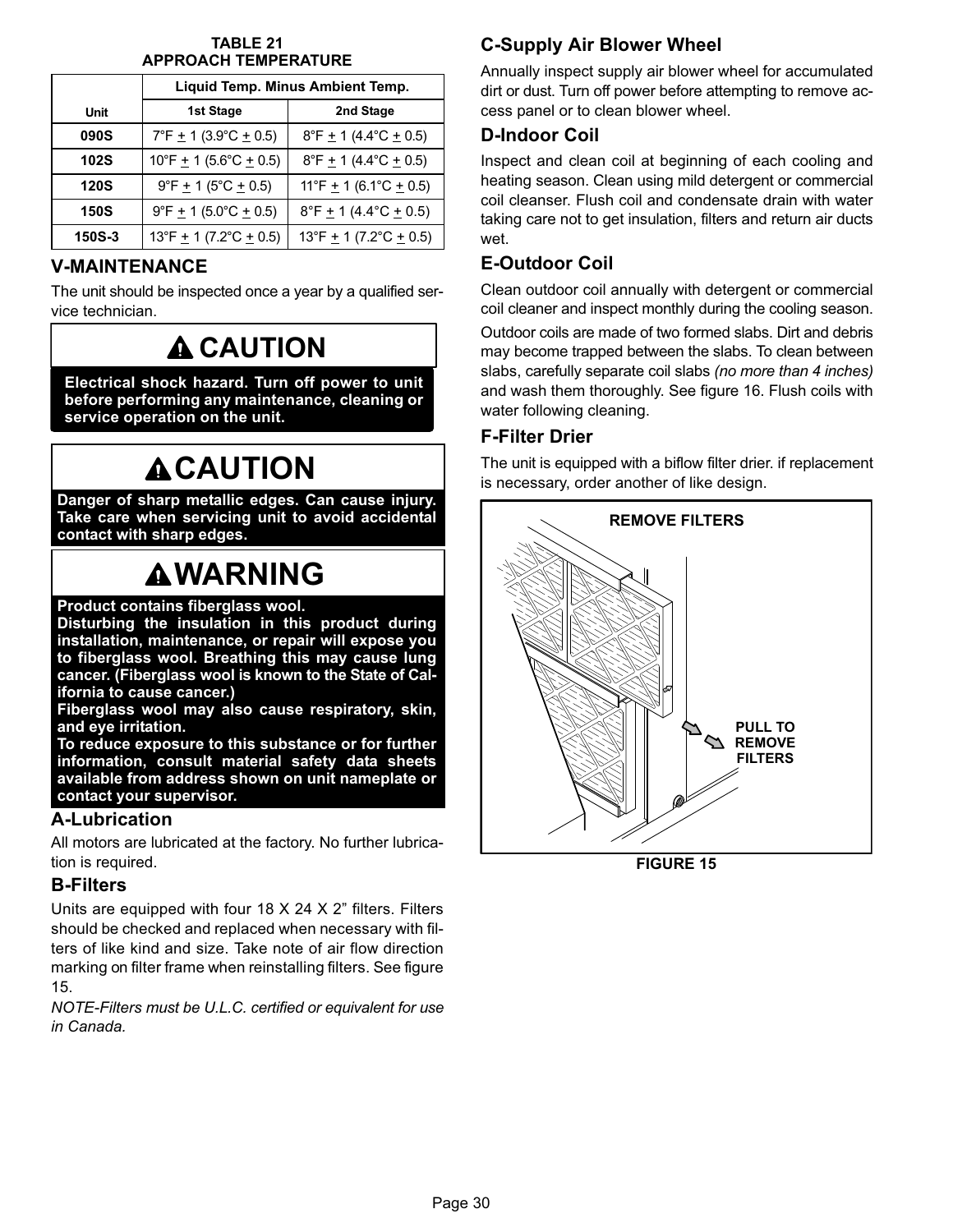<span id="page-30-0"></span>

## VI−ACCESSORIES

The accessories section describes the application of most of the optional accessories which can be factory or field installed to the THA units. OPTIONAL FIELD INSTALLED ACCESSO-RIES section (see table of contents) show specific size per unit.

## A−LARMF Mounting Frames

When installing the THA units on a combustible surface for downflow discharge applications, LARMF08/10 or 10/15 14-inch or 24-inch (356 mm or 610mm) height roof mounting frame is used. The roof mounting frames are recommended in all other applications but not required. If the THA units are not mounted on a flat (roof) surface, they MUST be supported under all edges and under the middle of the unit to prevent sagging. The units MUST be mounted level within 1/16" per linear foot or 5mm per meter in any direction.



FIGURE 17

The assembled LARMF mounting frame is shown in figure 17. Refer to the roof mounting frame installation instructions for details of proper assembly and mounting. The roof mounting frame MUST be squared to the roof and level before mounting. Plenum system MUST be installed before the unit is set on the mounting frame. Typical roof curbing and flashing is shown in figure 18. Refer to the roof mounting frame installation instructions for proper plenum construction and attachment.

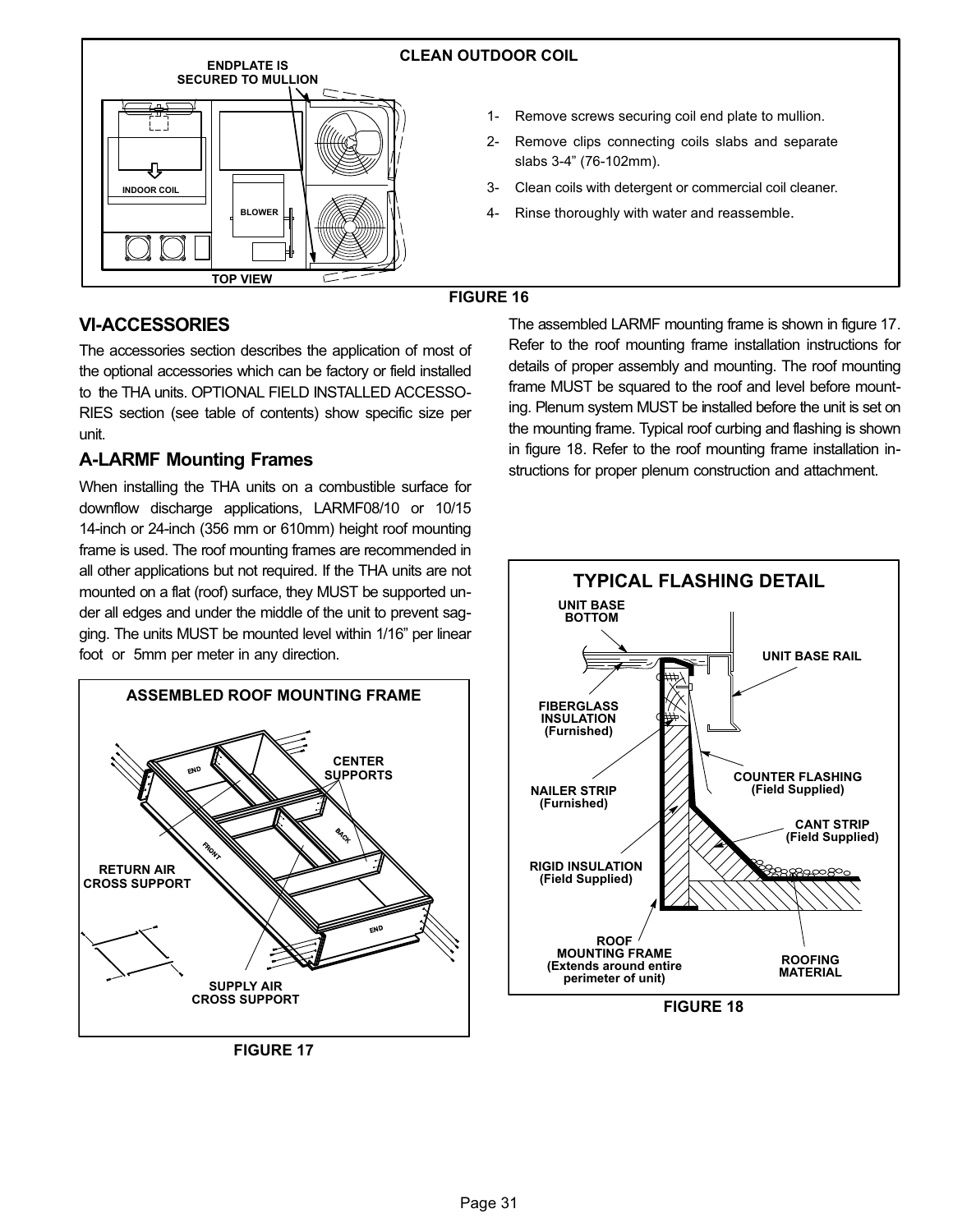## B−Transitions

Optional supply/return transitions LASRT08/10 and 10/12 are available for use with THA 7.5, 8.5, and 10 ton series units, utilizing optional LARMF08/10 and 10/15 roof mounting frame. THA 12.5 ton units will use LASRT15 with LARMF10/15 roof mounting frame. Transition must be installed in the LARMF mounting frame before mounting the unit to the frame. Refer to the manufacturer's instructions included with the transition for detailed installation procedures. LASRT10/12 and LASTR15 are included with factory installed economizers.

## C−Supply and Return Diffusers

Optional flush mount diffuser/return FD11 and extended mount diffuser/return RTD11 are available for use with the THA units. Refer to manufacturer's instructions included with transition for detailed installation procedures.

## D−TAOADM10/15 and LAOAD10/15

## Outdoor Air Dampers

## Field or Factory Installed

TAOADM and LAOAD10/15 consists of dampers which may be manually or motor (M) operated to allow up to 25 percent outside air into the system at all times (see figure 19). Washable filters supplied with the outdoor air dampers can be cleaned with water and a mild detergent. It should be sprayed with Filter Handicoater when dry prior to reinstallation. Filter Handicoater is R.P. Products coating no. 418.

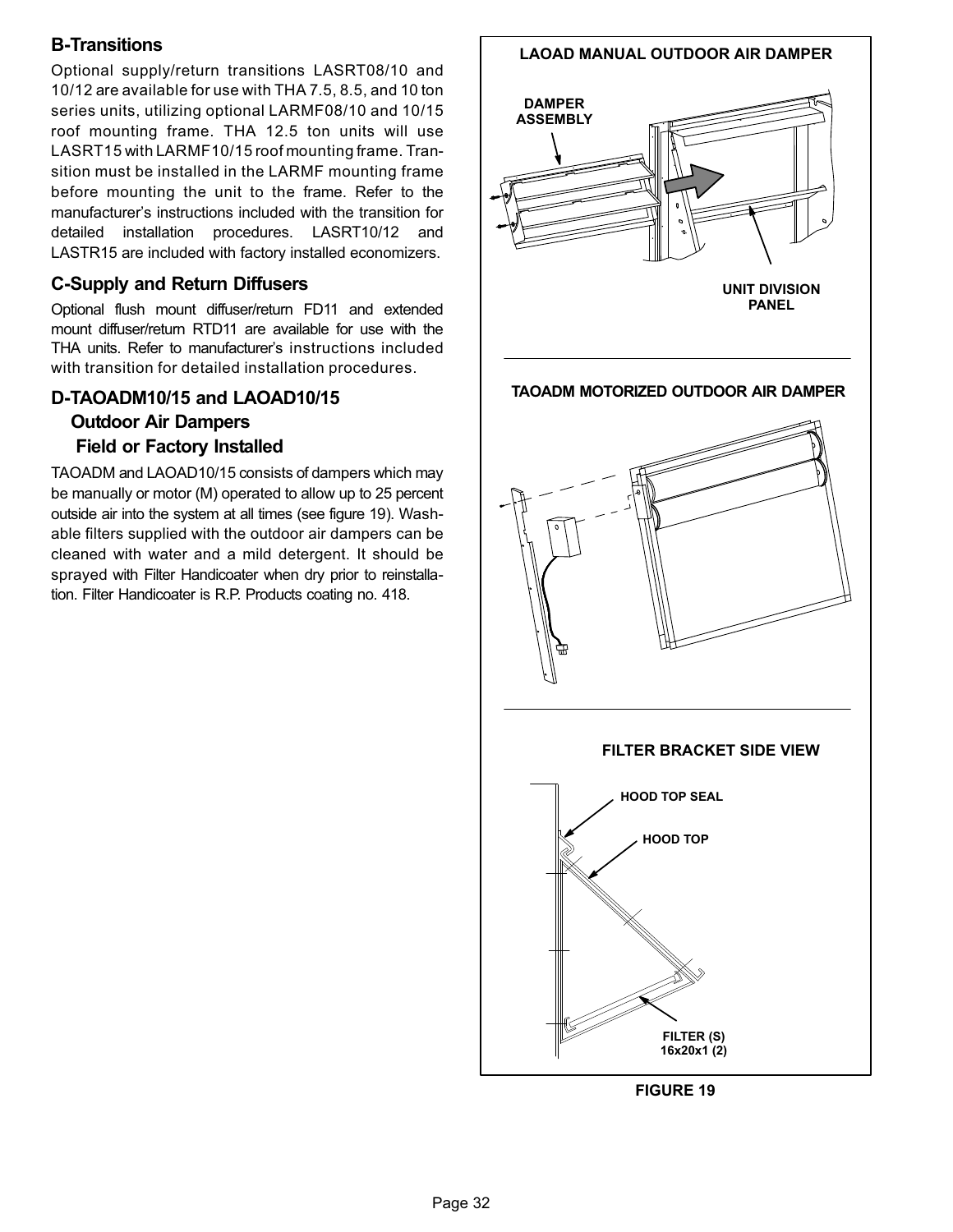## <span id="page-32-0"></span>E−TAREMD10/15 Economizer

### (Field or Factory Installed)

Unit may contain an optional factory−installed three−position economizer equipped with an A6 enthalpy control and an A7 outdoor enthalpy sensor. The three−position economizer opens fully to use outdoor air for free cooling when temperature is suitable and opens to minimum position during the occupied time period.

The A6 enthalpy control is located in the economizer access area. See figure 20. The A7 enthalpy sensor is located on the division panel between horizontal supply and return air sections.



FIGURE 20

#### Optional Sensors

An optional differential sensor (A62) may be used with the A7 outdoor sensor to compare outdoor air temperature to return air temperature. When the outdoor air temperature is below the return air temperature, outdoor air is used for free cooling.

An optional mixed air sensor (R1) may be used to modulate dampers to 55°F (13°C) discharge air.

An optional IAQ sensor (A63) may be used to lower operating costs by controlling outdoor air based on  $CO<sub>2</sub>$  level or room occupancy (also called demand control ventilation or DCV). Damper minimum position can be set lower than traditional minimum air requirements; dampers open to traditional ventilation requirements when  $CO<sub>2</sub>$  level reaches DCV (IAQ) setpoint.

Refer to instructions provided with sensors for installation.

#### A6 Enthalpy Control LED's

A steady green Free Cool LED indicates that outdoor air is suitable for free cooling.

When an optional IAQ sensor is installed, a steady green DCV LED indicates that the IAQ reading is higher than setpoint requiring more fresh air. See figure 21.



#### Free Cooling Setpoint

Outdoor air is considered suitable when temperature and humidity are less than the free cooling setpoints shown in table 22. Setting A is recommended. See figure 21. At setting A, free cooling will be energized when outdoor air is approximately 73°F (23°C) and 50% relative humidity. If indoor air is too warm or humid, lower the setpoint to B. At setting B, free cooling will be energized at 70°F (21°C) and 50% relative humidity.

When an optional A62 differential sensor is installed, turn A6 enthalpy control free cooling setpoint potentiometer completely clockwise to position "D".

TABLE 22 ENTHALPY CONTROL SETPOINTS

| <b>Control Setting</b> | Free Cooling Setpoint At 50% RH   |
|------------------------|-----------------------------------|
|                        | $73^{\circ}$ F (23 $^{\circ}$ C)  |
|                        | $70^{\circ}$ F (21 $^{\circ}$ C)  |
|                        | $67^{\circ}$ F (19 $^{\circ}$ C)  |
|                        | 63 $^{\circ}$ F (17 $^{\circ}$ C) |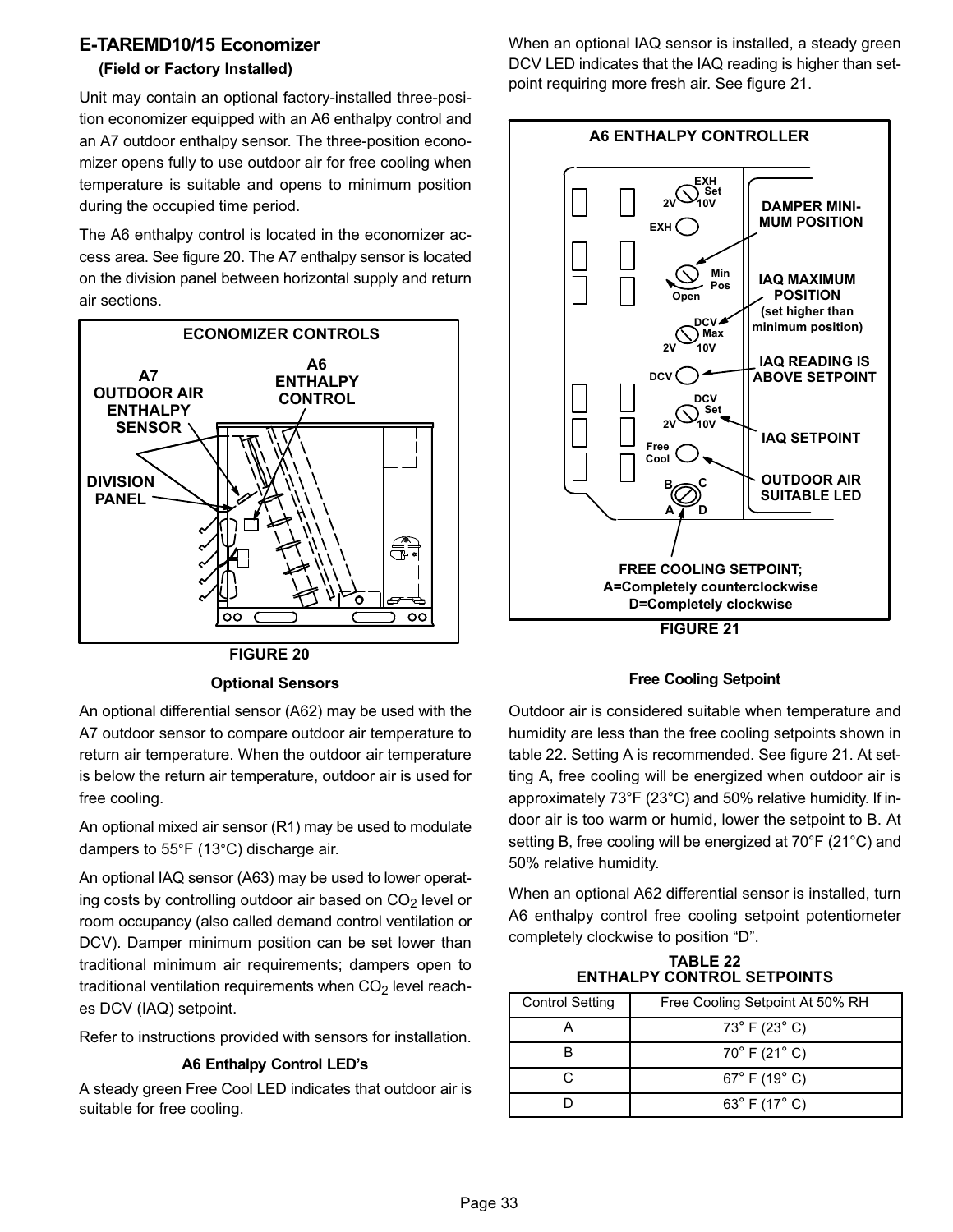#### Damper Minimum Position

NOTE − A jumper is factory−installed between TB1 A1 and A2 terminals to maintain occupied status (allowing minimum fresh air). When using an electronic thermostat or energy management system with an occupied/unoccupied feature, remove jumper.

- 1− Set thermostat to occupied mode if the feature is available. Make sure jumper is in place between A45 control board TB1 terminals A1 and A2 if using a thermostat which does not have the feature.
- 2− Rotate MIN POS SET potentiometer to approximate desired fresh air percentage.

Note − Damper minimum position can be set lower than traditional minimum air requirements when an IAQ sensor is specified. Dampers will open to DCV MAX setting (if CO2 is above setpoint) to meet traditional ventilation requirements.

- 3− Measure outdoor air temperature. Mark the point on the bottom line of chart 1 and label the point "A" (40°F, 4°C shown).
- 4− Measure return air temperature. Mark that point on the top line of chart 1 and label the point "B" (74°F, 23°C shown).
- 5− Measure mixed air (outdoor and return air) temperature. Mark that point on the top line of chart 1 and label point "C" (70 $^{\circ}$ F, 21 $^{\circ}$ C shown).
- 6− Draw a straight line between points A and B.
- 7− Draw a vertical line through point C.
- 8− Draw a horizontal line where the two lines meet. Read the percent of fresh air intake on the side.
- 9- If fresh air percentage is less than desired, adjust MIN POS SET potentiometer higher. If fresh air percentage is more than desired, adjust MIN POS SET potentiometer lower. Repeat steps 3 through 8 until calculation reads desired fresh air percentage.

#### DCV Set and Max Settings

Adjust settings when an optional IAQ sensor is installed.

The DCV SET potentiometer is factory−set at approximately 50% of the potentiometer range. Using a standard 1−2000ppm CO2 sensor, dampers will start to open when the IAQ sensor reads approximately 1000ppm. Adjust the DCV SET potentiometer to the approximate setting specified by the controls contractor. Refer to figure [21.](#page-32-0)

The DCV MAX potentiometer is factory−set at approximately 50% of the potentiometer range or 6VDC. Dampers will open approximately half way when  $CO<sub>2</sub>$  rises above setpoint. Adjust the DCV MAX potentiometer to the approximate setting specified by the controls contractor. Refer to figure [21.](#page-32-0)

Note − DCV Max must be set higher than economizer minimum position setting for proper demand control ventilation.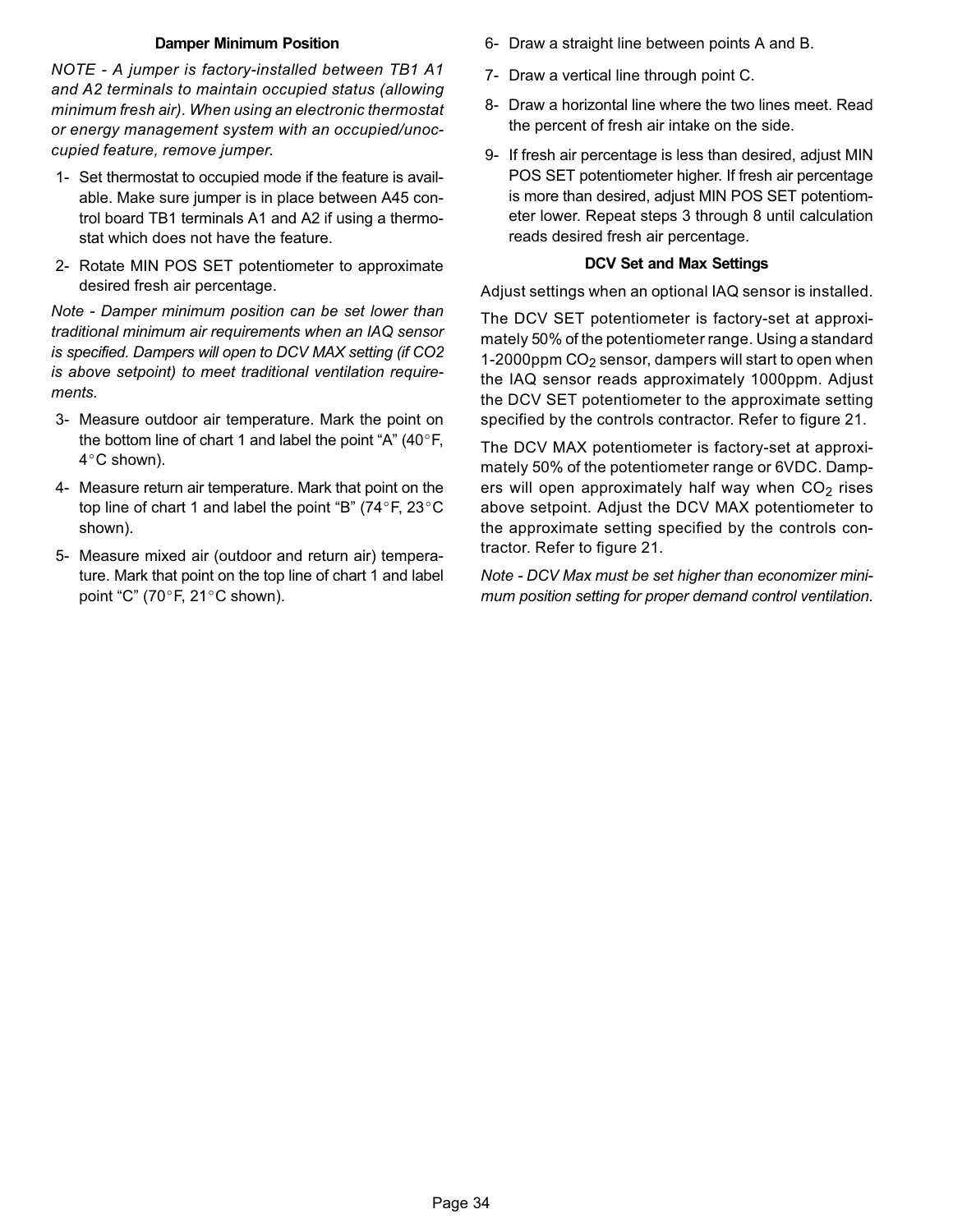

Economizer Operation

The occupied time period is determined by the thermostat or energy management system.

#### Outdoor Air Not Suitable:

During the unoccupied time period dampers are closed.

During the occupied time period a cooling demand will open dampers to minimum position and mechanical cooling functions normally.

During the occupied time period dampers will open to DCV MAX when IAQ reading is above setpoint (regardless of thermostat demand or outdoor air suitability).

#### Outdoor Air Suitable:

See table [23](#page-35-0) for economizer operation with a standard two− stage thermostat.

During the occupied period, dampers will open to DCV MAX when IAQ reading is above setpoint (regardless of thermostat demand or outdoor air suitability). DCV MAX will NOT override damper full−open position. When an R1 mixed air sensor for modulating dampers is installed, DCV MAX may override damper free cooling position when occupancy is high and outdoor air temperatures are low. If R1 senses discharge air temperature below 45°F (7°C), dampers will move to minimum position until discharge air temperature rises to  $48^{\circ}$ F (9°C).

#### B−Outdoor Air Dampers

Optional manual and motorized outdoor air dampers provide fresh outdoor air. The motorized damper assembly opens to minimum position during the occupied time period and remains closed during the unoccupied period. Manual damper assembly is set at installation and remains in that position. See figure [22](#page-35-0).

Set damper minimum position in the same manner as economizer minimum position. Adjust motorized damper position using the thumbwheel on the damper motor. See figure [23.](#page-35-0) Manual damper fresh air intake percentage can be determined in the same manner.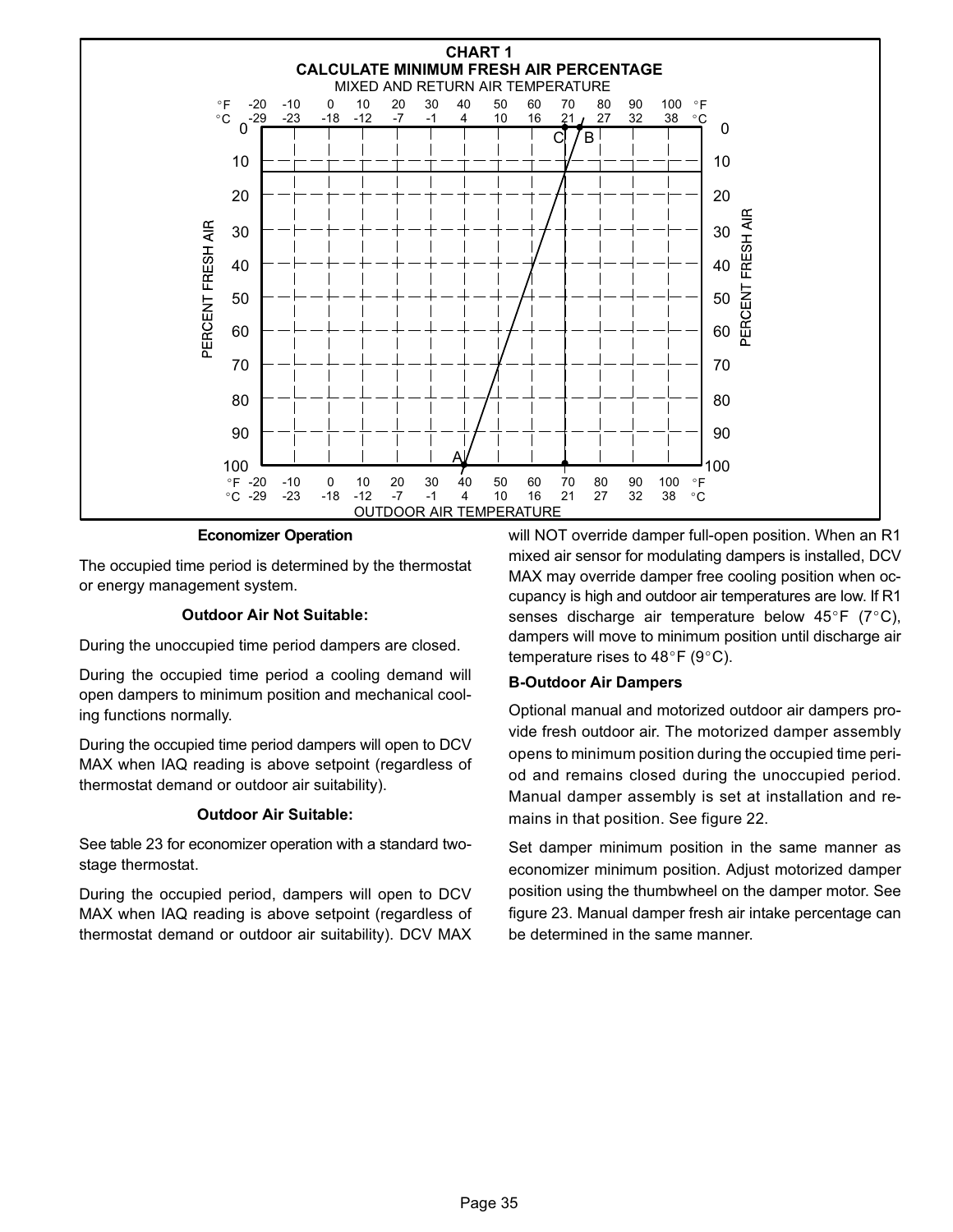#### TABLE 23 ECONOMIZER OPERATION

OUTDOOR AIR IS SUITABLE FOR FREE COOLING -- FREE COOL LED "ON"

<span id="page-35-0"></span>

|                      | DAMPER POSITION        |                 |                    |
|----------------------|------------------------|-----------------|--------------------|
| THERMOSTAT DEMAND    | <b>UNOCCUPIED</b>      | <b>OCCUPIED</b> | MECHANICAL COOLING |
| <b>OFF</b>           | <b>CLOSED</b>          | <b>CLOSED</b>   | NO                 |
|                      | <b>CLOSED</b>          | <b>MINIMUM</b>  | NO                 |
| $\sqrt{4}$           | OPEN <sup>*</sup>      | OPEN*           | NO                 |
| vo<br>. .<br>. .<br> | OPEN*<br>F F 0 F 11000 | OPEN*           | STAGE 1<br>.       |

\* Dampers will open to maintain 55°F (13°C) supply air when an R1 mixed air sensor is installed.



FIGURE 22



FIGURE 23

## F−LAGED010/15 and LAGEDH10/15 Gravity Exhaust Dampers

LAGED08/10 and 10/15 and LAGEDH10/15 dampers are used with THA series units. LAGED dampers are used in downflow (see figure 24) and LAGEDH are used in horizontal air discharge applications. LAGEDH gravity exhaust dampers are installed in the return air duct. The dampers must be used any time an economizer and a power exhaust fan is applied to THA series units.

Gravity exhaust dampers allow exhaust air to be discharged from the system when an economizer and/or power exhaust is operating. Gravity exhaust dampers also prevent outdoor air infiltration during unit off cycle. See installation instructions for more detail.

NOTE− GED is optional except required with power exhaust dampers.



FIGURE 24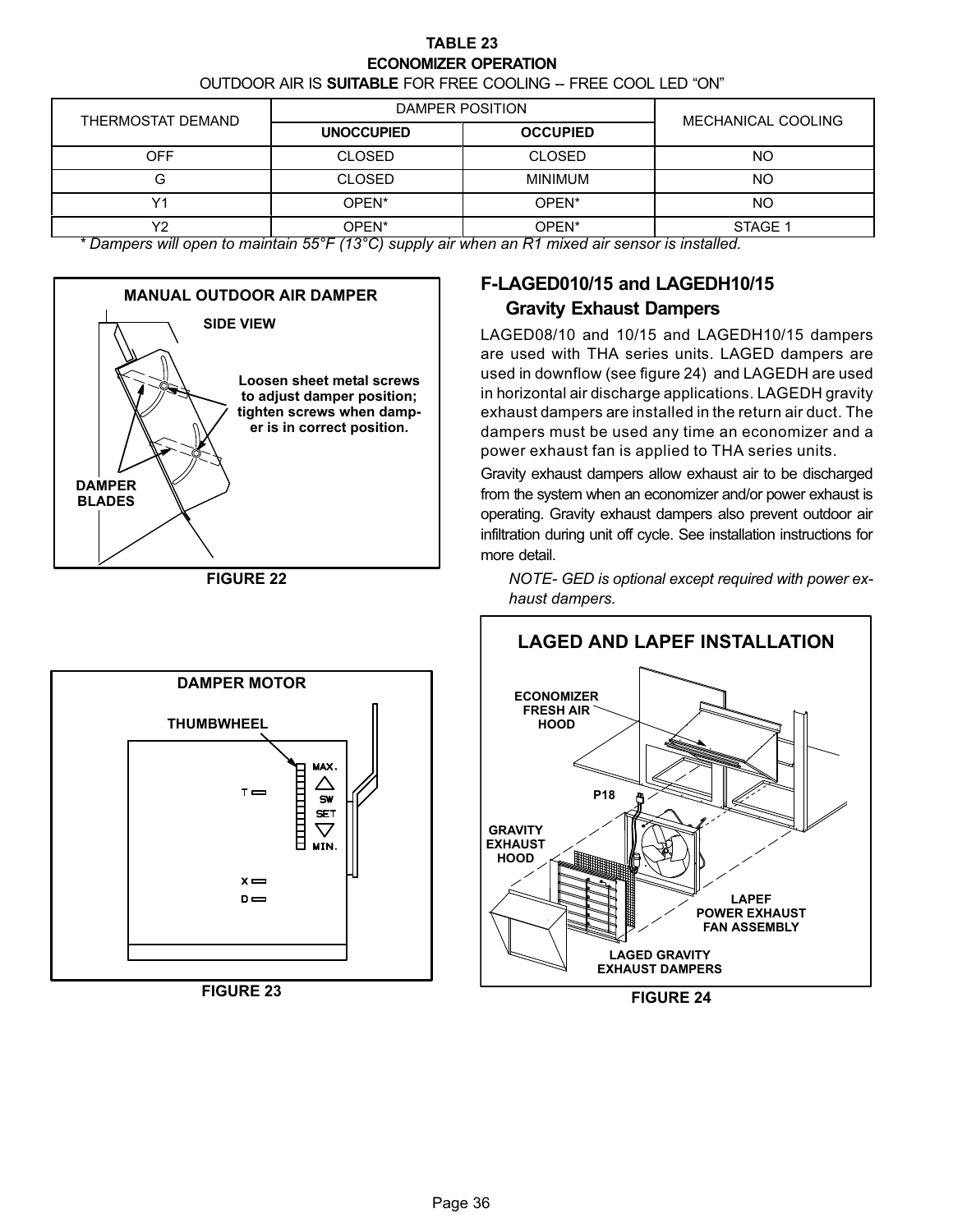## G−LAPEF10/15 Power Exhaust Fan

LAPEF10/15 power exhaust fan is used with THA series units. LAPEF (requires optional down-flow gravity exhaust dampers and TAREMD economizers) is used in downflow applications only. The power exhaust fan provides exhaust air pressure relief and also runs when return air dampers are closed and the supply air blower is operating. Figure [24](#page-35-0) shows location of the LAPEF. See installation instructions for more detail.

## H−Control Systems

Three different types of control systems may be used with the THA series units. All thermostat wiring is connected to terminal block TB1 located on the MCC control. Each thermostat has additional control options available. See thermostat installation instructions for more detail.

NOTE − THA heat pumps use standard heat cool type thermostats. Attempted use of heat pump type thermostat on THA unit will result in improper operation.

1− Electro-mechanical thermostat (13F06)

The electro-mechanical thermostat is a two stage heat / two stage cool thermostat with dual temperature levers. A non-switching or manual system switch subbase may be used.

- 2− Electronic thermostat (see price book) Any two stage heat / two stage cool electronic thermostat may be used.
- 3− Honeywell T7300 thermostat (37L54) The Honeywell T7300 thermostat is a programmable, internal or optional remote temperature sensing thermostat. The T7300 provides occupied and unoccupied changeover control.

## I−Smoke Detectors A17 and A64

Photoelectric smoke detectors are a field installed option. The smoke detectors can be installed in the supply air section (A64), return air section (A17), or in both the supply and return air section.

## J−Blower Proving Switch S52

The blower proving switch monitors blower operation and locks out the unit in case of blower failure. The switch is N.O. and closes at .14" W.C. (34.9 Pa) The switch is mounted on the upper left hand corner of the blower deck.

## K−Dirty Filter Switch S27

The dirty filter switch senses static pressure increase indicating a dirty filter condition. The switch is N.O. and closes at 1" W.C. (248.6 Pa) The switch is mounted on the top filter channel corner.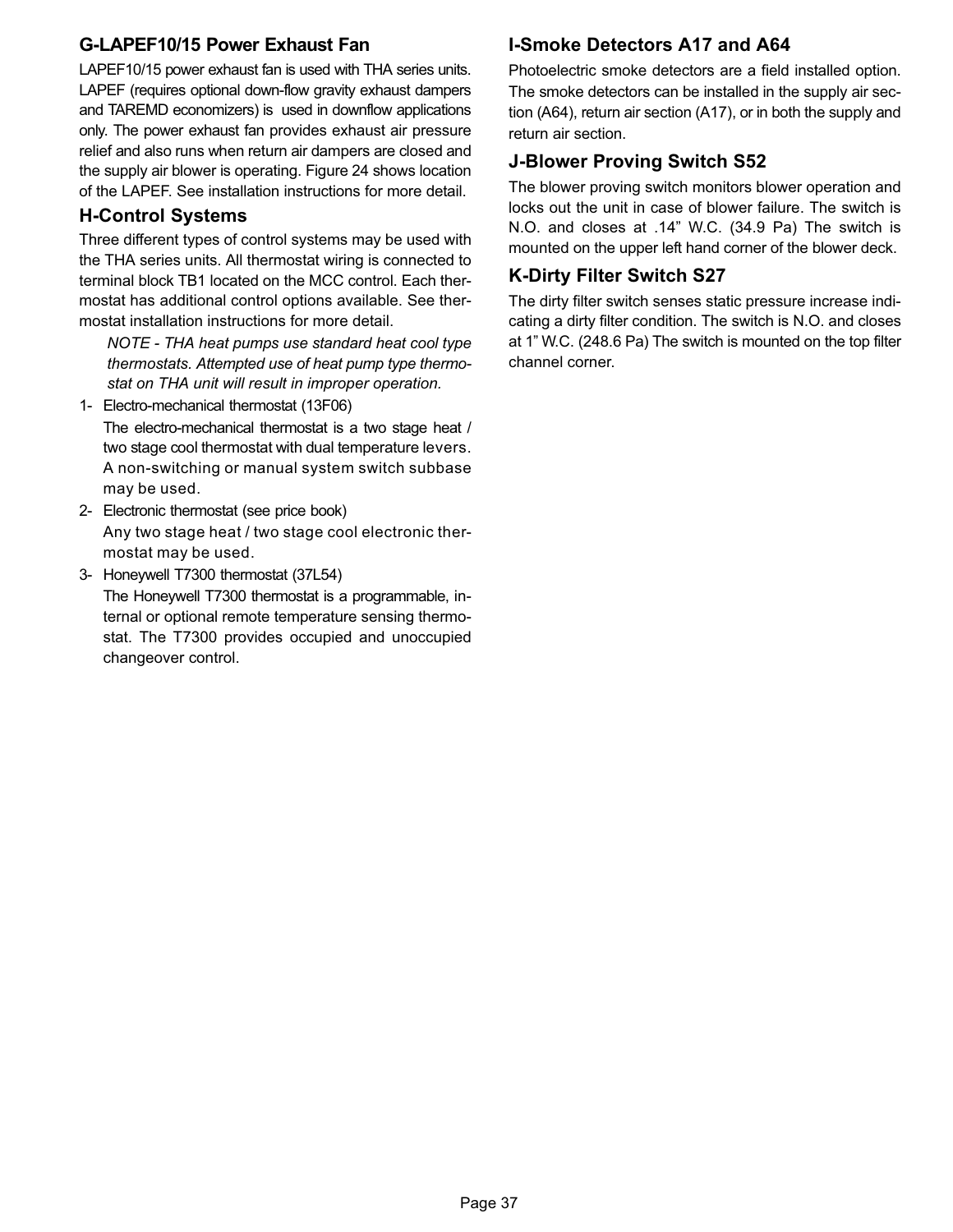## <span id="page-37-0"></span>VII− WIRING DIAGRAMS / SEQUENCE OF OPERATION

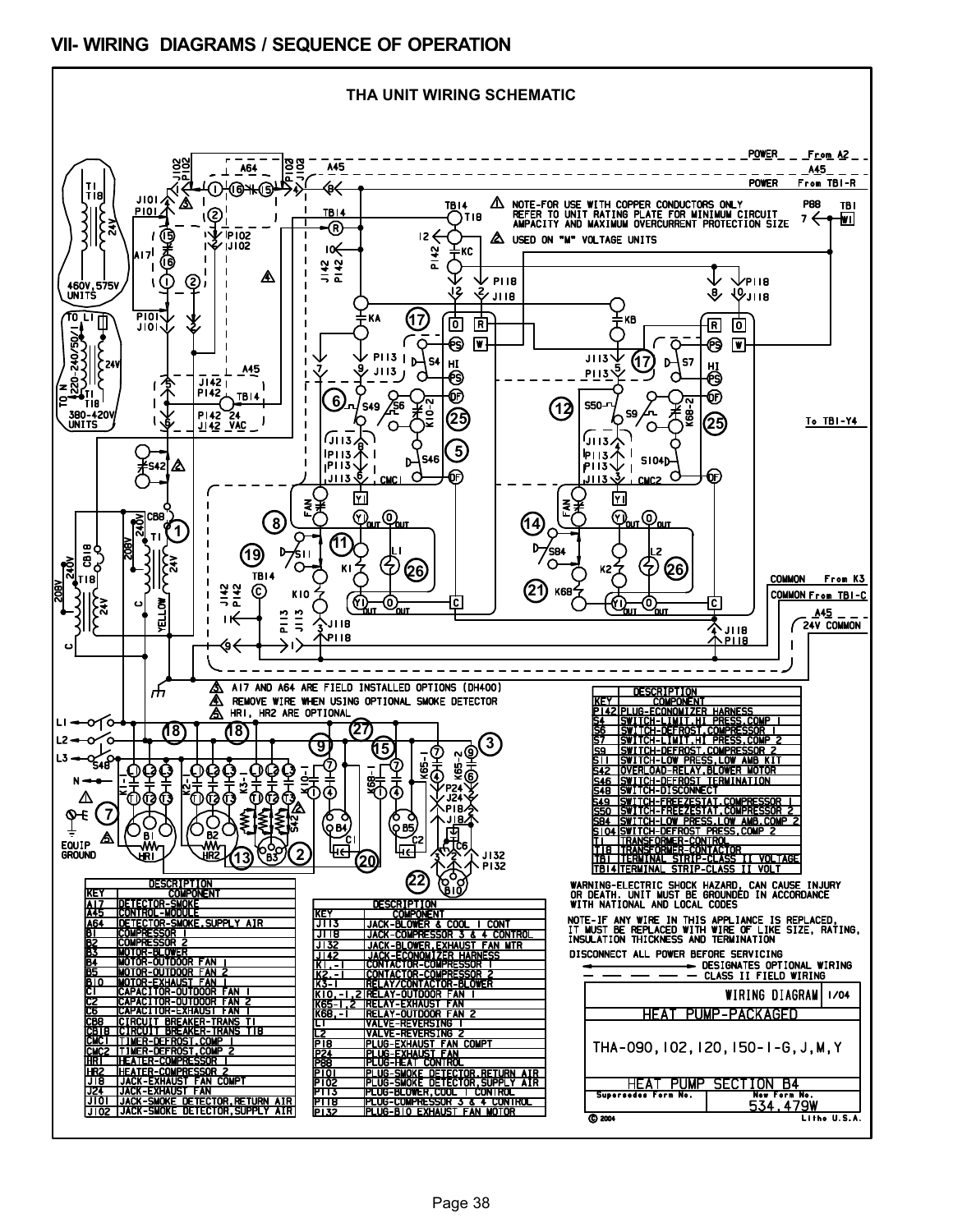#### SEQUENCE OF OPERATION THA090/150

#### Power:

1. Line voltage from unit disconnect energizes transformer T1 and T18. T1 provides 24VAC power to terminal strip TB1 found on the MCC board A45. TB1 provides 24VAC to the unit cooling, heating and blower controls and thermostat. T18 provides 24VAC to CMC1, CMC2 and reversing valves L1 and L2.

#### Blower Operation:

2. The main control module A45 receives a demand from thermostat terminal G. A45 energizes blower contactor K3 with 24VAC. K3 closes, energizing blower B3.

#### Economizer Operation:

3. The EXH (power exhaust set point) found on the face of A6, is factory set at approximate 50% of the dial range. Economizer control module A6 receives a demand and opens outside dampers 50%. Power exhaust fan relay K65 is energized 30 seconds after dampers are 50% open. K65−1 and K65−2 close, energizing power exhaust fan B10.

#### First Stage Cooling Demand (compressor B1)

- 4. First stage cooling demand energizes Y1 and G in the thermostat. G energizes blower (see step 2.)
- 5. A45 energizes reversing valves L1 and L2.
- 6. A45 proves N.C. freezestat S49 and N.C. high pressure switch S4 to energize compressor contactor K1.
- 7. K1 closes energizing compressor B1.
- 8. 24VAC is routed through optional optional N.O. low ambient pressure switch S11 (now closed) to energize outdoor fan contactor K10.
- 9. N.O. contacts K10-1 close energizing outdoor fan B4.

#### Second Stage Cooling Demand (compressor B2)

- 10. Second stage cooling demand energizes Y2.
- 11. A45 proves N.C. freezestat S50 and N.C. high pressure switch S7 to energize compressor contactor K2.
- 12. K2 closes energizing compressor B2.
- 13. 24VAC is routed through N.O. low ambient pressure switch S84 (now closed) to energize outdoor fan contactor K68.
- 14. N.O. contacts K68−1 close energizing outdoor fan B5.

#### First Stage Heat (compressors B1 and B2)

NOTE: On first heating demand after unit has been in cooling mode, module A45 will de−energize reversing valve L1 and L2.

- 15. Heating demand energizes W1 in the thermostat.
- 16. Main control module A45 proves N.C.high pressure switches S4 and S7 and N.C. freezestats S49 and S50 compressor contactors K1 and K2 are energized.
- 17. K1 and K2 close energizing compressor B1 and B2.
- 18. 24VAC from the main control module A45 is routed through optional N.C. low ambient switch S11 to energize outdoor fan contactor K10.
- 19. K10 closes energizing outdoor fan B4.
- 20. 24VAC from control module A45 is routed through optional N.C. low ambient switch S84 to energize outdoor fan relay K68.
- 21. K68 closes energizing outdoor fan B5.

#### Second Stage Heat (electric heat):

- 22. Second stage heat demand energizes W2 in the thermostat.
- 23. See sequence of operation for electric heat.

#### Defrost Mode:

- 24. During heating operation, when outdoor coil drops to  $35 \pm$ 4° the defrost thermostat S6 or S9 closes initiating defrost (after minimum run time of 30, 60 or 90 minutes).
- 25. When defrost begins, the reversing valve L1 or L2 is energized. Supplemental electric heat (W2) is energized.
- 26. When L1 energizes, outdoor fan relay K10 and outdoor fan B4 is de−energized. When L2 energizes, outdoor fan relay K68 and outdoor fan B5 is de−energized.
- 27. Defrost terminates when the pressure switch for the circuit S46 or S104 opens, or when 15 minutes has elapsed.The defrost cycle is **not** terminated when thermostat demand ends.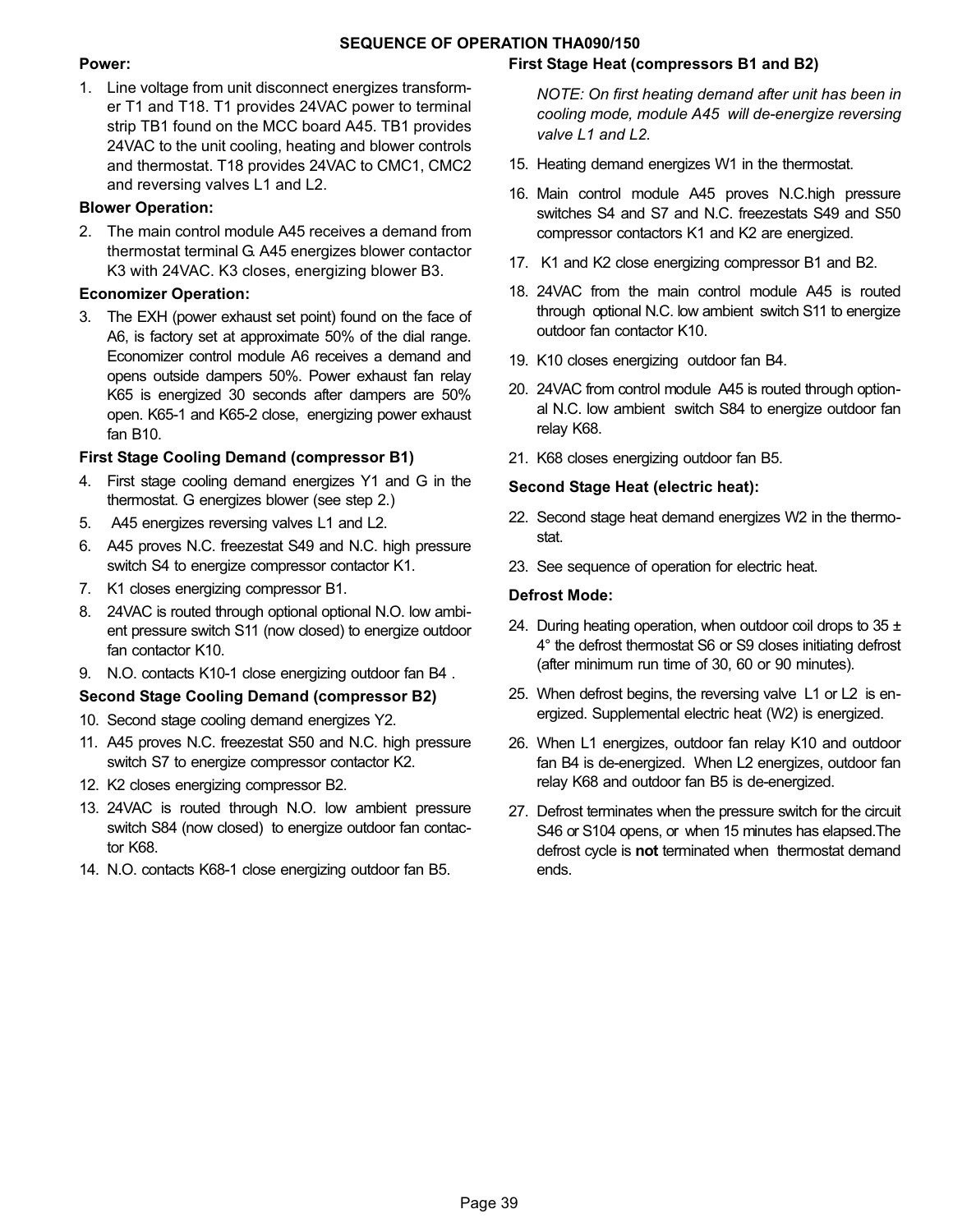#### ELECTRONIC OR ELECTROMECHANICAL THERMOSTAT THA SERIES UNITS



#### POWER:

- 1. Terminal strip TB1 found on the main control module A45energize thermostat components with 24VAC. OPERATION:
- 2. The main control module A45 receives data from the electronic thermostat A2 (Y1, Y2, W1, W2, G, OCP) A45 energizes the appropriate components for heat or cool demand.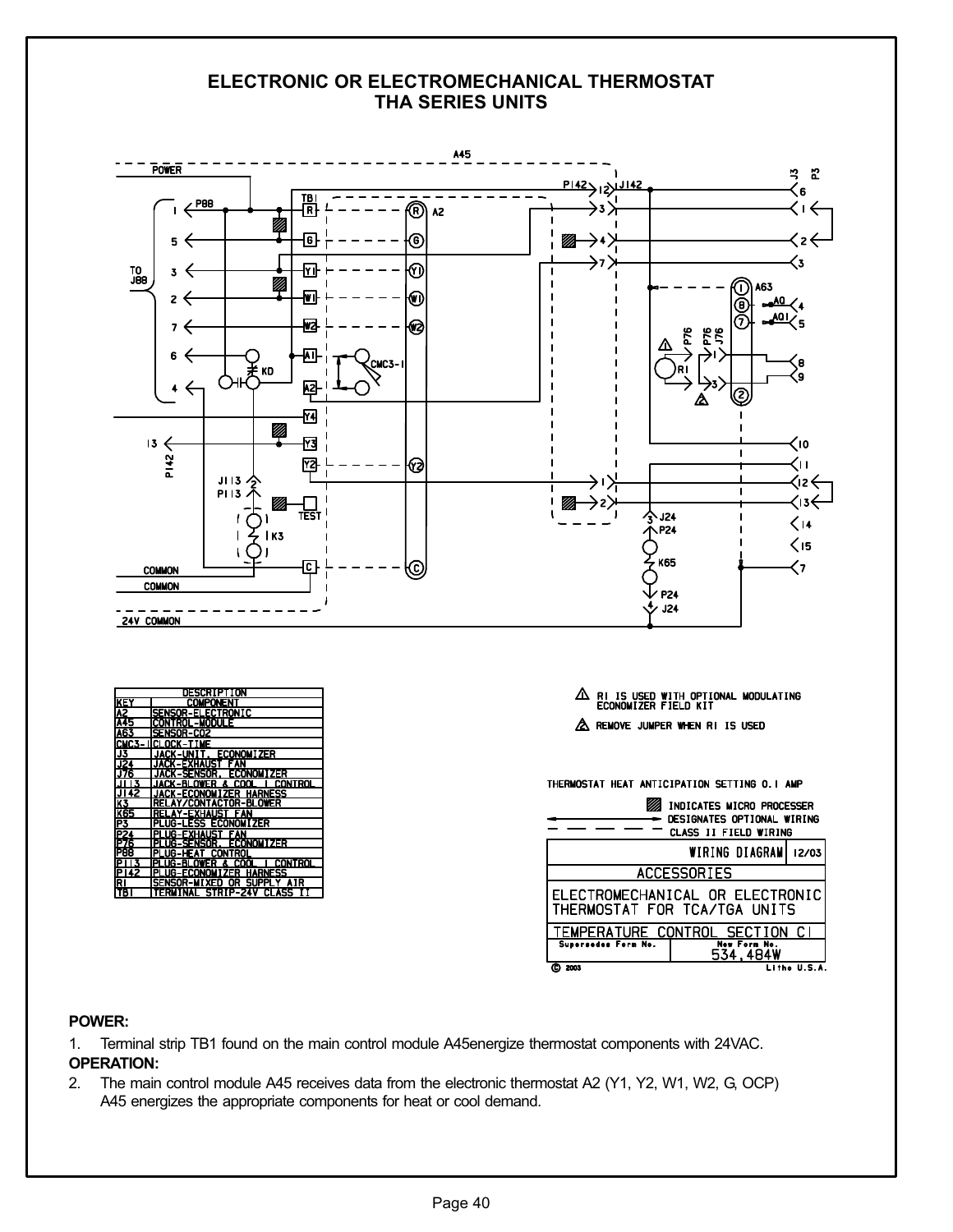

## SEQUENCE OF OPERATION

#### POWER:

1. Terminal strip TB1 found on main control module A45 energizes the economizer components with 24VAC.

#### OPERATION:

- 2. Enthalpy sensor A7 and A62 (if differential enthalpy is used) communicates to the economizer control module A6 when to power the damper motor B7.
- 3. Economizer control module A6 supplies B7 with 0 − 10 VDC to control the positioning of economizer.
- 4. The damper actuator provides 2 to 10 VDC position feedback.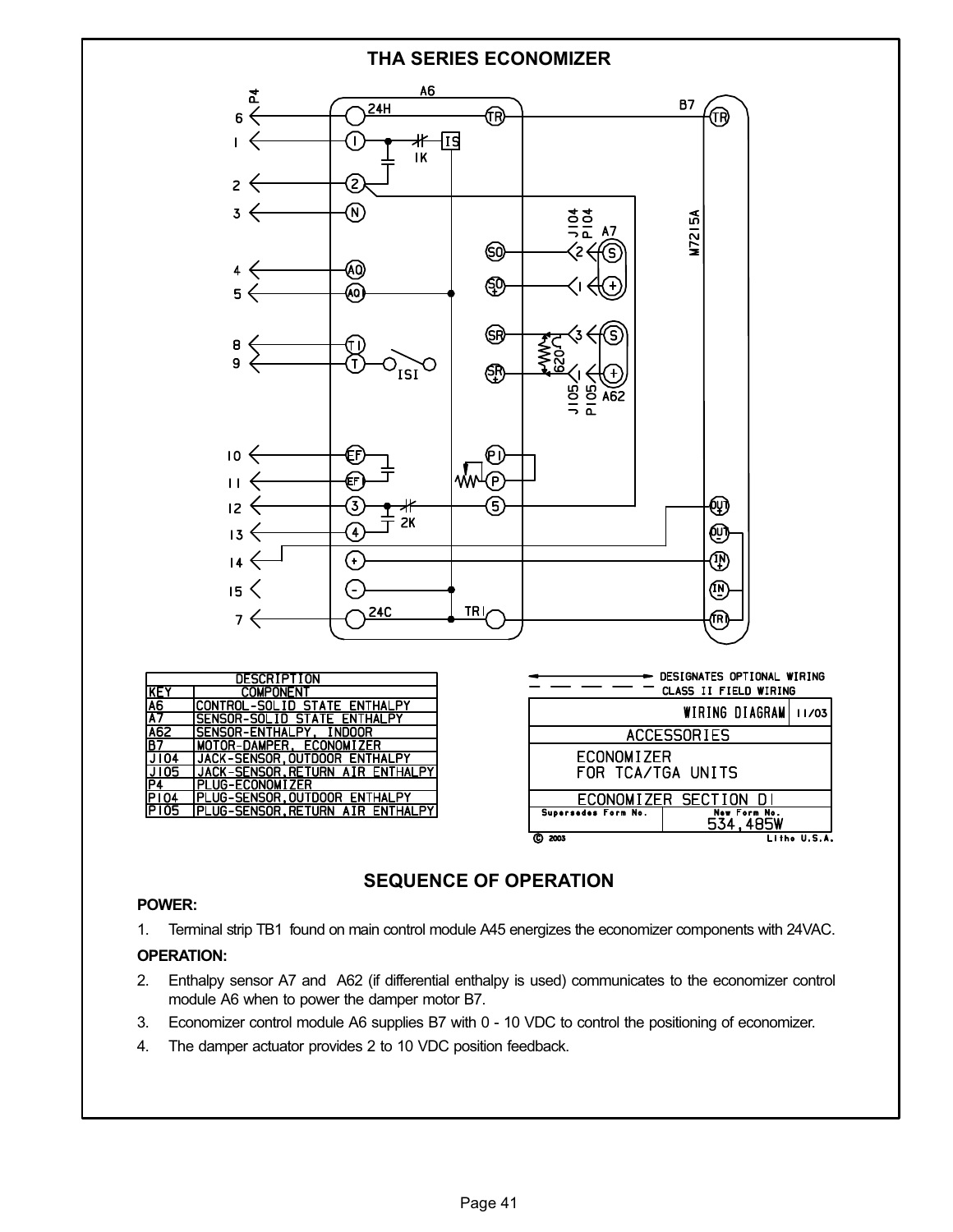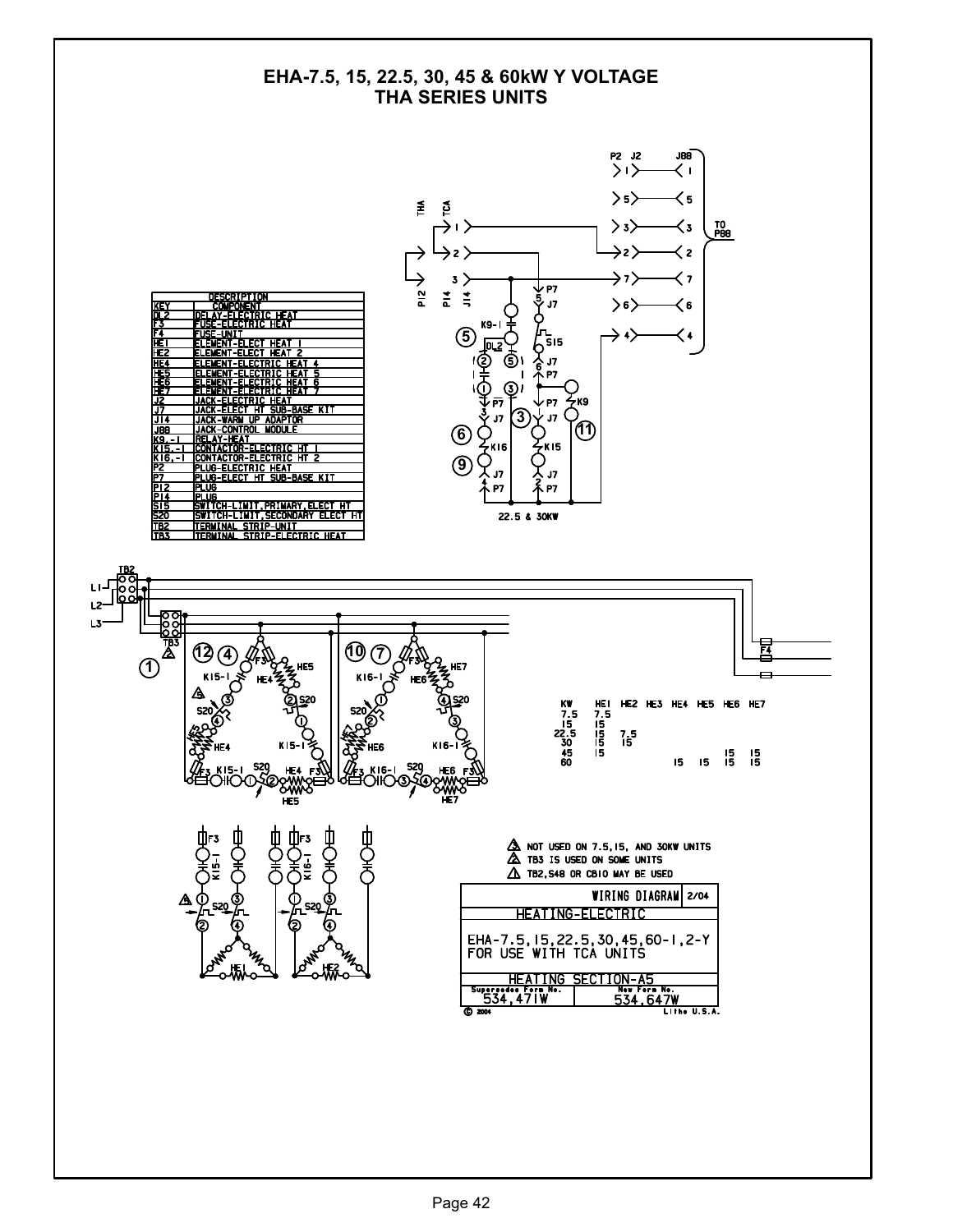